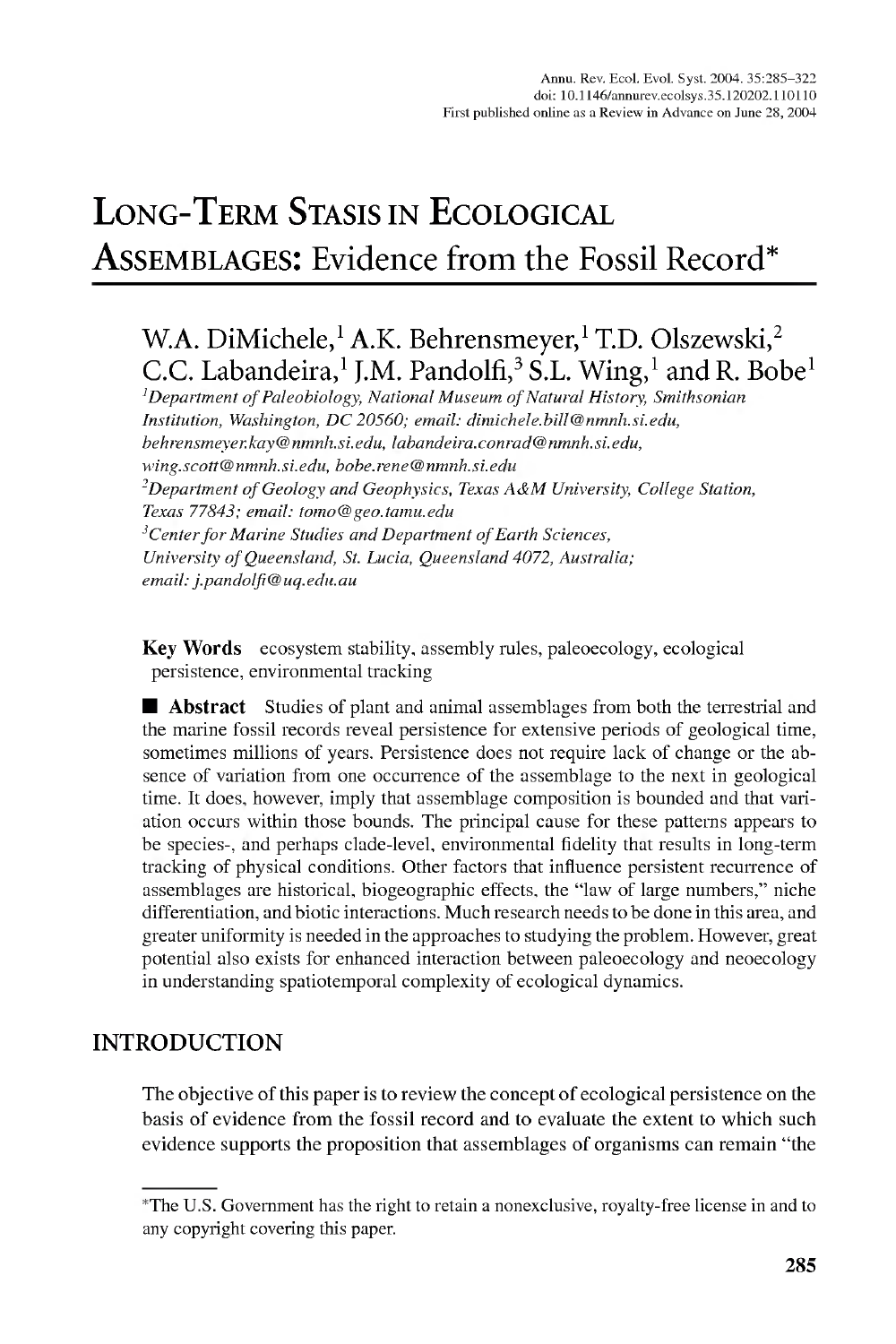same" over thousands to perhaps millions of years in the face of environmental perturbations and species invasions. Such claims have been made on the basis of data from the marine and terrestrial fossil records, although counterarguments are equally common. In those instances that supposedly document persistence, how has it been measured, and what is indicated about the underlying cause or causes?

Contrasting views of plant and animal communities as ephemeral or persistent entities can be traced back to the works of Clements and Gleason (Golley 1993, Mclntosh 1995), which pitted an "organismal" against an "individualistic" model of community organization, respectively. In more recent years, this debate has emerged in other guises. Do communities and ecosystems have emergent properties that might confer some resilience or homeostasis in the face of environmental change? Are they, instead, momentary associations that simply reflect the independent responses of local populations to changing environments and biotic interactions, and is continuity through time thus little more than a happenstance?

The role of the fossil record in our understanding of this issue has focused almost exclusively on Quaternary pollen and spores and to a lesser extent on insects, which have been cited as empirical confirmation of individualism. Here, we bring data from the fossil record, particularly that of the pre-Quaternary, to bear on the questions of long-term stasis in biotic systems. Although conceptual models founded in modem ecology can be difficult to test directly with fossil data, the fossil record may reveal patterns that do not follow from direct extrapolation of neoecological concepts. Finding ways to address empirically the differences in temporal and spatial scales between these sources of data is the challenge that could bring us to a richer and more comprehensive ecological theory.

## WHAT DO PALEONTOLOGISTS WANT TO KNOW THAT IS OF RELEVANCE TO ECOLOGISTS?

Paleontologists are interested in the biological, physical, and chemical forces that have shaped evolution, as well as in the phylogenetic and biodiversity-related "what" and the genetic "how" of the history of life. Ecological questions in paleontology involve the role of environment in evolution and focus on many of the same variables that ecologists measure in modern systems (e.g., species richness and other diversity measures, climate, substrate, and biogeography), except that paleontologists and geologists can document these variables, with varying degrees of resolution, over much longer time periods and compare the resulting patterns in different places and through time. Examples of paleoecological questions include:

1. To what degree is the differential diversification of lineages related to environmental or ecological controls as opposed to intrinsic traits, and why have some lineages proliferated and diversified over geological time, whereas others have persisted with little morphological change? This question is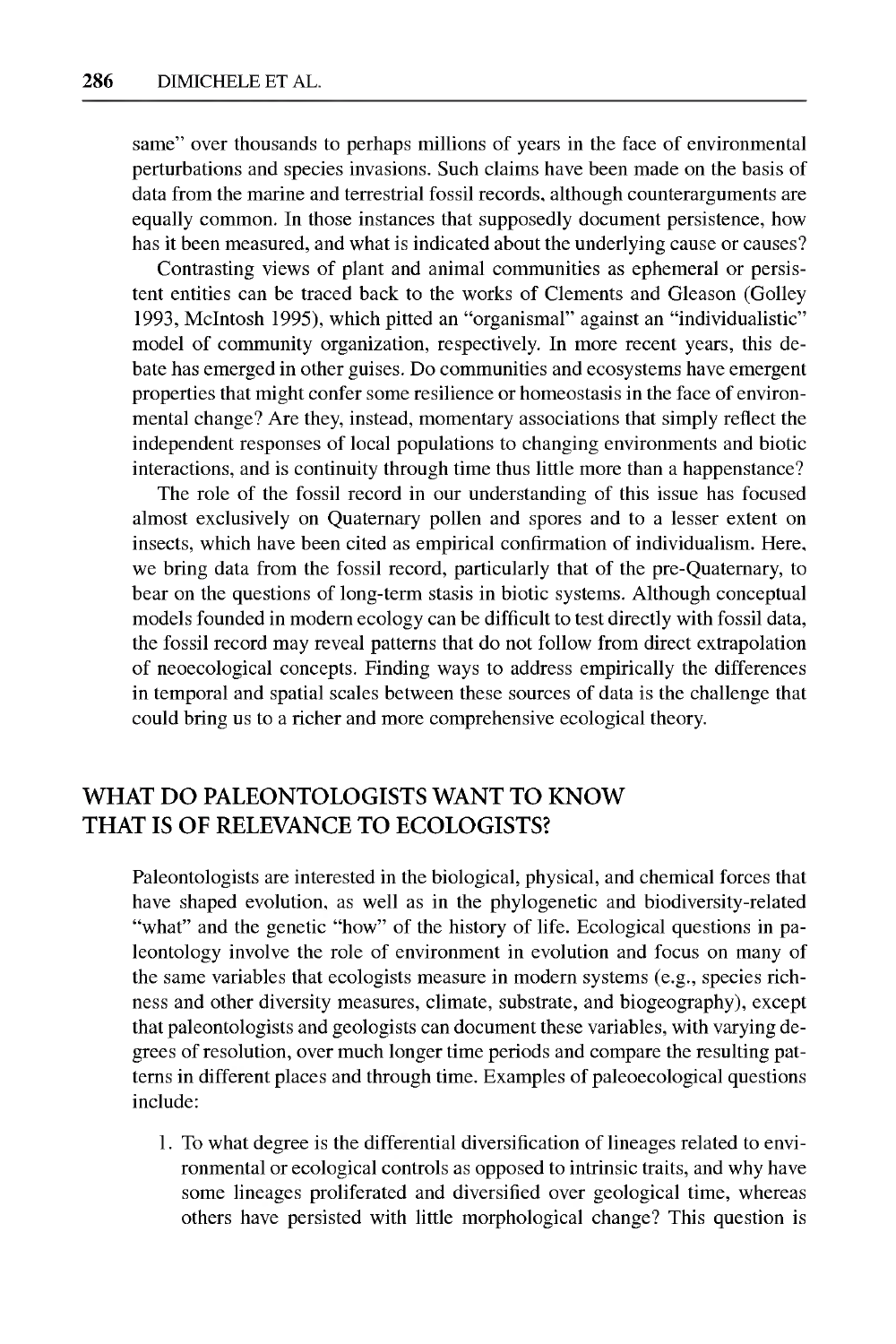relevant to current ecological issues such as invasive species and draws on a rich geological and fossil record of continental connections, climatic shifts, and successes and failures of lineages over time and in different biogeographic arenas.

- 2. Why do some assemblages of organisms coexist for long periods of time, whereas other assemblages change rapidly and have little long-term continuity? This question is relevant to current debates about ecological assembly rules and the resilience or interdependency of organisms that co-occur in the same environments.
- 3. Why are some ancient ecosystems more resistant than others to externally driven biological change (e.g., invasion) or environmental stress (e.g., climate shifts)? The fossil record includes many examples of ecosystem persistence in the face of environmental change and also of thresholds where ecosystems break down and are replaced by novel floral and faunal assemblages.
- 4. How does ecology affect rates of evolution? Are the effects of speciesenvironment associations on rates of cladogenesis, anagenesis, and extinction discernible? At the time scale of modern ecology, do these questions translate into the effects of environment on ranges and geographic variation of persistently co-occurring taxa, their ability to invade or colonize new habitats, and their susceptibility to habitat change? More simply, could the fossil record provide us with indicators of which species or ecomorphs are more or less resistant to short-term ecological stress or responsive to new opportunities?

## ECOLOGICAL VERSUS PALEONTOLOGICAL CONCEPTS AND DATA

Differences in the nature of time, space, and resolution as perceived by ecologists and paleontologists have often led to differences in terminology. Clarification of common ground, while also recognizing irreconcilable differences, is important for future communication. Thus, we begin with a review of basic concepts and terms that also serves to highlight the different domains and perspectives of the ecologist and the paleontologist.

The most evident difference is the scale of time over which change is observed. Ecologists study the response of communities and ecosystems to change on very short time scales, whereas paleoecologists have access to a wide range of temporal scales (Figure 1). Because both migration and speciation occur over time, paleoecologists may borrow, though with caution, some of the descriptive tools developed by ecologists when appropriate for patterns in the fossil record (Miller 1993, 1996; DiMichele 1994). However, a danger of "me-too ecology" exists in which the paleontologist works too hard to serve up paleoecological evidence on a neoecological platter and not only misses important biases in the data but also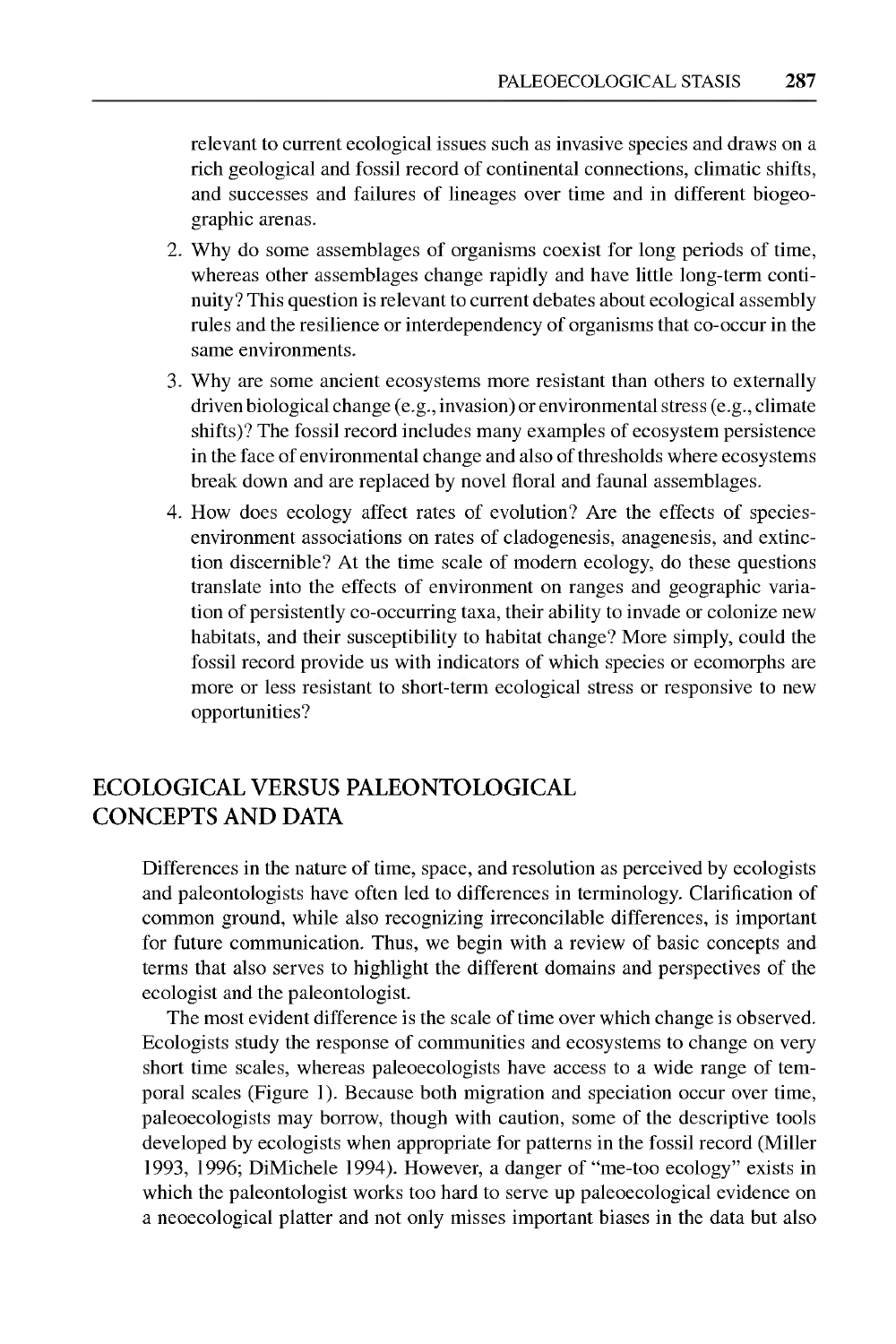

Figure 1 Comparison of the spans of temporal resolution that characterize ecological and paleontológica! data. Individual fossil assemblages may encapsulate varying degrees of time (i.e., time-averaging), depending on the circumstances of death and burial (taphonomy) and collection method, whereas samples of extant communities generally represent single or repeated censuses over days to decades. In paleontology, long-term floral or faunal records developed from multiple fossil assemblages are the basis for the analysis of paleocommunity stasis or change though time *{upper gray bar).* In ecology, with the exception of speciation, processes that can be observed or inferred in recent ecosystems *{lower gray bar)* occur over much shorter time intervals than can be resolved by paleontological data.

overlooks what might have been truly different about past ecosystems (Olson 1980, 1985).

The basic terms that describe long-term ecosystem behavior have been applied primarily to models in ecology and, thus, are largely conceptual (Pimm 1984). "Complexity" can be determined by the number of species in the system (richness), the number of interspecific interactions (connectance), the magnitude of the interaction among species (interaction strength), and the relative distribution of species abundances in an assemblage (evenness). Pimm (1991) described five ecological meanings for the term "stability." Each represents a pattern of change through time, independent of time scale and, therefore, applicable to a discussion of paleoecological stasis. Stability of a system is central to ecological stasis. A stable system, when at equilibrium, returns to the equilibrium condition after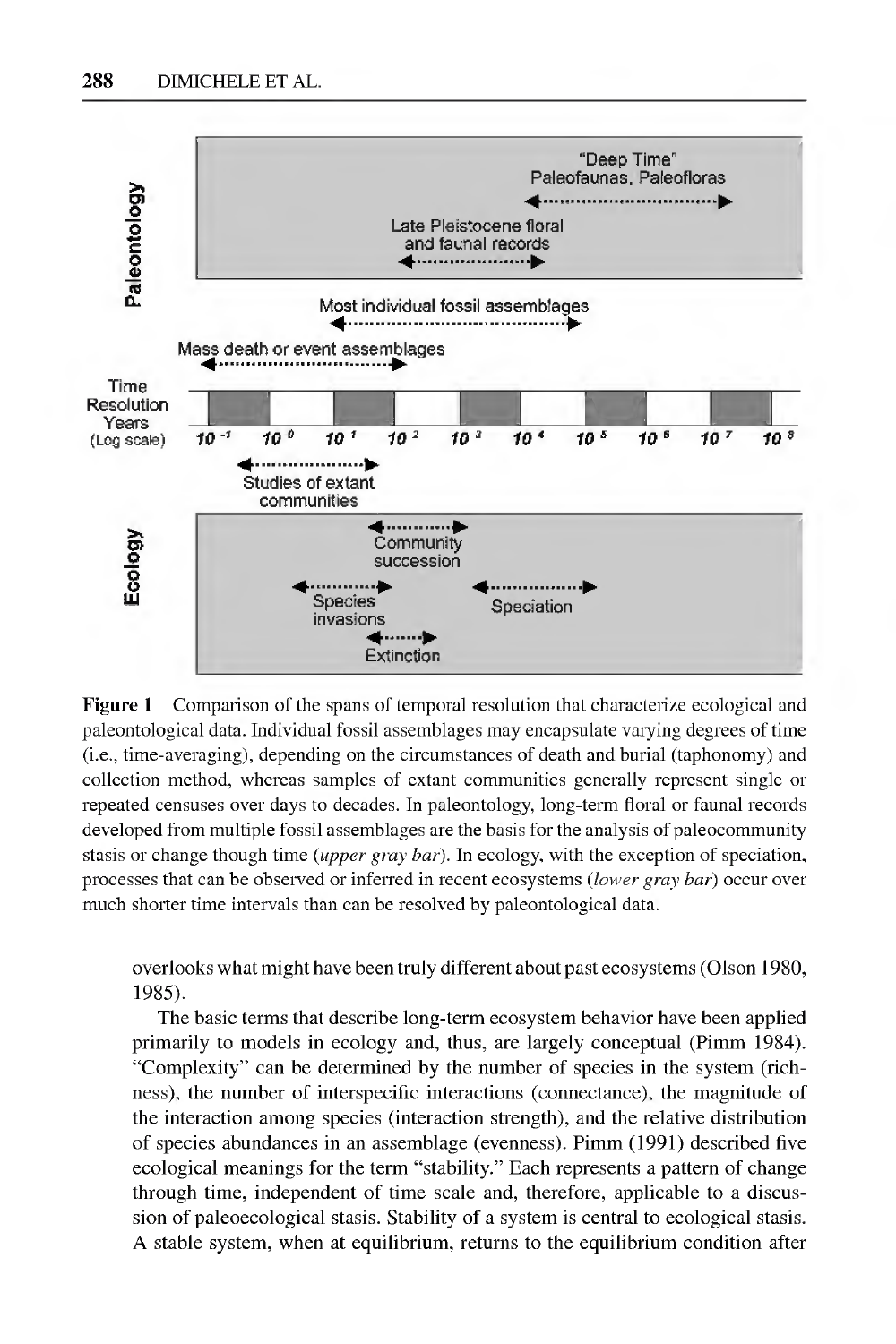perturbation (Holling 1973). A stable system must be understood in terms of a range of variation around some equilibrium point. Related to stability is "persistence," an empirical measure of how long a system remains unchanged according to some defined measures of its state. "Resilience" is the rate at which a displaced variable returns to its equilibrium value. The shorter the return time, the more resilient a variable or system is. In a different formulation, resilience can be considered a measure of the amount of disturbance a system at equilibrium can absorb before moving to a new stable state (Gunderson et al. 2002). "Resistance" describes the effect on the system of a permanent change in a variable, such as the response to a disturbance. If other variables show little change, then the system is resistant to changes in the altered parameter. "Variability" is the degree to which a parameter varies over time. Although it can be measured with a statistic such as standard deviation, the duration of the examined interval must be noted so that the scale of variation can be accounted for.

The relationship between diversity/complexity and stability remains at the core of debate in ecology (May 1974, Tilman 1999, Cottingham et al. 2001). Topics of contention include the degree to which model systems capture reality, whether the focus of investigations should be on populations or on communities, and the very definition of stability itself (DeWoody et al. 2003). A corollary to these basic concepts is the process of ecosystem assembly and attendant assembly rules (Lockwood et al. 1997, Belyea & Lancaster 1999, Weiher & Keddy 2001), which can be divided broadly into rules of access to a resource and rules of coexistence on that resource.

All these concepts overtly assume that many ecosystems are capable of existing close to an equilibrium point (for a critique, see Peters 1993). They also are consistent with models of hierarchical ecosystem organization, which recognize that emergent properties (properties of the system that are not properties of any of the system's components, its species) may appear only at certain spatial or temporal scales of analysis (Allen & Hoekstra 1992, Ulanowicz 1997, Maurer 1999).

Systems also can be characterized on the basis of functional types (Simberloff  $\&$ Dayan 1991, Smith et al. 1997), or ecomorphs, which are groups composed of taxa that are presumed to have similar ecological requirements and to play similar roles within an ecosystem. Systems with high levels of overlap among functional types have high levels of redundancy. High redundancy may be most common in unpredictable and variable environments (Walker 1997), although exceptions certainly abound. Coral reefs, for example, can be considered predictable environments but also can have high species diversity and high degrees of apparent redundancy.

Paleontologists and paleoecologists deal with samples of organisms and environments that are spread out in time as well as in space, and they have developed a system of new terms for unique concepts or different meanings for existing terms that reflect this domain. Fossil species, like living species, are not randomly associated with one another, and this fact allows paleoecologists to recognize biofacies, "a body of rock distinguished on the basis of its fossil content" or "a local assemblage or association of living or fossil organisms, especially one characteristic of some type of marine conditions" (Jackson & Bates 1997). Biofacies can be mapped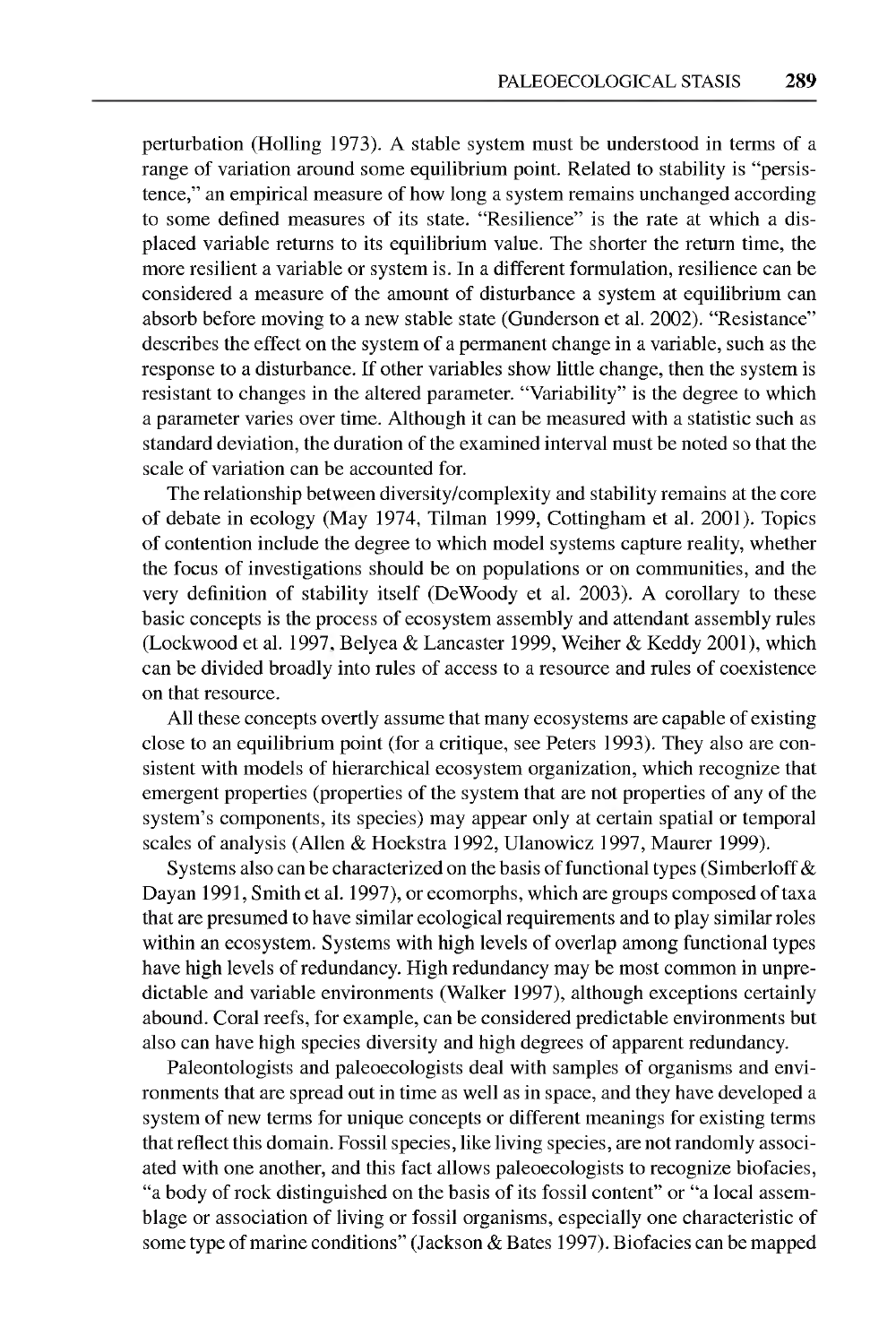through both time and space because different taxa are associated with different environmental conditions. The term has been used primarily in marine deposits where the composition of the biota is constrained by water temperature, depth, energy, turbidity, and chemistry, all of which may be independently recorded in physical and chemical features of the associated sediments. The term has been applied less often to terrestrial deposits, although it is equally useful there, where the flora or fauna is constrained by sedimentary characteristics.

The typical paleoecological sample is an assemblage of fossil remains collected from a single rock layer or stratum or an assemblage combined from individual samples derived from a specified thickness of strata (Behrensmeyer  $&$  Hook 1992). In certain cases, such assemblages faithfully represent original ecological communities, for example, a community that experienced a catastrophic death and burial event or one in which all the fossils are composed of rapidly degraded materials such as leaf litter (Wing  $&$  DiMichele 1995). In cases of preserved animal hard parts or accumulated resistant plant parts, the sample usually represents a period of time that is long by ecological standards, from  $10<sup>2</sup>$  to  $10<sup>5</sup>$  Kyr (thousands of years) (Figure 1) and, thus, may include organismal remains from more than one ancient assemblage. This incorporation of a temporal element into the sample is referred to as "time-averaging" (Johnson 1960), and is one of the major ways that paleontological faunal and some floral lists differ from ecological ones. Time-averaging also is present in some neoecological studies, such as those that assess plant damage in extant tropical forest litter, which may involve combining data from different seasons, years, or even longer intervals. For fossil assemblages composed of hard parts (e.g., shells, bones, or wood), diversity measures, rankorder of abundance, and other variables are almost always based on samples that combine the results of short-term fluctuations and provide average measures of paleocommunity characteristics over hundreds or thousands of years (Figure 1). This method can be advantageous (Kidwell 2002, Behrensmeyer et al. 2000), but significantly time-averaged paleocommunity data cannot be regarded as strictly comparable to a large proportion of census data for modern ecosystems. Thus, the short-term cycles or trends over the years or decades observed in ecological studies are largely invisible to paleontologists and paleoecologists, especially in the vertebrate or marine invertebrate fossil records. In pre-Quaternary depositional settings, where high temporal resolution can be achieved, correlation of changes in the biota at such a fine scale across a large area ordinarily is not possible. Moreover, the absence of a taxon from a particular assemblage where it might be expected can be the result of preservational sampling biases, collecting methods, or original ecological controls. A number of strategies for coping with such problems are available. These strategies include quantitative assessment of apparent versus real taxonomic ranges (i.e., origination and extinction rates) (Marshall 1997, Foote 2000, Holland 2003), holding depositional context and taphonomic situation constant through time (isotaphonomy) (Behrensmeyer & Hook 1992, Behrensmeyer & Chapman 1993), and modeling time-averaging effects on the basis of modern analogs and "taphonomic control taxa" (Kidwell & Holland 2002).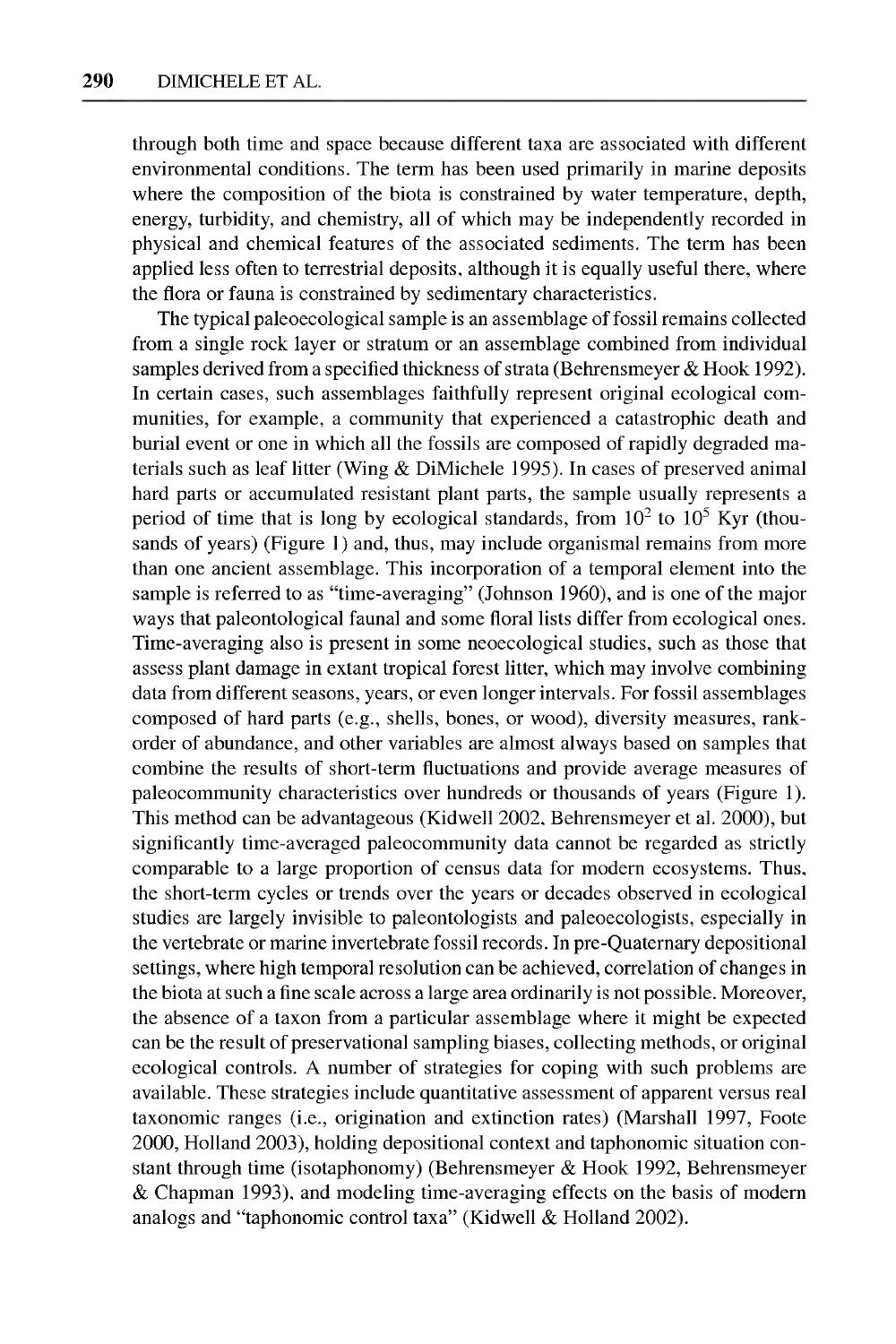In both the marine and the nonmarine realms, "paleocommunity" has come to mean a group of taxa that form a recurring, recognizable assemblage of organisms. Criteria for defining the boundaries of biofacies or paleocommunities vary greatly. One of the most stringent definitions is that of Bambach  $&$  Bennington (1996), who restricted the term community (i.e., paleocommunity) to groups of collections that cannot be statistically distinguished on the basis of their species composition and abundance. They used the term community type (i.e., paleocommunity type) for aggregates of collections and paleocommunities that have similar but not identical taxonomic composition and occur in similar but not identical environments. This second term acknowledges that significant variation can exist among individual collections because of variation among habitats. In other words, a paleocommunity type (or a biofacies) can represent a metacommunity that varies from place to place on an ecological landscape. Watkins et al. (1973) provided an interesting distinction between Petersen communities, "a local, descriptive unit of recurring combinations of species that can be reproduced in the fossil record," (i.e., a biofacies) and Thorson parallel communities, "groups of Petersen communities related by common ancestry of contained taxa." The second concept explicitly introduces an evolutionary and historical aspect to paleocommunities, which allows them to have continuity through geologic time and global distribution, despite species differences, as long as member taxa represent related evolutionary lineages.

Much has been written about turnover and turnover events or pulses in the land mammal fossil record (e.g., Vrba 1993, McKee 2001). To paleontologists and paleoecologists, turnover means the proportion of extinctions and originations relative to the total number of taxa in a specified time interval. Turnover events are higher than normal rates of turnover relative to a clearly defined "background" rate. In ecology, turnover most typically means a change in species composition over a specified geographic or ecological boundary; that is, turnover in space rather than through time. However, numerous examples exist of turnover occurring over short time scales (years to decades), such as successional changes in old fields or after tree fall in forests, or after storms in marine systems. These uses of the term turnover touch on the much larger issue of the validity of using ecological variability on a modern time scale as an analog for temporal variability and change through the geological record.

As in studies of modern ecosystems, functional types, or ecomorphs, have also been examined in the fossil record in an attempt to reduce the effects of phylogenetic history and focus on patterns of stability or change in suites of functionally related characters. Examples include both whole communities and specific ecological features of fossil mammals (Damuth 1992, Van Valkenburgh 1995, Janis et al. 2000), plants (Wing & DiMichele 1992, DiMichele et al. 2001b), and insects (Labandeira 1998, 2002).

Application of Watkins et al.'s (1973) concept and related concepts that incorporate a historical dimension to communities has led to research in the global paleobiogeography and evolutionary history of diverse paleocommunities (Boucot 1975, Boucot & Lawson 1999). On the basis of this work, Boucot (1983) defined a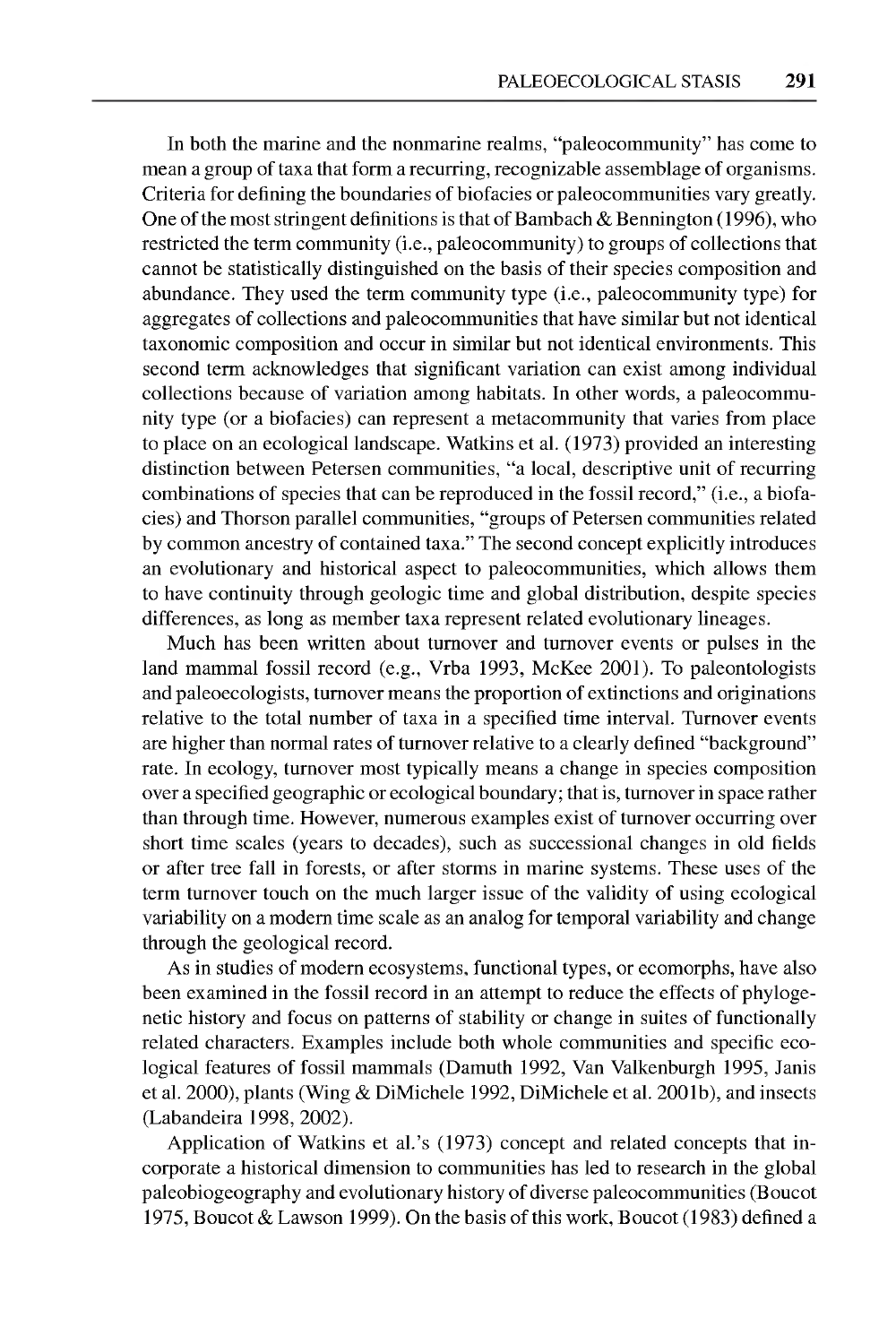series of Ecologic-Evolutionary Units (EEUs) in the Phanerozoic and emphasized the ecological context of evolution within this framework. Other workers, however, following Gleasonian traditions, maintain that paleocommunities are simply associations of taxa with similar habitat preferences and do not represent an emergent level of biotic organization (Hoffman 1979, Jablonski & Sepkoski 1996). Resolving this dispute remains an important focus in evolutionary paleobiology.

## ARE PERSISTENT COMMUNITY ASSEMBLAGES POSSIBLE?

At least four hypotheses have been proposed to explain the persistence of community composition over geological time. First, species co-occurrence may reflect evolved ecological relationships that confer net mutual benefits when species occupy the same environment at the same time. Such species interactions may determine community structure and function (e.g., competition, symbiosis, or predation). Second, a significant overlap in species environmental tolerances may exist such that some species almost always occupy the same environment. Third, geographic isolation may occur because of such factors as place of evolutionary origin, vicariance patterns, and natural geographic barriers; these factors, previously setin motion, may be responsible for species co-occurrence at any given time. Fourth, the "law of large numbers" may apply, which states that the most abundant species remain most abundant because they tend to produce more offspring than the less abundant species.

#### Individualistic Versus Interactive Models

Central to ecological stasis is the nature of the organization of ecological assemblages. Are communities simply short-term associations of species living together because of momentarily similar responses to environmental conditions (Gleason 1926), or are such assemblages integrated in some manner that leads to emergent, system-level properties (Clements 1916)? This discussion dates to the early twentieth century (Golley 1993) but continues today in debates over assembly rules (Belyea & Lancaster 1999, Weiher & Keddy 2001), the effects of biodiversity on ecosystem stability and productivity (May 1974, Cottingham et al. 2001), and the proper construction of null models (Gotelli & Graves 1996, Hubbell 2001).

Until now, the paleontological studies that have been most widely recognized by neoecology are those that have offered support to the proposition that "communities" are transient associations of species that share similar resource requirements under a given set of climatic/environmental conditions. Most ofthis evidence came initially from palynological studies of the last interglacial interval in the Northern Hemisphere temperate zone (Davis 1986, Webb 1987). More recently, the records of terrestrial vertebrates (Graham 1997) and marine invertebrates (Jablonski & Sepkoski 1996, Patzkowsky & Holland 1999) have been used to document the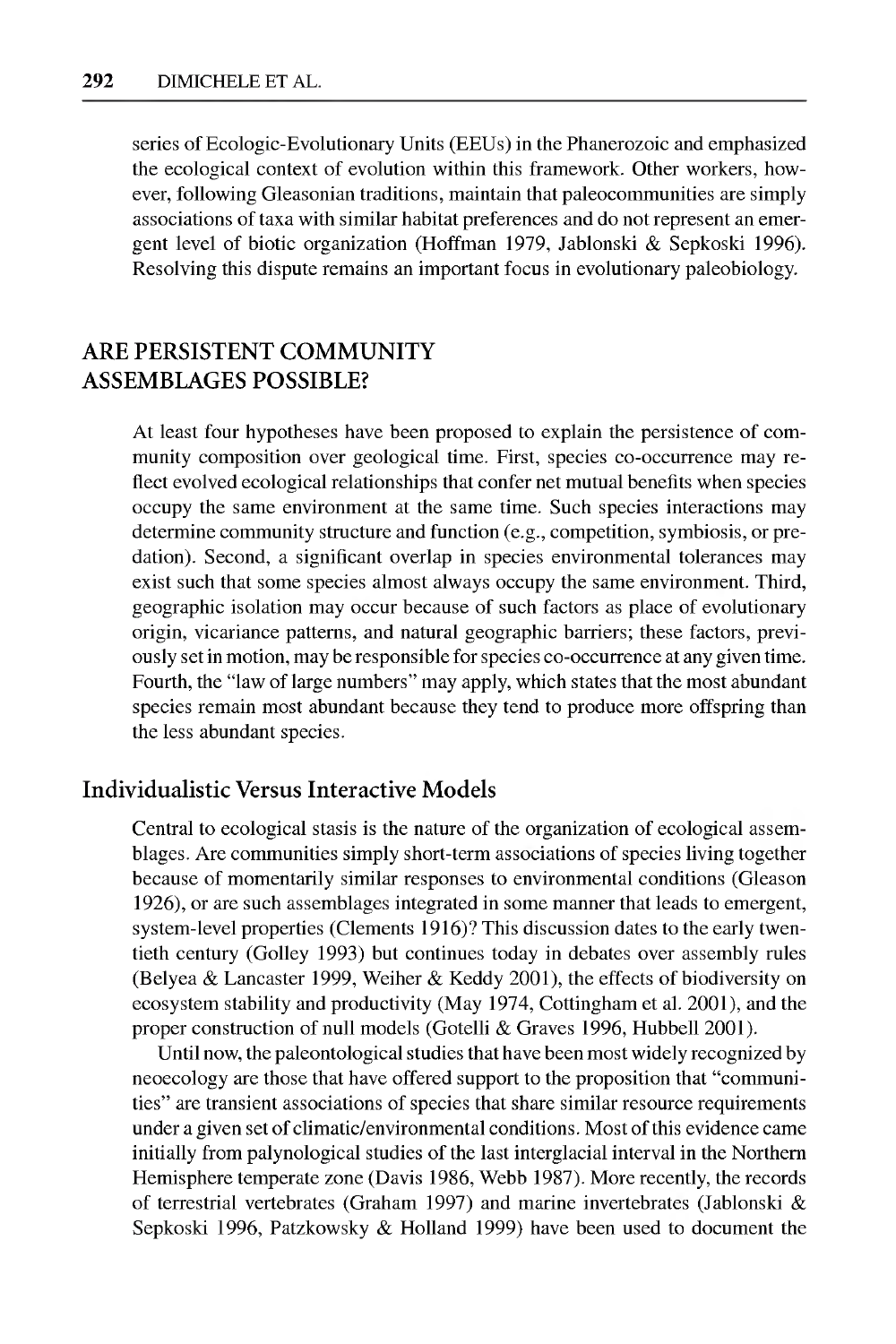same position, but examples to the contrary have also been presented (Pandolfi 1996, 2000). The nature of this individualism is not universally agreed upon, however, and may be dependent on scale of analysis; it may be most evident at some smaller scales within environmentally bounded species pools (biomes in the terrestrial world) but not at larger scales between species pools, where species exchange is less common.

#### Patterns of Stratigraphie Persistence

Olson (1952, 1958, 1980) was among the first paleontologists to document community persistence through well-defined intervals of rock strata by presenting case studies from the Permian deposits of Texas and Oklahoma. Olson established the term chronofauna for such assemblages of vertebrate taxa that recurred through long stratigraphie intervals and attempted to reconstruct food webs for the component species (Olson 1952). Numerous examples of fossil vertebrate faunas reñect some degree of continuity through time, although whether these faunas could be considered communities in the ecological sense is debatable. North American Cenozoic "Land Mammal Ages" and their equivalents on other continents are based on the persistence of suites of taxa for particular chronostratigraphic intervals, which allows correlation over wide geographic areas (Woodburne 1987, Janis et al. 1998). At a rather coarse level of resolution, the success of such schemes attests to the persistence of at least some components of mammalian faunas and the communities of which they were a part. Basically, the pattern at both regional and continental scales is similar to that observed in the marine invertebrate and plant fossil records; long intervals of relative stability are punctuated by periods of rapid change.

A similar pattern of assemblage persistence has been described by Boucot (1978, 1983) in the course of carrying out biostratigraphic and evolutionary studies of marine faunas. He recognized that invertebrate assemblages did not demonstrate patterns of continuous turnover but rather were organized into temporally coherent units between which significant differences existed (EEUs) and within which smaller units, or communities, could be recognized on the basis ofrecurrent patterns of composition (Sheehan 1996).

Brett & Baird ( 1995) introduced the term coordinated stasis to connote a pattern of bimodal evolutionary turnover within benthic marine biofacies of the Silurian and Devonian of the Appalachian Basin (Table 2). They reported a pattern in which the majority of species within a biofacies showed little, if any, evolutionary change over a period of several million years (Myr), followed by rapid extinction and replacement of those species in the same environment. To provide explicit criteria for comparison with other time periods and geographic areas, Brett et al. (1996) stated that coordinated stasis units should exceed <sup>1</sup> Myr in duration, during which approximately  $60\%$  of species should persist and show little morphological change. In this scheme, fewer than  $40\%$  (typically fewer than  $20\%$ ) of species cross the bounding intervals, which should be no more than one tenth of the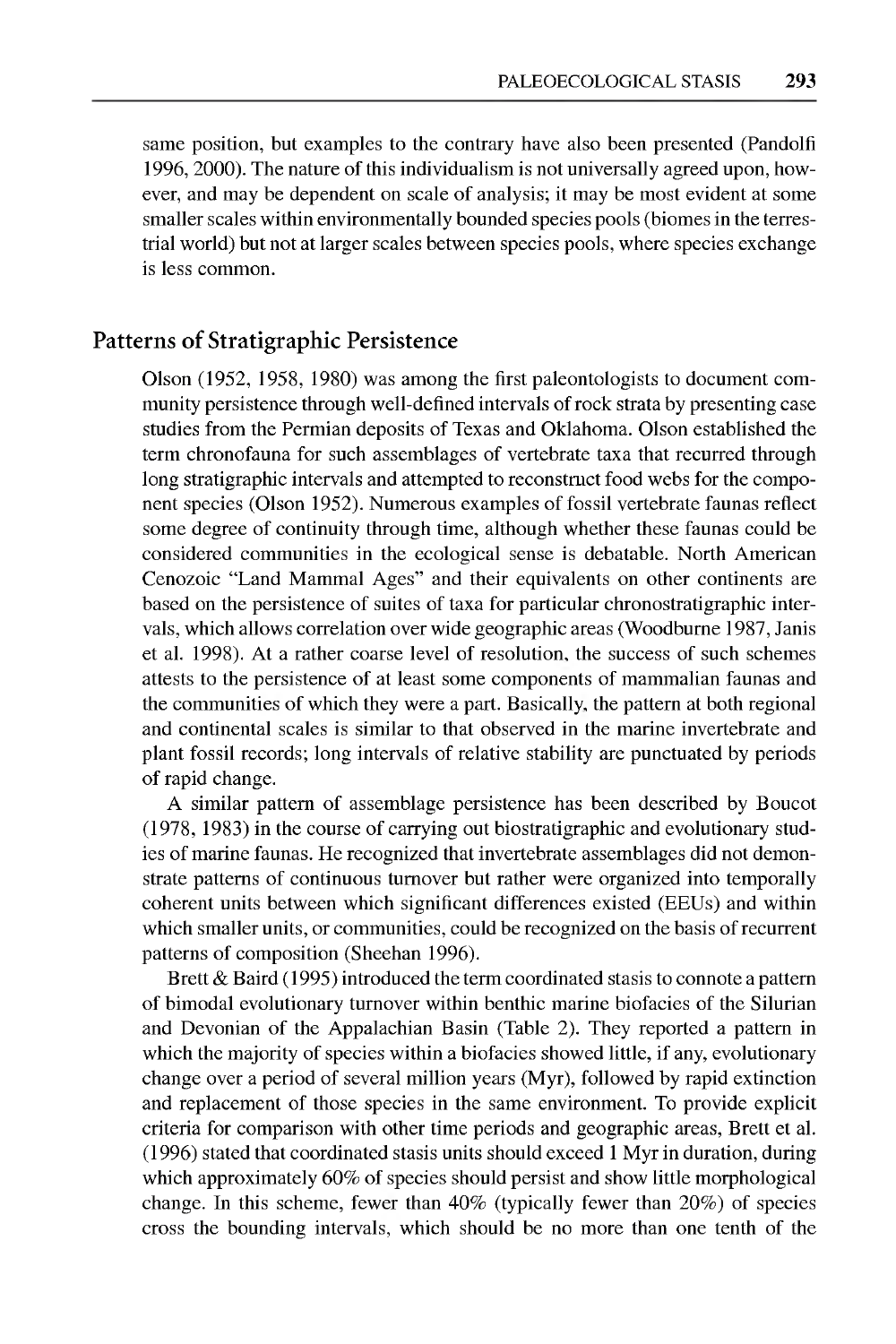duration of the static intervals. Speciation and extinction are concentrated in the intervals of rapid turnover. The pattern of coordinated stasis need not imply strong Clementsian codependence within a community. Episodic environmental change could affect many evolutionary lineages that act independently of one another. In such a case, a pattern of coordinated stasis would reflect the timing and severity of punctuated environmental changes. Additionally, samples from a coordinated stasis unit need not all display identical species composition or abundance; room for environmental variability exists within a biofacies, as acknowledged in the definition of Bennington & Bambach's (1996) paleocommunity types (similarly by Olson 1952, 1985). Rather, the pattern is defined by coincident turnover that punctuates protracted periods of community-wide morphological stasis. Although the pattern of coordinated stasis could simply result from episodic environmental change, some authors have interpreted it as reflecting the influence of ecological interactions on the evolutionary trajectory of the lineages within a community. Morris et al. (1995) suggested a mechanism of ecological locking, "a mechanism by which ecological interactions prevent evolutionary change, resulting in longlasting, stable systems capable of resisting some types of disturbance" (Morris et al. 1995, p. 11,272), as the necessary implication of coordinated stasis in the fossil record. Whether or not ecological locking is correct, it is not the only possible explanation of the pattern of coordinated stasis.

Coordinated stasis has been challenged because of the supposed implications of strong species interactions as a cause of the pattern (e.g.. Buzas & Culver 1994, Patzkowsky & Holland 1999). In addition, strong arguments have been made regarding the need for statistical analysis of supposed patterns of persistence (Bennington & Bambach 1996, Bambach & Bennington 1996); that is, just how much variation can occur if assemblages are to be considered the same through time? Alroy (1996) carried out a statistical analysis of an extensive compilation of mammalian stratigraphie ranges and determined that the expectations of the coordinated stasis model, such as pulse-like turnover of species, did not hold.

## Is the "Unified Neutral Theory of Biodiversity and Biogeography" a Link Between Rates of Taxonomic Change and Community Structure?

One of the difficulties of studying community stability in the fossil record is that most ecological models of community structure implicitly assume a static equilibrium for species richness and abundances (see review by Tokeshi 1993). An alternative approach that has received much recent attention is neutral modeling of community dynamics. Hubbell's (2001) *The Unified Neutral Theory of Biodiversity and Biogeography* assumes that local communities maintain a constant number of individuals. Consequently, new individuals can only enter the community by filling vacancies opened by the death of established individuals. Three mechanisms ofreplacement existin Hubbell's model. First, a death can be offset by the birth to a parent already present in the local community. Second, an individual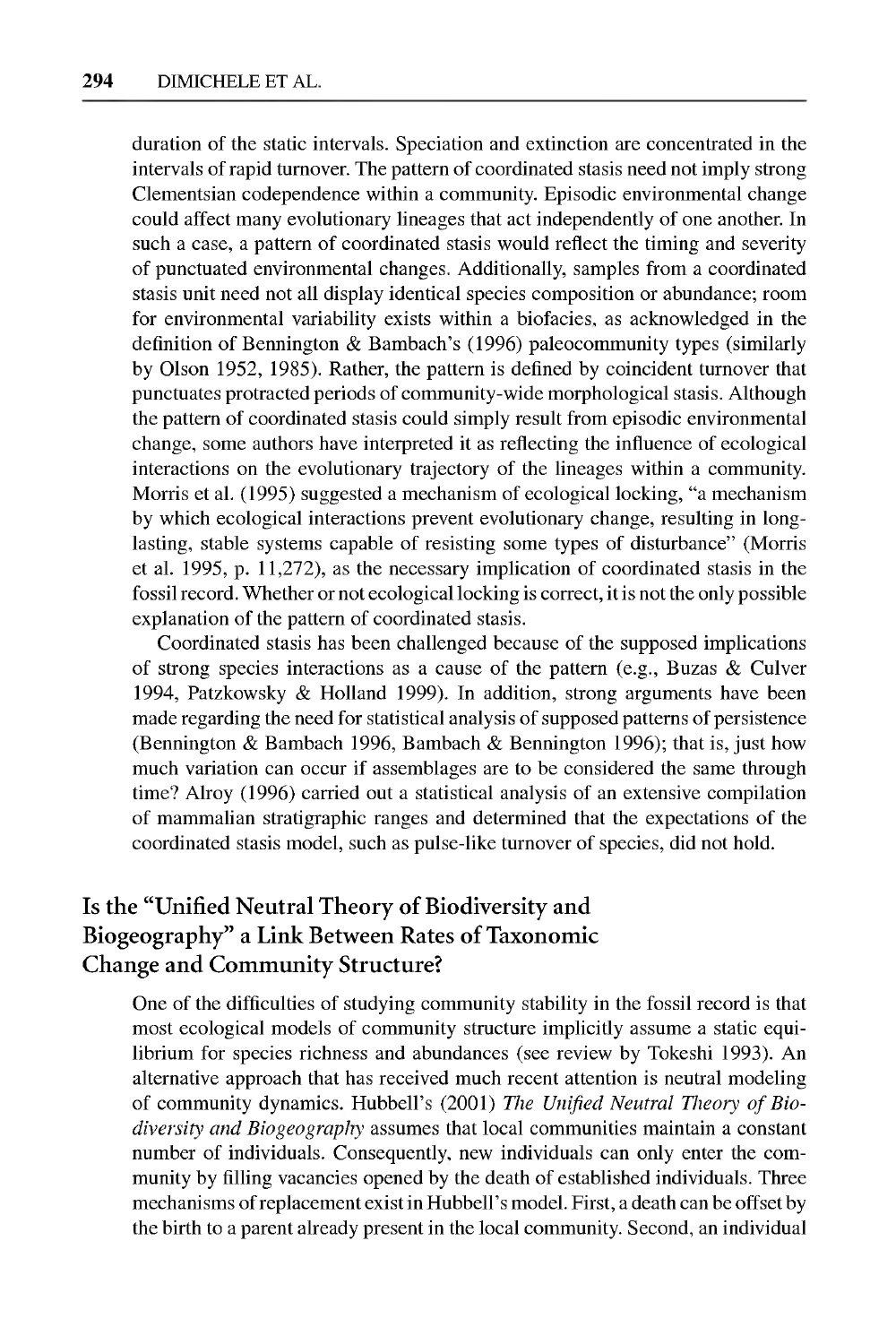from the surrounding metacommunity can be recruited to fill the vacant slot and can represent a species that is not already a member of the local community. Third, a local birth could also be a speciation event, so the replacement individual represents an entirely new species. This system is neutral because all individuals have an equal probability of dying, reproducing, and speciating in a given time interval, regardless of their species identity.

The model predicts an equilibrium abundance distribution and expected richness, given the size of the community, the degree of exchange with the surrounding metacommunity, and the rate of per capita speciation (incorporated into Hubbell's fundamental biodiversity number). In contrast to statistical or niche-partitioning models (Tokeshi 1993), Hubbell's model predicts change in the taxonomic composition through time because of community drift, which reflects the constant stochastic elimination and replacement of individuals. Although common species are expected to endure longer than rare species, a consequence of large numbers effects, newborn species (or previously rare species colonizing new habitat) are not likely to rise to dominance, and previously dominant species are not likely to go extinct. The rate and likelihood of these events depends on the model parameters.

The potential usefulness of a neutral modeling approach for paleoecology lies not in whether it is right or wrong, but rather that it provides a first step toward developing a theory that ties evolutionary history to the structure of ecological communities and focuses on aspects that can be measured by use of fossil data (i.e., rates of origination and abundance distributions). Time will tell whether this potential will be fulfilled (Chave 2004), but some paleontological tests have already been formulated (Pandolfi 1996, Pandolfi & Jackson 1997, Clark & McLachlan 2003, Olszewski & Erwin 2004).

## CASE STUDIES: TERRESTRIAL RECORD

The case studies mentioned in this section are summarized in Table 1.

## Palynofloras: Compositional Stasis and Temporal Scale of Observation

Stasis in the composition of biotas has been observed over a wide variety of spatial and temporal scales, but many of the observations that suggest rapid and unpredictable change in community composition were derived from the past 40 Kyr of Earth history—the time during which samples can be dated by radiocarbon methods. An important question, particularly in considering the relevance of paleontological data for ecological theory, is whether changes in the temporal scale of sampling affect the detection of stasis.

To test whether temporal scale has an effect on detecting stasis in composition, we downloaded fossil pollen data from the World Data Center for Paleoclimatology (WDCP) (http://www.ngdc.noaa.gov/paleo/pollen.html). Each dataset consisted of counts of the abundances of pollen taxa in core samples. Abundance data are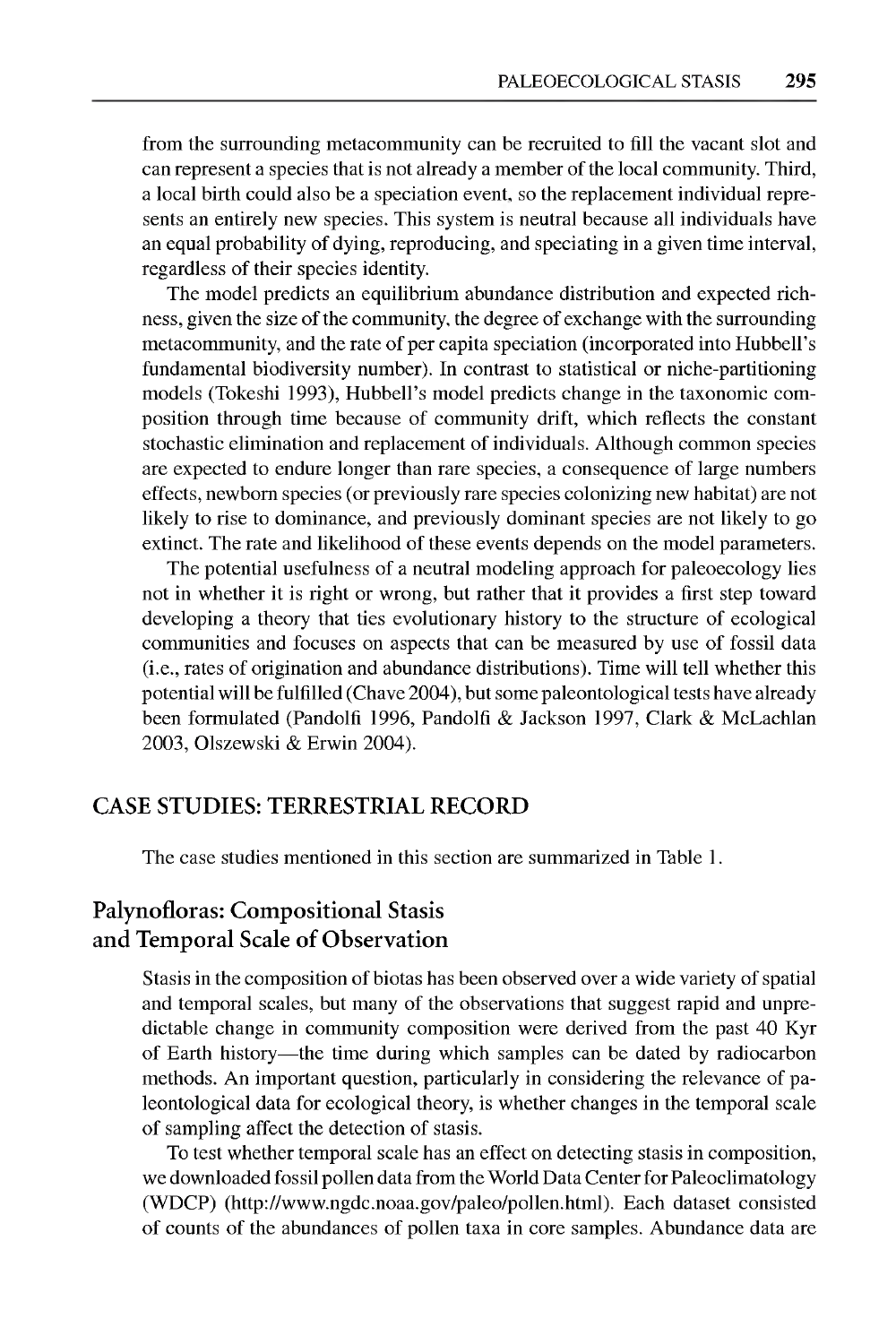|                                                                  | paleocommunities of vertebrates, invertebrates, and plants <sup>a</sup>                                             |                 |                                                                  |                                                       |                                                                                                                                                                      | TABLE 1 Summary of paleontological studies with evidence relating to persistence and punctuated change in terrestrial                                                                                                                                                                                                                                                             |
|------------------------------------------------------------------|---------------------------------------------------------------------------------------------------------------------|-----------------|------------------------------------------------------------------|-------------------------------------------------------|----------------------------------------------------------------------------------------------------------------------------------------------------------------------|-----------------------------------------------------------------------------------------------------------------------------------------------------------------------------------------------------------------------------------------------------------------------------------------------------------------------------------------------------------------------------------|
| Authors                                                          | Study (age)                                                                                                         |                 | Duration Resolution                                              | Geographic scale Taxa                                 |                                                                                                                                                                      | Patterns through time                                                                                                                                                                                                                                                                                                                                                             |
| 1995, 2002<br>Barry et al.                                       | Siwalik mammals,<br>Middle to Upper<br>$(10.7 - 5.7$ Mya)<br>Miocene                                                | 5 Myr           | 100 Kyr                                                          | Potwar Plateau,<br>northern<br>Pakistan               | Scandentia, Primates,<br>Rodentia Pholidota<br>115 mammal taxa:<br>Perissodactyla,<br>Tubulidentata,<br>Lagomorpha,<br>Artiodactyla,<br>Proboscidea,<br>Insectivora, | in time, latter two of the three turnover<br>changes in fluvial paleoenvironments;<br>44% of the faunal change; extinctions<br>$(50\% - 60\%)$ but not correlated with<br>and appearances are not coincident<br>events appear to be correlated with<br>Background turnover relatively high<br>100-300 Kyr intervals account for<br>three turnover events within<br>climate change |
| Bobe et al. 2002                                                 | $(4.0 - 1.5 \text{ Mya})$<br>Omo Shungura<br>Formation                                                              | 2.5 Myr         | 3-100 Kyr                                                        | Ethiopia,<br>northern<br>Turkana<br>Southern<br>Basin | Mammals: bovids,<br>suids, primates                                                                                                                                  | paleocommunity as a whole stable for 300 Kyr<br>new dominants subsequently; large mammal<br>dominant bovids stable from 3.5 to 2.0 Mya,<br>interval followed by 100 Kyr cyclicity in<br>turnover at 2.8 Mya and after 2.0 Mya;<br>Persistence of most taxa with species<br>taxonomic abundances                                                                                   |
| DiMichele et al.<br>Phillips 1996b,<br>DiMichele &<br>1996, 2002 | and Missourian/<br>(Desmoinesian/<br>Westphalian D,<br>303-306 Муа)<br>306-310 Муа<br>Stephanian A<br>Pennsylvanian | 3 Myr<br>4 plus | bed: $1-10$ Kyr<br>Coal beds and<br>within a coal<br>assemblages | Southern<br><b>Illinois</b><br>Basin                  | ferns, sphenopsids,<br>Peat-forming plants<br>preserved in coal<br>balls: lycopsids,<br>pteridosperms,<br>cordaites                                                  | end of Westphalian; replacement of the<br>patterns among successive coal beds<br>Desmoinesian communities by new<br>terminated by a major extinction at<br>Recurrent intraswamp community<br>during the Westphalian; patterns<br>kinds of persistent assemblages<br>in the Missourian                                                                                             |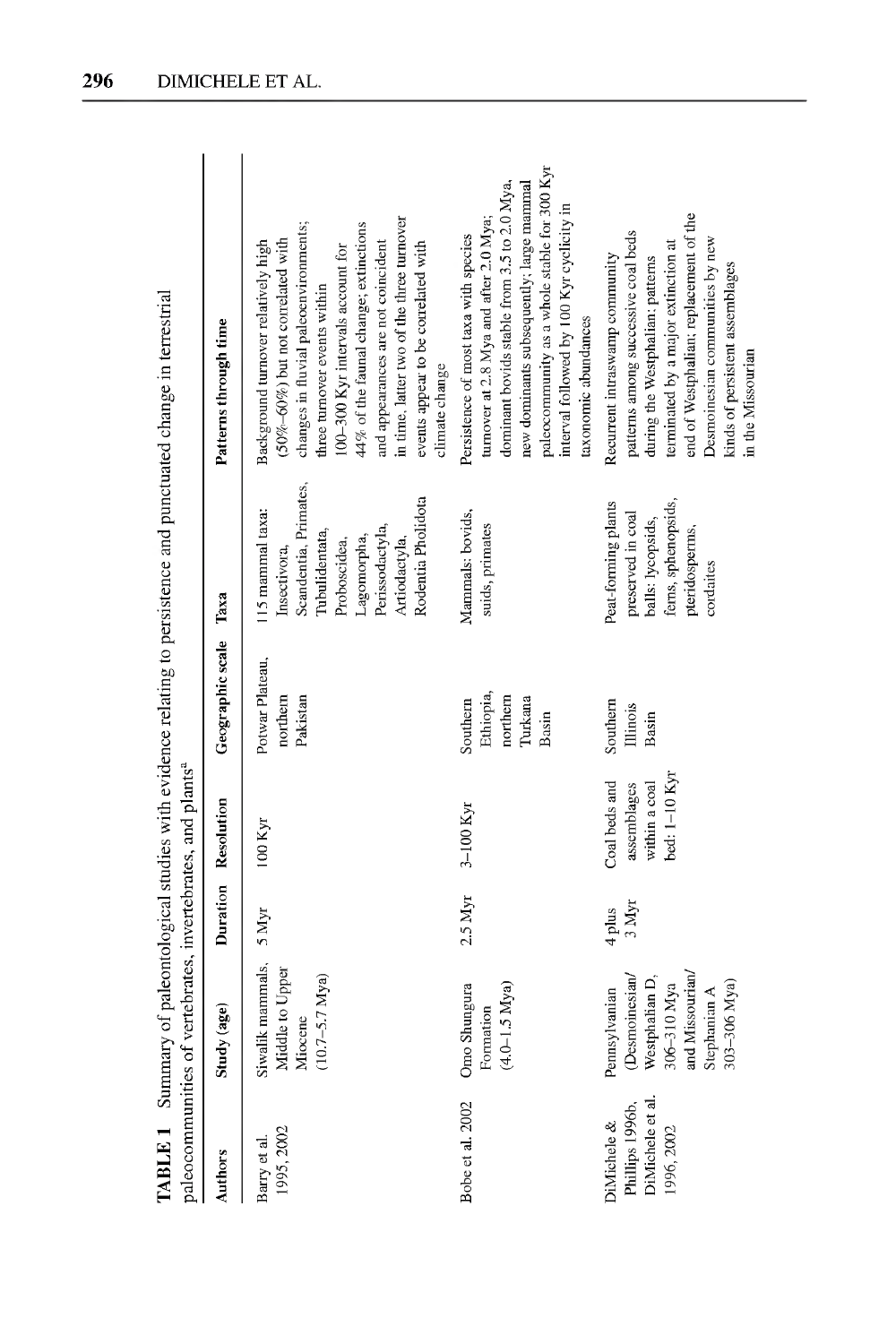| Aronson 1992<br>DiMichele & | Pennsylvanian<br>and Early<br>Permian                                                  |         | 100 yr-1 Kyr<br>clastic beds:<br>17.5 Myr Fossiliferous                                 | North America<br>Europe and                        | compression<br>floras<br>Plants:                                                                 | few common species (mainly weedy<br>tropics through the Pennsylvanian<br>Two distinct biomes/species pools<br>and into the Early Permian with<br>that persist side by side in the<br>wetland forms)                                                                                                           |
|-----------------------------|----------------------------------------------------------------------------------------|---------|-----------------------------------------------------------------------------------------|----------------------------------------------------|--------------------------------------------------------------------------------------------------|---------------------------------------------------------------------------------------------------------------------------------------------------------------------------------------------------------------------------------------------------------------------------------------------------------------|
| et al. 2002<br>Labandeira   | Latest Cretaceous<br>$(\sim]66 - 64$ Mya)<br>and earliest<br>Paleocene                 | 2.2 Муг | 20 Куг                                                                                  | Williston Basin,<br>North America<br>North Dakota, | 51 types documented<br>dicotyledonous<br>Insect damage:<br>$\text{on } > 13,000$<br>leaf fossils | before the Cretaceous-Paleocene boundary,<br>decrease particularly for host-specialist<br>insects: this pattern persists through<br>Insect damage diverse and persistent<br>then damage levels and diversity<br>800 Kyr of the early Paleocene                                                                |
| Wilf et al.<br>2001         | Latest Paleoecene<br>to early middle<br>$(\sim\!\!56\!\!-\!\!43\,{\rm Mya})$<br>Eocene | 13 Myr  | represent<br>Individual<br>probably<br>samples<br>$1$ Kyr                               | Green River and<br>North America<br>Unita basins,  | 40 types documented<br>from 58 host species<br>on 2435 leaf fossils<br>Insect damage:            | distribution of damage based on host-plant<br>Continental Thermal Maximum (ECTM)<br>interval show persistence in feeding<br>types but changes in intensity and<br>Three sample levels based on six<br>quarry sites across the Eocene<br>antiherbivore strategies                                              |
| Olson 1952,<br>1958         | (Clear Fork Group)<br>Early Permian<br>$(\sim$ 275 Mya)                                |         | 100s to 1000s<br>assemblages<br>represent<br>3-5 Myr Individual<br>probably<br>of years | North America<br>North central<br>Texas,           | amphibians, reptiles<br>32 species: fish,<br>21 genera and                                       | with some turnover but overall continuity<br>can be followed through time and persist<br>(upland, stream, pond margin, and pond)<br>during periods of environmental change<br>in the taxonomic and ecomorphic<br>Faunal assemblages associated<br>character of the chronofauna<br>with different environments |

 $(Continued) % \begin{minipage}[b]{0.5\linewidth} \centering \centerline{\includegraphics[width=0.5\linewidth]{images/STM100020.jpg} \centerline{\includegraphics[width=0.5\linewidth]{images/STM100020.jpg} \centerline{\includegraphics[width=0.5\linewidth]{images/STM100020.jpg} \centerline{\includegraphics[width=0.5\linewidth]{images/STM100020.jpg} \centerline{\includegraphics[width=0.5\linewidth]{images/STM100020.jpg} \centerline{\includegraphics[width=0.5\linewidth]{images/STM100020.jpg} \centerline{\includegraphics[width=0.5\linewidth]{images/STM100020.jpg} \centerline{\includegraphics[width$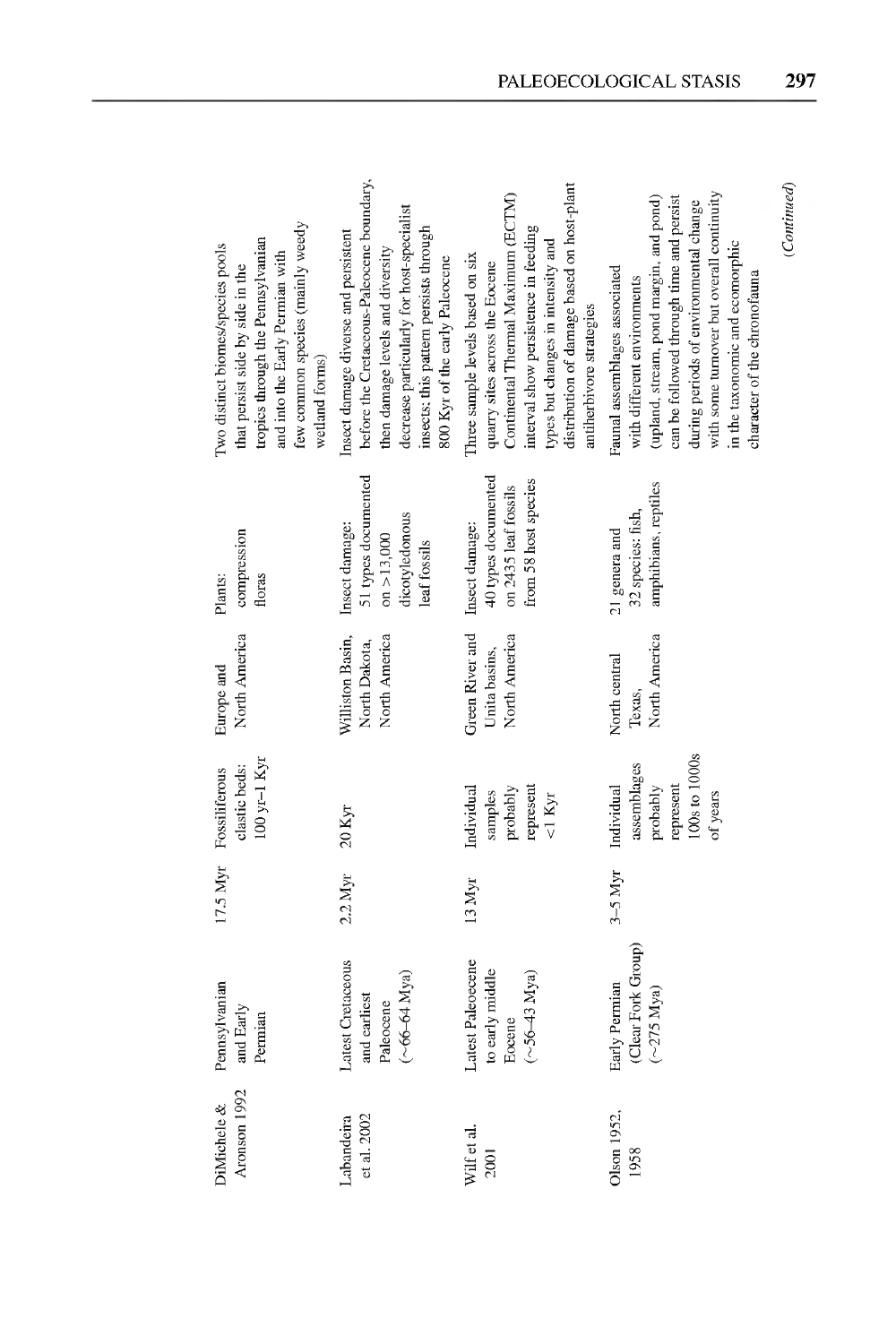| <b>Authors</b>                | Study (age)                                                                                                 | Duration           | Resolution                                                                                                            | Geographic scale                                   | Таха                             | Patterns through time                                                                                                                                                                                                                                                          |
|-------------------------------|-------------------------------------------------------------------------------------------------------------|--------------------|-----------------------------------------------------------------------------------------------------------------------|----------------------------------------------------|----------------------------------|--------------------------------------------------------------------------------------------------------------------------------------------------------------------------------------------------------------------------------------------------------------------------------|
| Scott 1978                    | Late Carboniferous<br>(Westphalian B,<br>311-313 Mya)                                                       | 3 Myr              | 100 yr-1 Kyr<br>clastic beds:<br>Fossiliferous                                                                        | United Kingdom<br>coal measures,<br>West Yorkshire | compression<br>floras<br>Plants: | plant assemblages identified from multiple<br>lithological patterns to biological patterns<br>and shows they are recurrent (biofacies)<br>Recurrent paleoenvironmentally specific<br>sampling horizons through time; links                                                     |
| Pfefferkorn<br>et al. 2000    | Lower Carboniferous 6.2 Myr<br>320-327 Mya)<br>(Namurian A,                                                 |                    | 100 yr-1 Kyr<br>clastic beds:<br>Fossiliferous                                                                        | Ostrava-Karvina<br>Basin, Czech<br>Republic        | compression<br>Plants:<br>floras | for periods of about 2 Myr each, punctuated<br>new types of species assemblages in next<br>by a rapid turnover and establishment of<br>Recurrent plant associations recognized<br>interval of persistence                                                                      |
| Thomson 1982<br>Pfefferkorn & | Late Carboniferous<br>$(300 - 319)$ Mya)                                                                    | 19 Myr             | 100 yr-1 Kyr<br>clastic beds:<br>Fossiliferous                                                                        | North America<br>Europe and                        | compression<br>Plants:<br>floras | with a major change in dominance patterns<br>occurring near the Westphalian-Stephanian<br>boundary (paralleling coal-ball patterns)<br>environments of deposition (biofacies)<br>Analysis at major group level (orders);<br>recurrent associations of taxa and                 |
| Falcon-Lang<br>2003           | Late Carboniferous<br>(Westphalian A,<br>313-315 Mya)                                                       | maximum<br>1.6 Myr | cycles, 50-200 Kyr<br>clastic sedimentary<br>duration with finer<br>individual beds<br>resolution of<br>Fossiliferous | Joggins Formation,<br>Bay of Fundy,<br>Nova Scotia | compression<br>Plants:<br>floras | Eight transgressive-regressive sedimentary<br>coastal, dominated by progymnosperms<br>plant assemblages: wetland, dominated<br>cordaites and sigillarian lycopsids; and<br>cycles, glacially driven; three recurrent<br>by lycopsids; dryland, dominated by<br>and gymnosperms |
|                               | <sup>2</sup> Abbreviations: Mya = millions of years ago; Myr = millions of years; Kyr = thousands of years. |                    |                                                                                                                       |                                                    |                                  |                                                                                                                                                                                                                                                                                |

TABLE 1 (Continued)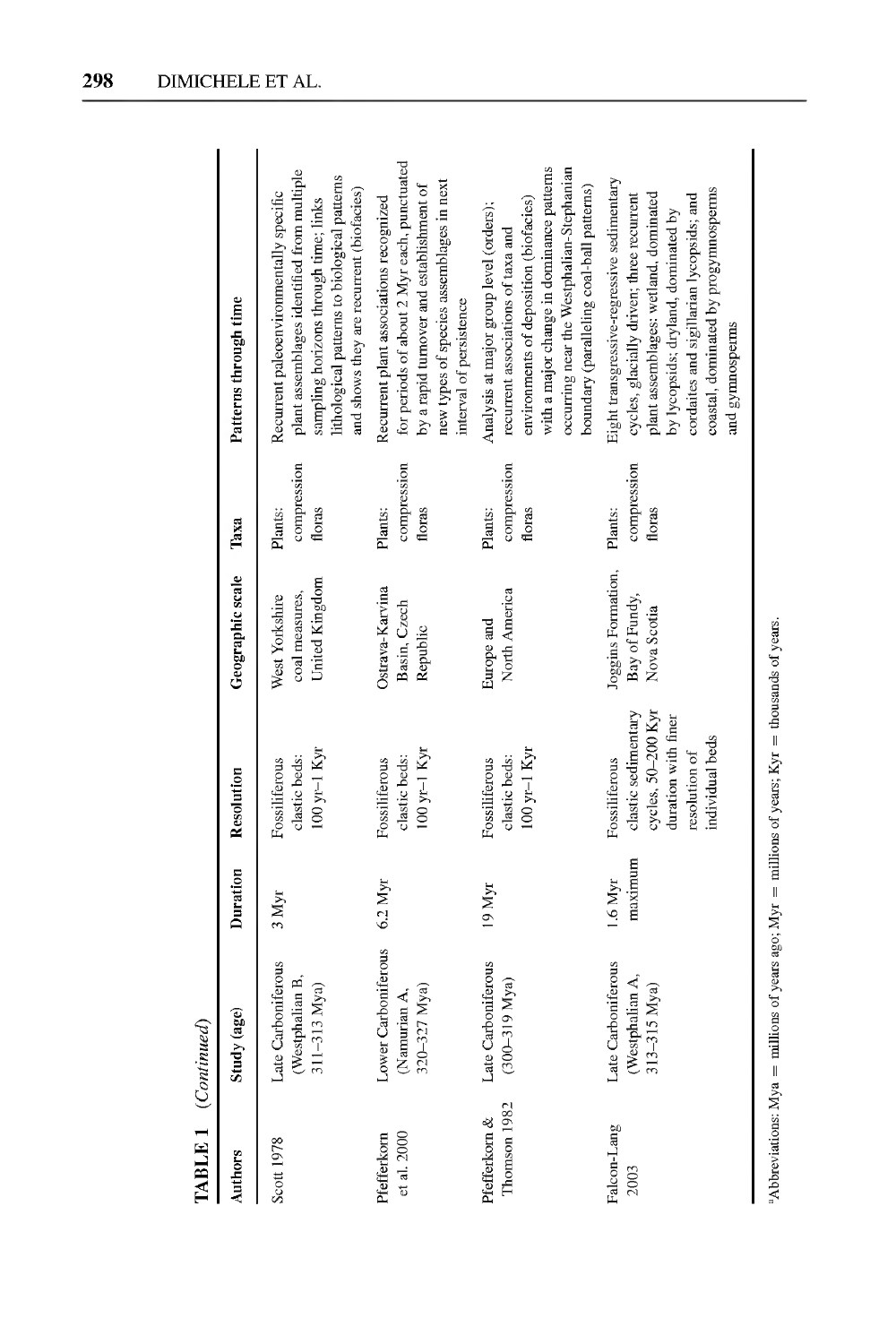desirable because over geologically short time periods, local extinction or immigration of species is rare. We also used pollen data from the Paleogene (Wing  $\&$ Harrington 2001).

Change in the composition of the pollen assemblages through time was quantified by application of squared chord distance  $(Cd_{ii})$ , a dissimilarity measure that incorporates relative abundance data (Overpeck et al. 1985). Time-steps between samples (f) were calculated from age models in the WDCP pollen database (Quaternary data), or from magnetostratigraphic, biostratigraphic, and isotopic correlation to the Global Magnetic Polarity Time Scale (Paleogene data). Ages of samples between dated horizons were interpolated.

If community composition were completely static, *Cd¡j* would equal 0 between any pair of samples. In the real world, fluctuations in sample composition result from small changes in assemblage composition (e.g., tree falls or local fires) or from small changes in the way the vegetation is represented by the pollen sample. If these small, unpredictable fluctuations in composition are not directional, no correlation should exist between the  $Cd_{ij}$  and the time difference (t) between samples *i* and *j*. If change in floral composition is directional, a significant positive correlation should exist between *Cdij* and *t.*

The analysis of both Quaternary and Paleogene assemblages reveals that large changes in composition are rare, and most change in composition is fluctuating; therefore,  $Cd_{ij}$  is poorly correlated with  $t$ . Consequently, samples of similar age give high rates of compositional change  $\left(\frac{Cd_{ij}}{t}\right)$  is large because *t* is small), whereas samples separated by more time yield low rates  $(Cd_{ij}/t)$  is small because t is large). Rates of change in floral composition are, thus, highly inversely correlated with f, and rates measured over different intervals are difficult to compare. Short-term (e.g., less than 10 Kyr) fluctuations in composition are likely missed in deep-time datasets, which would, thus, appear to be stable. Conversely, Quaternary datasets generally are too shortto capture rare extinctions or immigrations; thus, they do not show the irreversible changes in species-pool composition that are seen in many deep-time records. Differing temporal resolution thus complicates the comparison of rates of change.

#### Carboniferous Wetland Assemblages

The Late Carboniferous (Pennsylvanian) was a time of generally cool global climate with intervals of intense tropical precipitation that supported rainforests (Gastaldo et al. 1996) and vast peat swamps that became the coal beds of Europe and the eastern United States. Upper Carboniferous rocks appear to reflect, in part, glacial periodicity and may preserve Milankovitch cyclicity (Algeo & Wilkinson 1987). Fossil remains of the plants from peat swamp (mire) forests are preserved as "coal balls" (petrified peat), as compression-impression fossils in mudstones and sandstones, or as spores and pollen. The occurrence of plant fossils in multiple coal beds and in the intervening rocks permits the study of changes in plant composition through time under recurrent, common environmental conditions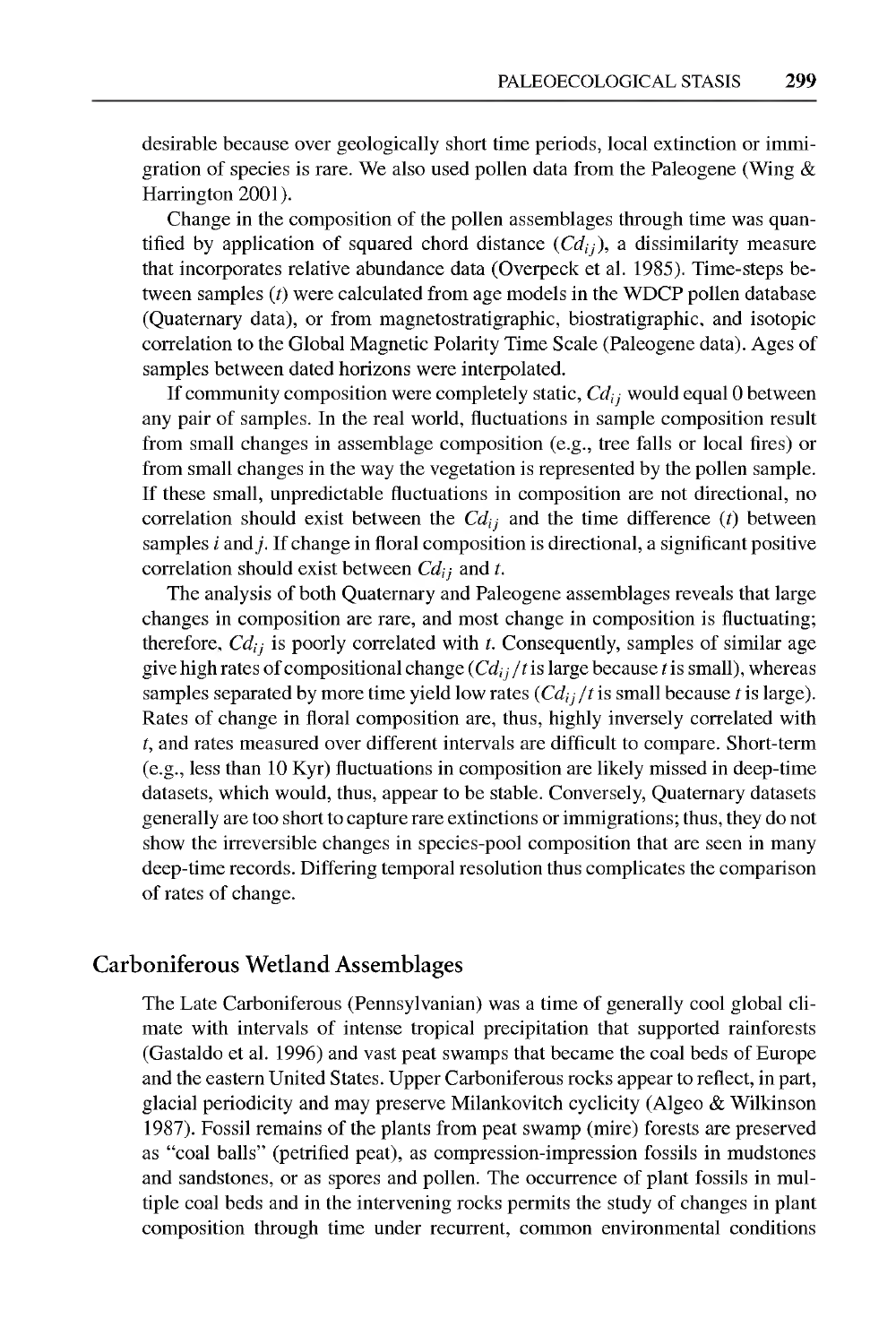(isotaphonomy, sensu Behrensmeyer & Hook 1992). Within coal beds, fossil plant and spore-pollen samples can be collected incrementally, which permits vegetational dynamics to be resolved at time scales of less than 100 Kyr. In addition, dynamics can be examined at many sampling horizons (i.e., coal beds) and, thus, through multiple glacial-interglacial cycles and in response to both background and large-scale extinctions (Phillips et al. 1985).

Phillips and coworkers (DiMichele & Phillips 1996a,b; DiMichele et al. 1996; DiMichele et al. 2002) examined more than 50 coal beds, which represented more than 10 Myr, and reported the following basic patterns. Within any one coal bed, multiple, recurrent plant communities can be identified statistically. These communities recur in successive coals, recognized by the approximate rank-order of abundance of the dominant elements; minor taxa vary widely in abundance. A major extinction eliminated nearly two thirds of the species at the Middle-Late Pennsylvanian boundary, approximately 306 million years ago (Mya). This extinction appears to have been caused by a short pulse of global warming and drying in the tropics (Phillips & Peppers 1984, Frakes et al. 1992). After a brief interval of high variability in dominance patterns immediately after the extinction (Peppers 1996), peat-forming landscapes reorganized, and groups previously in low abundances, particularly opportunistic tree ferns, rose to dominance by replacing the prior dominants that had been eliminated by the climatic changes. This represented an internal reorganization of the ever-wet peat-substrate species pool. The pattern of vegetational persistence has been detected in Late Pennsylvanian peat-forming environments (Willard et al. 2004) by an analysis of rank-order distribution of dominant tree ferns in several successive coals in eastern Illinois. A parallel change in dominance patterns in tropical floodbasin floras occurred at approximately the same time, although the reported taxonomic resolution is at the level of families and classes (Pfefferkorn & Thomson 1982).

Patterns similar to those found in coals have been documented in floras from floodbasin sedimentary rocks (sandstones and mudstones) lying between coal beds. In deep-core samples from the beginning of the Late Carboniferous ice age taken from the Ostrava-Karvina coal basin in the Czech Republic, three to four vegetational units that conform to distinct sequential rock formations, separated by abrupt compositional turnover, were identified statistically (Pfefferkorn et al. 2000). In Westphalian B age clastic rocks from England, Scott (1978) identified recurrent patterns of species association with particular sedimentary environments (biofacies) over a 3-Myr time interval. Specific, recurrent sedimentary environments have been tied to qualitatively identified plant assemblages of distinctively different dominance and diversity patterns in the well-known Joggins section in Nova Scotia (Falcon-Lang 2003). The temporal patterns of vegetational change have been placed in a sequence-stratigraphic framework, in which rock units have been related to cycles of rising and falling sea level, presumably controlled in large part by cycles of glaciation and eustasy.

In the north temperate Angaran floristic province, Meyen (1982) documented an extensive stratigraphie sequence of Carboniferous floras atthe species level. Assemblage membership persists in this stratigraphie sequence over many sampling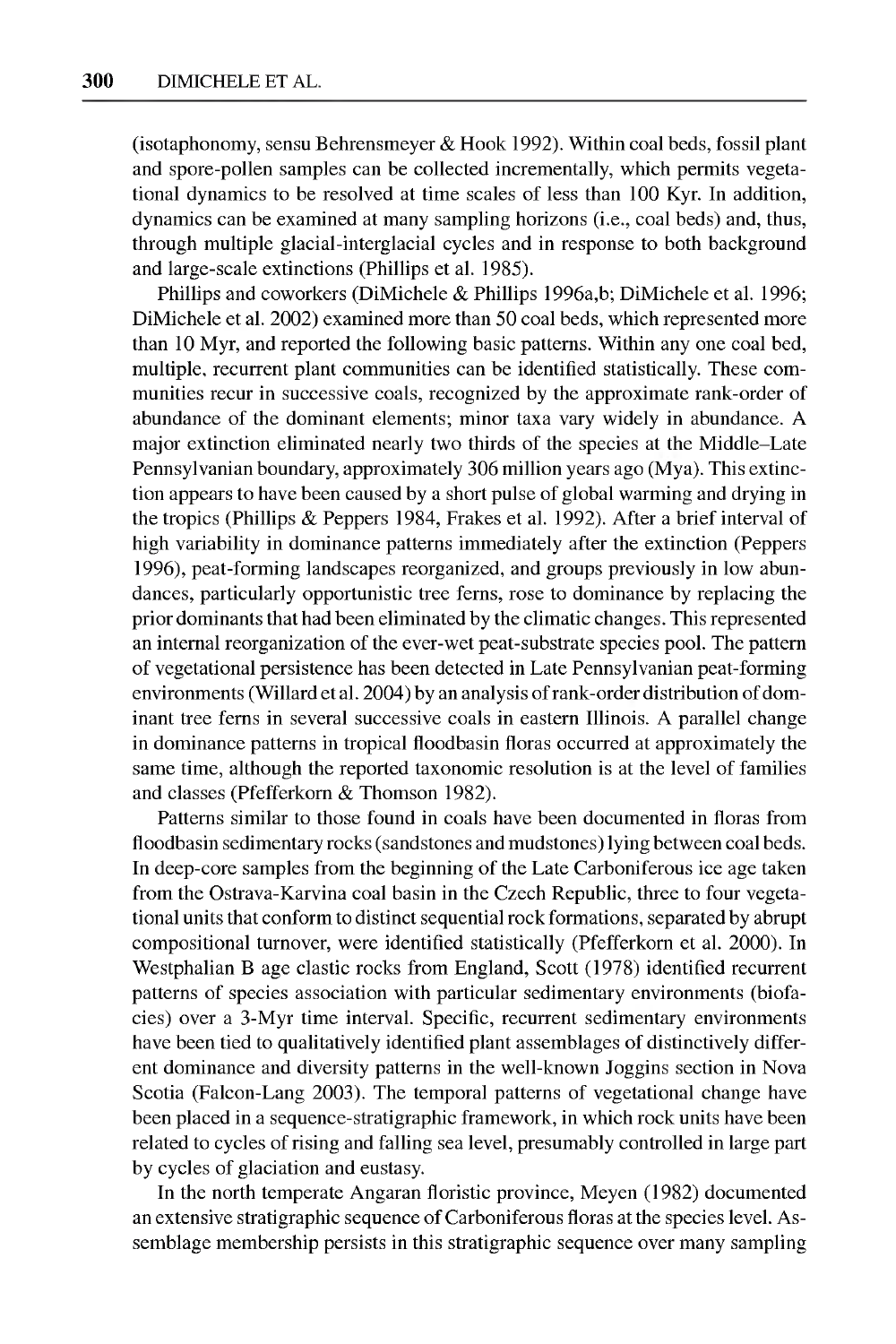units (beds) though time. Floristic changes occur essentially instantaneously between longer intervals of persistence.

#### Biome Exchange Patterns in the Late Paleozoic Tropics

During the Late Pennsylvanian and Early Permian, floras dominated by phylogenetically advanced, xeromorphic seed plants began to appear in the tropics. The fossil record shows these new plants intercalated between wetland floras in association with indicators of seasonally dry climatic conditions (Cridland & Morris 1963, Mamay & Mapes 1992, Rothwell & Mapes 1988). Ziegler (1990) referred to this biome as "summer wet." The seasonally dry/summer-wet biome and its flora ultimately replaced the ever-wet biome in the tropics as global glaciation ended in the Early Permian (see papers in Martini 1997). Broutin et al. (1990) and DiMichele & Aronson (1992) demonstrated that little floristic mixing occurred between these two species pools. Fragmentary evidence of the seasonally dry biome, in the form of transported conifer scraps, appears millions of years before the first in situ macrofossils (Lyons & Darrah 1989), which suggests growth in remote, well-drained upland areas. A biome characteristic of yet drier conditions, composed of still more phylogenetically derived plants, characteristic of the Late Permian and Mesozoic, appeared in the Early Permian in association with gypsum beds (DiMichele et al. 2001a). This unusual and unexpected flora reiterates the earlier pattern of precocious conifer occurrence and again implies strong ties of different biomes or vegetation types to different climatic-edaphic conditions.

These examples demonstrate that when similar environmental conditions can be identified over long intervals of time (in effect, removing significant environmental variation as a causative factor), species-pool composition may persist, and quantitative relationships among these species also may recur. This observation does not mean that similar environments caused the persistence. In fact, neither the persistence of species dominance-diversity patterns nor sharply defined, longlasting boundaries between species pools are general expectations under the tenets of species individualism, given the continuously occurring effects of disturbance, migration, and low-level environmental variation.

## Stability Within Versus Between Trophic-Level Interactions: Fossil Insect Patterns

Typically, most paleoecological data are collected within a trophic level, a taxonomic group, or both, such as analyses of Paleozoic corals, Mesozoic ammonites, or Cenozoic plants. Intertrophic data and comparisons usually focus on taxonspecific ecological interactions that have a relatively good and persistent fossil record, such as Paleozoic platyceratid gastropods and their crinoid and blastoid associates (Baumiller & Gahn 2002) or Cenozoic naticid gastropods and their molluscan prey (Kelley & Hansen 2001). Insect-feeding traces on fossil leaves provide evidence for the broadest effects of one trophic level on another in terms of diversity, abundance, and persistence of associations and in their implications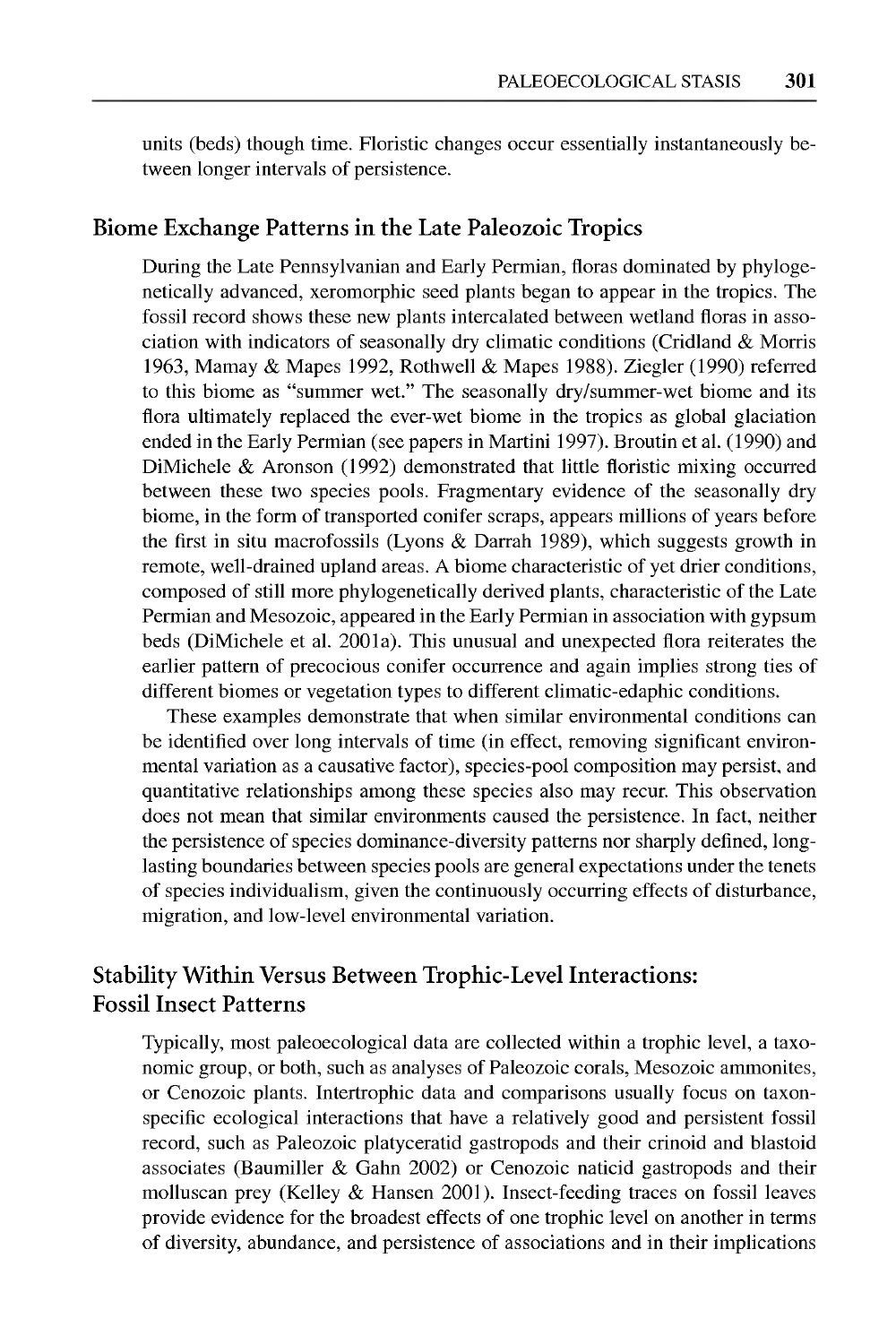for community-level ecological reorganization. A broad spectrum of insect damage has been documented on various plant organs, especially leaves, throughout the post-Silurian terrestrial record (Labandeira 2002).

Two case studies are relevant to establishing intertrophic inferences: the sudden end-Cretaceous extinction event, and the Early Cenozoic Thermal Maximum (ECTM) (Table 1). The Cretaceous-Paleogene and ECTM studies detect sudden to prolonged intervals of persistent insect damage patterns as well as wholesale shifts in community-wide structure that involved a cascade of floral changes that had significant impact on feeding patterns of constituent insect herbivores.

Fossil floras from the late Cretaceous and early Paleogene provide an excellent record of insect damage in lieu of a poor record of insect body fossils (Labandeira et al. 2002). In the geographically extensive Williston Basin of North Dakota, 143 floras from 106 time slices encompass a 2.2-Myr interval that straddles 183 m of the Cretaceous-Paleogene boundary (Table 1). The average geochronologic resolution is 20 Kyr, although the stratigraphie placement of samples throughout the section is not uniform. Patterns of insect herbivory were diverse and persistent before the boundary. This abundance was followed by a significant decrease in the diversity and level of insect herbivore damage at the Cretaceous-Paleogene boundary. Host-specialist insects suffered preferentially greater extinction at the boundary than generalists. Finally, no post-event rebound is evident within the 0.8-Myr interval of the earliest Paleocene, although other data (Wilf et al. 2001) indicate return several Myr later.

A profound change in the physical global environment occurred from the latest Paleocene through early-middle Eocene (Zachos et al. 2001), described as the ECTM, mentioned above. A study in which floras from the Greater Green River and Uinta Basins of the Western Interior were used (Wilf et al. 2001) documented insect herbivory from the beginning of the ECTM (56 Mya; humid warm-temperate to subtropical climate, predominantly deciduous plants) to near the maximum (53 Mya; humid subtropical climate, mixed deciduous and evergreen plants) and significantly after the peak warming (43 Mya; seasonally dry subtropical climate, mixed deciduous and thick-leaved evergreen plants). Throughout the entire 13-Myr interval, significantly more herbivory occurred on plant hosts with shorter-lived and thinner leaves than on plants with longer-lived and thicker leaves. This variance in herbivore modes was statistically separable throughout the three time slices examined and widened during the middle Eocene. These data, consistent with modern herbivore defense theory (Coley  $&$  Barone 1996), demonstrate that during these major climatic shifts, herbivory was partitioned into an accommodationist strategy that allowed for high levels on deciduous mesic hosts and an antiherbivore defensive strategy of lower levels on strongly defended, mostly evergreen plants.

These studies represent two very different modes of community-level reorganization among insects and their plant hosts. The Cretaceous-Paleogene boundary study indicates a major disruption of associational diversity that took until the Paleocene-Eocene boundary to return to predisturbance levels. As for the latest ECTM, no significant loss of insect feeding types within floras or local communitywide rearrangement of insect-plant associations occurred, but significant changes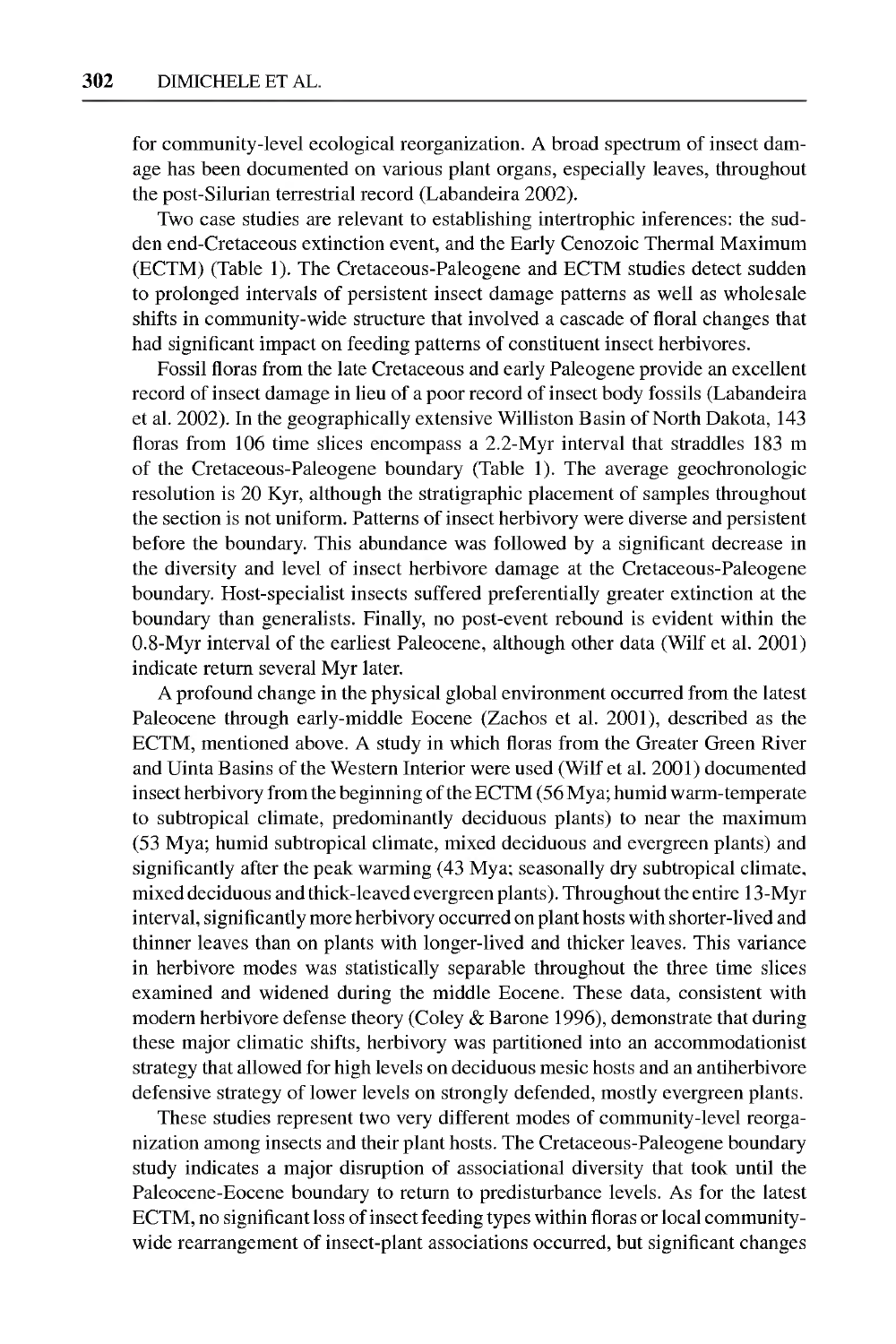did occur in intensity and distribution of damage based on highly defended versus poorly defended plant antiherbivore strategies.

#### Turnover in Miocene Mammalian Faunas of Pakistan

More than 3 decades of work on the vertebrate faunas of northern Pakistan has generated a 10-Myr record of stasis and change in the mammalian community of this region and allows a comprehensive examination of evolutionary and ecological change in relation to environmental parameters (Barry et al. 2002). The intensively sampled Siwalik deposits (more than 40,000 fossil specimens) provide a temporal resolution of 100 Kyr between 10.7 and 5.7 Mya, which Barry et al. (2002) suggest may be the finest feasible level of resolution for long sequences of vertebrate-bearing strata. By use of a large suite of 115 mammal taxa, Barry et al. (2002) demonstrated a moderately high and persistent level of "background" turnover (50% to 60%) over a period of 5 Myr. Superimposed on this background are three separate short-term turnover events that also changed the character of the mammalian community. The first event involves extinction of many long-lived taxa that are recorded in southern Asia before their demise 10.3 Mya. The second and third events are separated by only about 500 Kyr and occur at 7.8 and between 7.3 and 7.0 Mya during a time of independently documented climate change toward intensified monsoons and the spread of grassland habitats (Dettman et al. 2000). Barry et al. (2002) concluded that this study supports neither the notion of coordinated stasis nor environmentally driven turnover events as the dominant mode of faunal change through time. However, turnover events documented in the Siwalik record have 3 to 13 times the expected rate relative to the background turnover (background average of 1.5 taxonomic appearances or disappearances per 100 Kyr compared with 9,5, and 20 times the expected rate during the three turnover events). This finding provides evidence for some degree of stability of faunas in the Siwalik ecosystem over time intervals that were very long relative to modern communities. Reinforcing this notion is the fact that major changes through time in the Siwalik fluvial systems had no apparent impact on the composition of the fauna; that is, no correlation of lithologie or paleoenvironmental change with the turnover events occurred. This observation indicates that the mammalian fauna, in successive time-averaged samples of approximately 100 Kyr each, was resistant to changes in the substrate environment but sensitive to the major climate changes of the late Miocene.

#### Stability and Change in the East African Pliocene Mammal Record

The African late Cenozoic fossil record has been subject to intensive research because of interest in human evolution, and this research provides some of the highest resolution paleontological evidence available for mammalian community structure through time. Deposits along the lower Omo Valley in southern Ethiopia include a sequence of nearly 800 m of sediments from approximately 4 to <sup>1</sup> Mya (Brown 1994, de Heinzelin 1983, Feibel et al. 1989). A large and carefully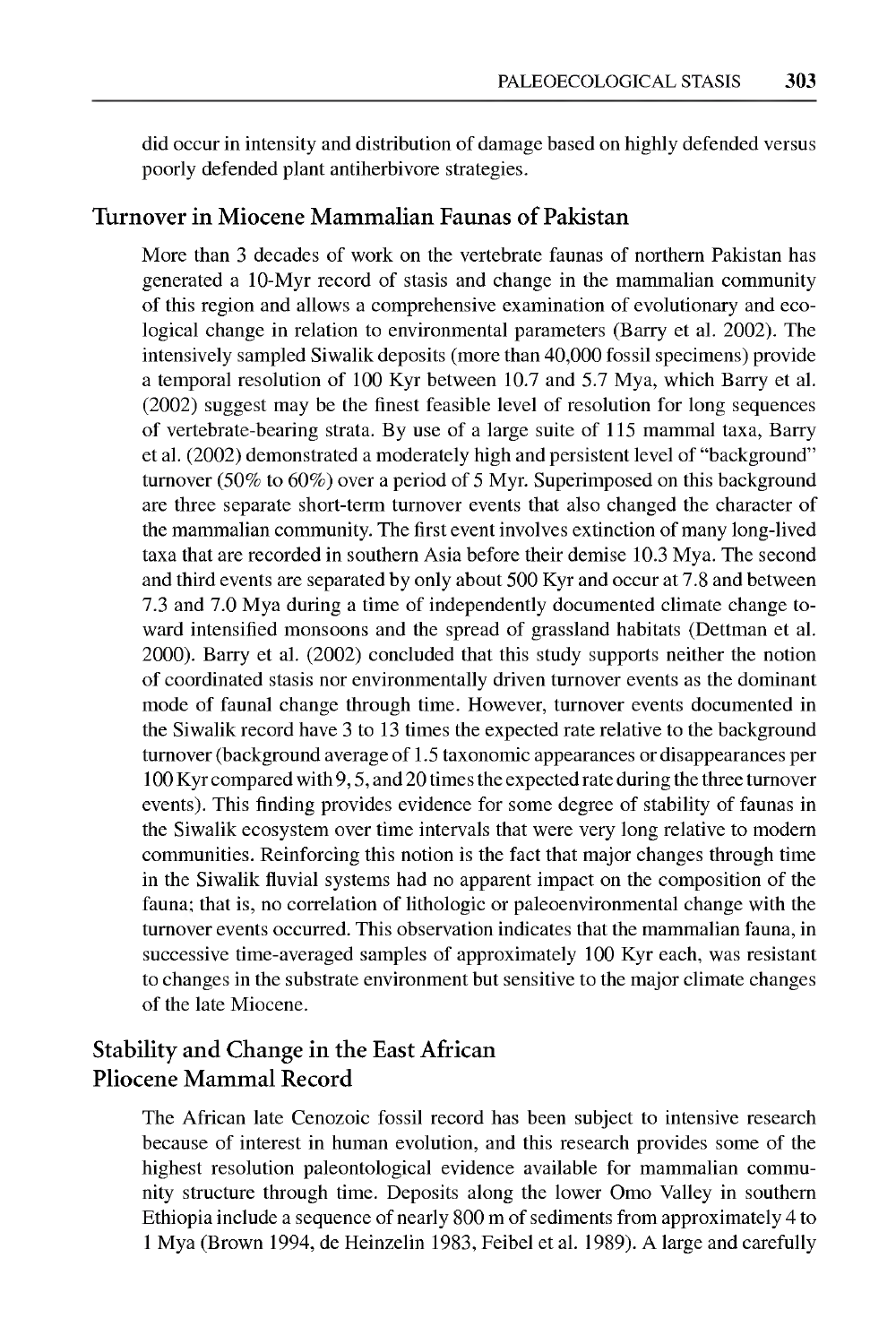documented collection of more than 40,000 fossil specimens from the Shungura Formation provides examples of faunal change at a number of different temporal scales (Bobe et al. 2003, and references therein). Analysis for ecological patterns has been done for specific groups of mammals (bovids, suids, and hominins and other primates), and time intervals can be resolved to approximately  $10<sup>3</sup>$  years in parts of the sequence (de Heinzelin 1983).

The time encompassed by the Shungura Formation coincided with major climatic and environmental changes in Africa (deMenocal 1995, Vrba 1995), and some of these changes are correlated in time with changes in the mammalian fauna (Alemseged 2003, Bobe et al. 2002, Bobe & Eck 2001). Species turnover, based on first and last occurrences, is low overall between 3.5 and 2.0 Mya; the only marked turnover event occurred at 2.85 Mya and corresponds to the onset of Northern Hemisphere cooling (deMenocal & Bloemendal 1995). Examination of the relative abundances of the major mammalian taxa (4,820 specimens) provides a higher resolution record of faunal change in which a period of stability between 2.8 and 2.5 Mya (five stratigraphie sample levels) is followed by a cyclical pattern of shifting taxonomic dominance over 100-Kyr intervals up to 2.0 Mya (Bobe et al. 2002). Statistical tests indicate that the interval of stasis is unlikely to be sampling error, which provides evidence for ecological stability over several hundred thousand years, when global climates were becoming cooler and more variable (deMenocal  $&$  Bloemendal 1995). Bobe et al. (2002) speculate that the paleo-Omo River system, with its large drainage area, helped to buffer the lower riverine floodplain and gallery forest habitats from the impact of larger-scale climate change. This effect persisted for several hundred thousand years, until around 2.5 Mya, when external changes finally penetrated the local system and destabilized the ecological communities of the lower Omo Valley.

The Shungura sequence provides additional evidence for faunal stability and ecological persistence. The two most abundant species of the dominant family (Bovidae) co-occur throughout the interval from about 3.5 Mya to 2.0 Mya, with *Aepyceros shungurae* (early impala) and *Tragelaphus nakuae* (similar to bongo) alternating in first and second place (Bobe & Eck 2001). This persistent association may indicate that both species had similar tolerance limits for the wooded and moist environments of the Pliocene-Pleistocene lower Omo River. After 2.0 Mya, during a period of increased environmental change, *T. nakuae* became extinct, and *A. shungurae* became a less conspicuous element of the Omo bovid fauna.

#### CASE STUDIES: MARINE RECORD

The case studies mentioned in this section are summarized in Table 2.

#### Soft-Bottom Benthic Invertebrate Faunas

Studies of turnover through time in pre-Quaternary, marine, soft-bottom communities can be somewhat arbitrarily divided into two categories on the basis of their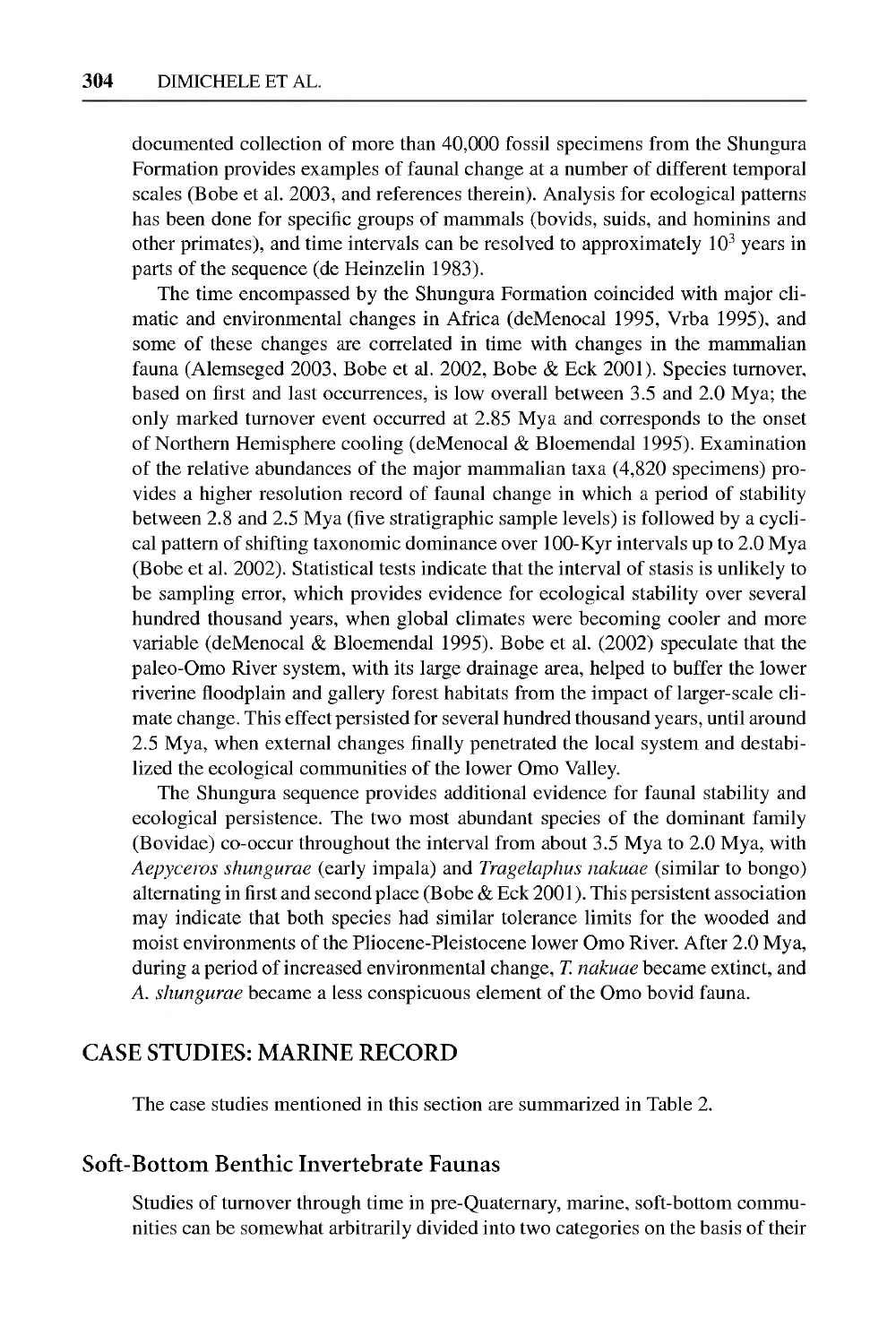|                                                                          | in soft-bottom paleocommunities of marine invertebrates <sup>a</sup>           |             |                                                                |                                              |                                                                                                                                | TABLE 2 Examples of long-duration and high-resolution paleontological studies, with evidence relating to persistence and punctuated change                                                                                                                                                                                                                                                          |
|--------------------------------------------------------------------------|--------------------------------------------------------------------------------|-------------|----------------------------------------------------------------|----------------------------------------------|--------------------------------------------------------------------------------------------------------------------------------|-----------------------------------------------------------------------------------------------------------------------------------------------------------------------------------------------------------------------------------------------------------------------------------------------------------------------------------------------------------------------------------------------------|
| <b>Authors</b>                                                           | Study (age)                                                                    | Duration    | Resolution                                                     | Geographic scale                             | Taxa                                                                                                                           | Patterns through time                                                                                                                                                                                                                                                                                                                                                                               |
| Long-Duration Studies                                                    |                                                                                |             |                                                                |                                              |                                                                                                                                |                                                                                                                                                                                                                                                                                                                                                                                                     |
| Westrop 1996,<br>Westrop 1983,<br>Ludvigsen &<br>Cuggy 1999<br>Westrop & | Stages) ~495-500 Mya<br>(Marjuman-Sunwaptan<br>Upper Cambrian                  | $10-15$ Myr | biozones<br>$\sim$   Myr                                       | North American<br>continent                  | Trilobites: >50<br>supraspecific<br>taxa                                                                                       | extinction followed by rapid radiation;<br>turnover episodes cut across biofacies;<br>intervals between extinctions; species<br>generic composition persistent within<br>inarticulate brachiopods have longer<br>exhibit continuous turnover; each<br>Generic-level stability punctuated<br>by three large extinction events:<br>species longevities (i.e., greater<br>persistence) than trilobites |
| Holland 1997<br>Patzkowsky &                                             | Cincinnatian Series)<br>(Mohawkian and<br>Upper Ordovician<br>$-455 - 480$ Mya | 17 Myr      | Depositional<br>sequences<br>${\sim}1.3\ \mathrm{Myr}$<br>each | North America<br>Eastern                     | brachiopods:<br>441 species<br>96 genera,<br>Articulate                                                                        | Three periods of low turnover separated<br>genera; turnover events correspond to<br>by two episodes of rapid turnover:<br>elevated extinction rates and later<br>extreme perturbations of regional<br>episode reflects invasion of new<br>earlier turnover episode reflects<br>ocean-climate system                                                                                                 |
| <b>Baird 1995</b><br>Brett &                                             | Silurian and Devonian<br>(Llandovery through<br>Givetian Series)               | 45 Myr      | 2-8 Myr each<br>Evolutionary-<br>ecological<br>subunits        | Appalachian<br>New York<br>Basin in<br>State | Corals, bryozoans,<br>and other groups<br>echinoderms,<br>brachiopods,<br>of species)<br>(hundreds<br>mollusks,<br>trilobites, | (Continued)<br>closely followed by rapid radiations;<br>nearshore assemblages show greater<br>ecological-evolutionary subunits<br>rapid turnover; extinction events<br>punctuated by episodes of very<br>Very high persistence within<br>taxonomic persistence than<br>open-marine assemblages                                                                                                      |

PALEOECOLOGICAL STASIS

305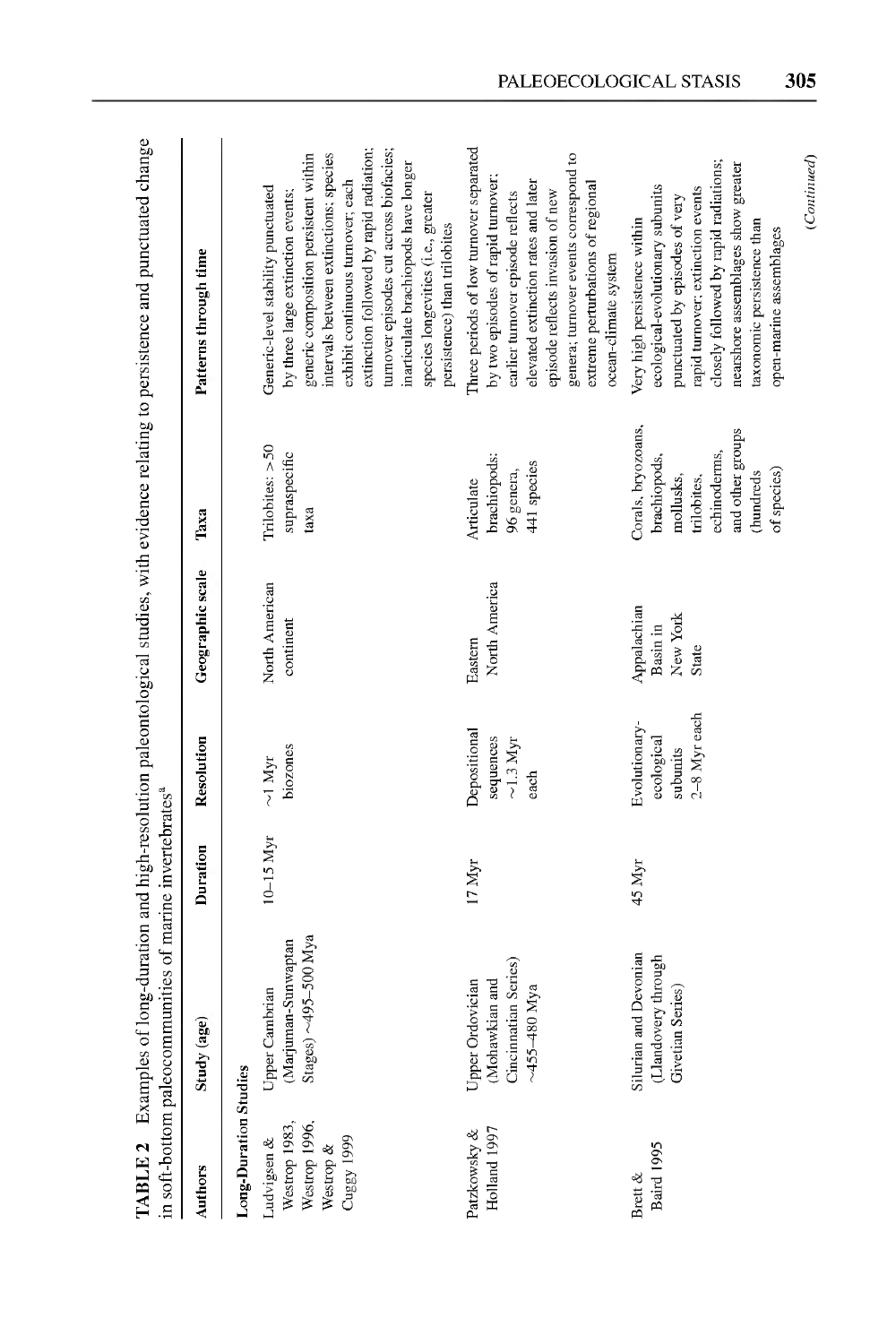| TABLE 2 (Continued)            |                                                                                                         |                     |                                            |                                                       |                                                                                     |                                                                                                                                                                                                                                                    |
|--------------------------------|---------------------------------------------------------------------------------------------------------|---------------------|--------------------------------------------|-------------------------------------------------------|-------------------------------------------------------------------------------------|----------------------------------------------------------------------------------------------------------------------------------------------------------------------------------------------------------------------------------------------------|
| Authors                        | Study (age)                                                                                             |                     | Duration Resolution                        | Geographic scale                                      | Taxa                                                                                | Patterns through time                                                                                                                                                                                                                              |
| Patzkowsky 2001<br>Olszewski & | Pennsylvanian-Permian 17.5 Myr 450 Kyr<br>Wolfcampian Series)<br>(Desmoinesian to<br>$\sim$ 280-310 Mya |                     | cyclothems                                 | in Kansas and<br>midcontinent<br>Nebraska<br>Northern | Brachiopods:<br>102 species;<br>38 genera,<br>94 species<br>47 genera.<br>bivalves: | appearance or disappearance; appearance<br>correlated in time; turnover histories<br>Low but constant rates of background<br>turnover punctuated by episodes of<br>of brachiopods and bivalves not<br>and disappearance episodes not<br>correlated |
| Bottjer 1996<br>Tang $\&$      | 142-206 Муа<br>Jurassic                                                                                 | 28 Муг              | units 2 to 6 Myr<br>Depositional           | North America<br>Western                              | 79 species<br>49 genera,<br>Bivalves:                                               | Episodes of elevated turnover could not<br>be recognized; high levels of species<br>persistence reported; origination and<br>extinction of taxa in this region not<br>closely correlated in time                                                   |
| High-Resolution Studies        |                                                                                                         |                     |                                            |                                                       |                                                                                     |                                                                                                                                                                                                                                                    |
| Holterhoff 1996                | Pennsylvanian<br>(Stephanian)<br>Upper                                                                  | $0.5\ \mathrm{Myr}$ | $\sim$ 10 <sup>4</sup> –10 <sup>5</sup> yr | Oklahoma<br>Nebraska,<br>Kansas,                      | Crinoids                                                                            | restricted to transgressive part (no analog?);<br>collections within biofacies show great deal<br>transgressive and regressive portions of a<br>single stratigraphic cycle; one biofacies<br>Several biofacies recognized in both<br>of variation  |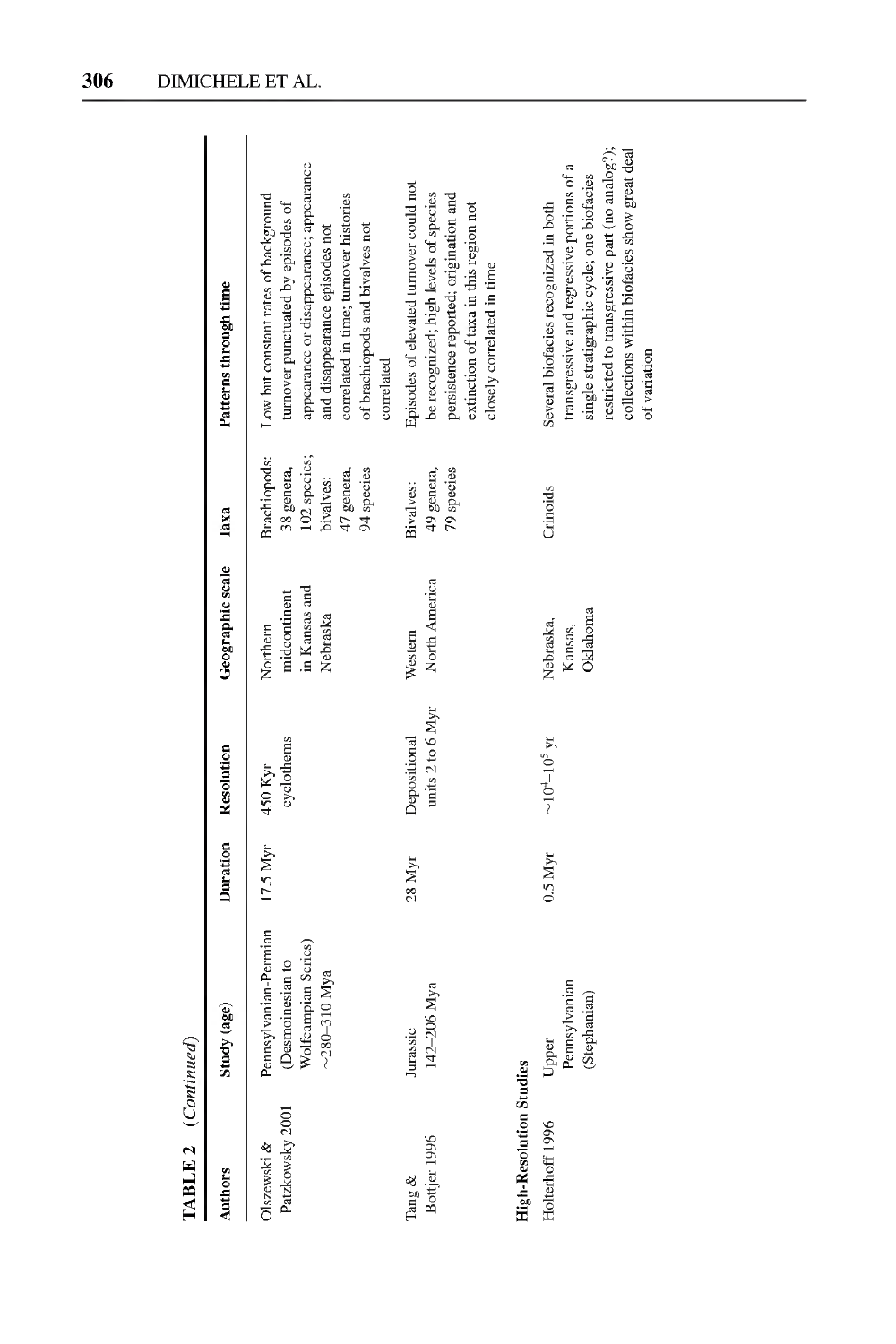| Biofacies (paleocommunity types)<br>statistically significantly different<br>incursions, but samples (local<br>are recurrent in four marine<br>paleocommunities) can be | but show a great deal of variation<br>in the taxonomic membership of<br>in each stratigraphic cycle<br>Biofacies remain distinct<br>component collections | through section; stasis not observed<br>through section; dominant taxa<br>Significant taxonomic variation<br>and ecological groups change | Persistence in taxonomic composition<br>and species diversity through nine<br>separate reef-building episodes |
|-------------------------------------------------------------------------------------------------------------------------------------------------------------------------|-----------------------------------------------------------------------------------------------------------------------------------------------------------|-------------------------------------------------------------------------------------------------------------------------------------------|---------------------------------------------------------------------------------------------------------------|
| Brachiopods and<br>mollusks                                                                                                                                             | Brachiopods and<br>bivalves                                                                                                                               | mollusks, trilobites,<br>Corals, brachiopods,<br>and other groups<br>echinoderms,                                                         | Reef corals                                                                                                   |
| Kentucky<br>Eastern                                                                                                                                                     | Nebraska,<br>Kansas                                                                                                                                       | New York<br>Central<br>State                                                                                                              | 35 km (PNG)                                                                                                   |
| $0.5 - 2.5$ Myr                                                                                                                                                         | $~0.5$ Myr                                                                                                                                                | ${\sim}1\text{--}3\ \text{Myr}$                                                                                                           | $\sim\!\!10^2\!\!-\!\!10^3\,\mathrm{yr}$                                                                      |
| $< 10$ Myr                                                                                                                                                              | $\sim$ 2.5 Myr                                                                                                                                            | 15 Myr                                                                                                                                    | 95 Kyr                                                                                                        |
| Pennsylvanian<br>(Westphalian)<br>Middle                                                                                                                                | Pennsylvanian-<br>Wolfcampian)<br>(Stephanian-<br>Permian                                                                                                 | (Givetian)<br>Devonian                                                                                                                    | Pleistocene                                                                                                   |
| Bambach 1996<br>Bennington &                                                                                                                                            | Patzkowsky 2001<br>Olszewski &                                                                                                                            | Bonuso et al. 2002                                                                                                                        | Pandolfi 1996                                                                                                 |

Source: Modified from Olszewski & Patzkowsky 2001.

<sup>3</sup>Abbreviations: Mya = millions of years ago; Myr = millions of years; Kyr = thousands of years.

307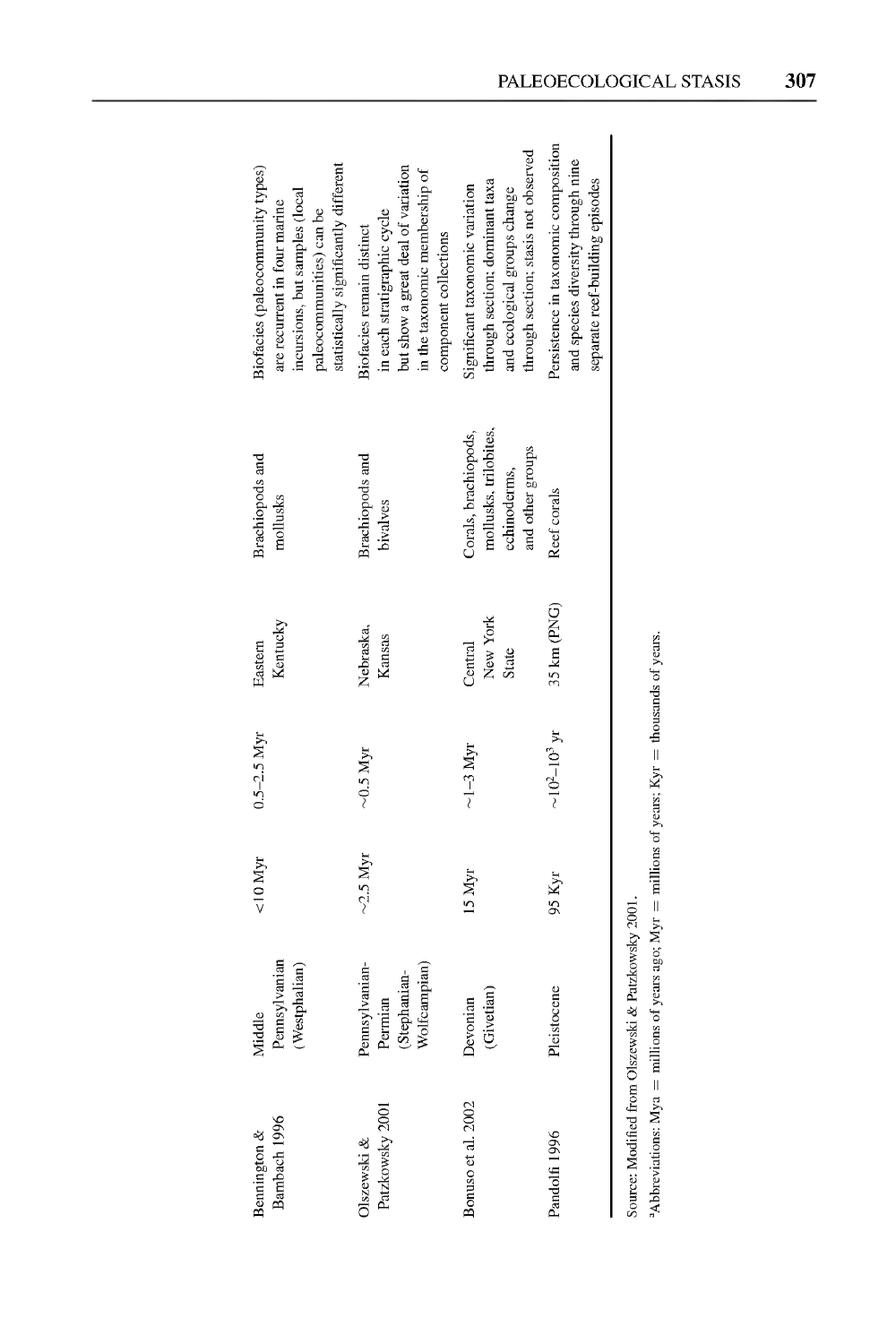temporal resolution (Table 2). High-resolution studies focus on communities at less than <sup>1</sup> million year resolution, whereas long-duration studies focus on changes over more than <sup>1</sup> million years. Although this distinction is somewhat artificial, the critical difference is whether evolutionary turnover is expected within the units being compared. High-resolution studies should show little evolutionary change within a time interval, whereas in long-duration studies, even background rates of turnover can result in observable change. In addition, high-resolution studies are usually based on individual collections, whereas long-duration studies are based on compiled lists.

High-resolution studies are noted in Table 2, grouped in the lower portion of the table. Such studies require a stratigraphie framework that allows correlation at levels finer than the time between turnover events (ifthese events occur in the study interval). One reason that three of the five cited studies in Table 2 (Bennington & Bambach 1996, Holterhoff 1996, Olszewski & Patzkowsky 2001) come from the Carboniferous-Permian period is the strong stratigraphie cyclicity that characterizes these rocks. Despite some of the distinct differences in these studies, none refute the observation that biofacies are recurrent (even in the face of significant environmental change). However, all five studies found that the composition of local communities within a biofacies can be quite flexible and that stability was only evident at a larger geographic scale. Also worth noting is Holterhoff's (1996) report of a nonanalog crinoid assemblage like the nonanalog Quaternary plant assemblages reported by Overpeck et al. (1992), which suggests that communities outside the Pleistocene could also respond to environmental change by reassembling rather than by extinction of member lineages.

Longer-term, soft-bottom marine studies are grouped together at the top of Table 2. These studies range in age from Cambrian to Jurassic (Table 2). These studies focus on durations of more than 10 Myr and generally consist of faunal lists from stratigraphie intervals of less than <sup>1</sup> Myr duration. The spatial scale of these studies usually includes multiple biofacies of an entire basin or platform. A number of generalizations can be made from examining Table 2. First, most studies do show times of elevated taxonomic turnover relative to background rates, although the rates themselves vary greatly. At least some studies (Tang & Bottjer 1996, Patzkowsky & Holland 1997, Olszewski & Patzkowsky 2001) show that episodes of elevated first appearance do not necessarily coincide with, or immediately follow, episodes of disappearance (as in Westrop 1996 and Brett & Baird 1995). In those studies that distinguished biofacies (Westrop 1996, Brett & Baird 1995, Olszewski & Patzkowsky 2001), the history of turnover appeared to differ between biofacies.

In addition, the frequency and magnitude of regional turnover episodes appear to decrease with time (Olszewski & Patzkowsky 2001). Whether this pattern will hold up to future scrutiny is not clear, but it does have implications for global Phanerozoic diversity patterns, which show decreasing rates of extinction and origination through time. This pattern may reflect decreasing susceptibility of ecological communities or their component taxa to turnover events caused by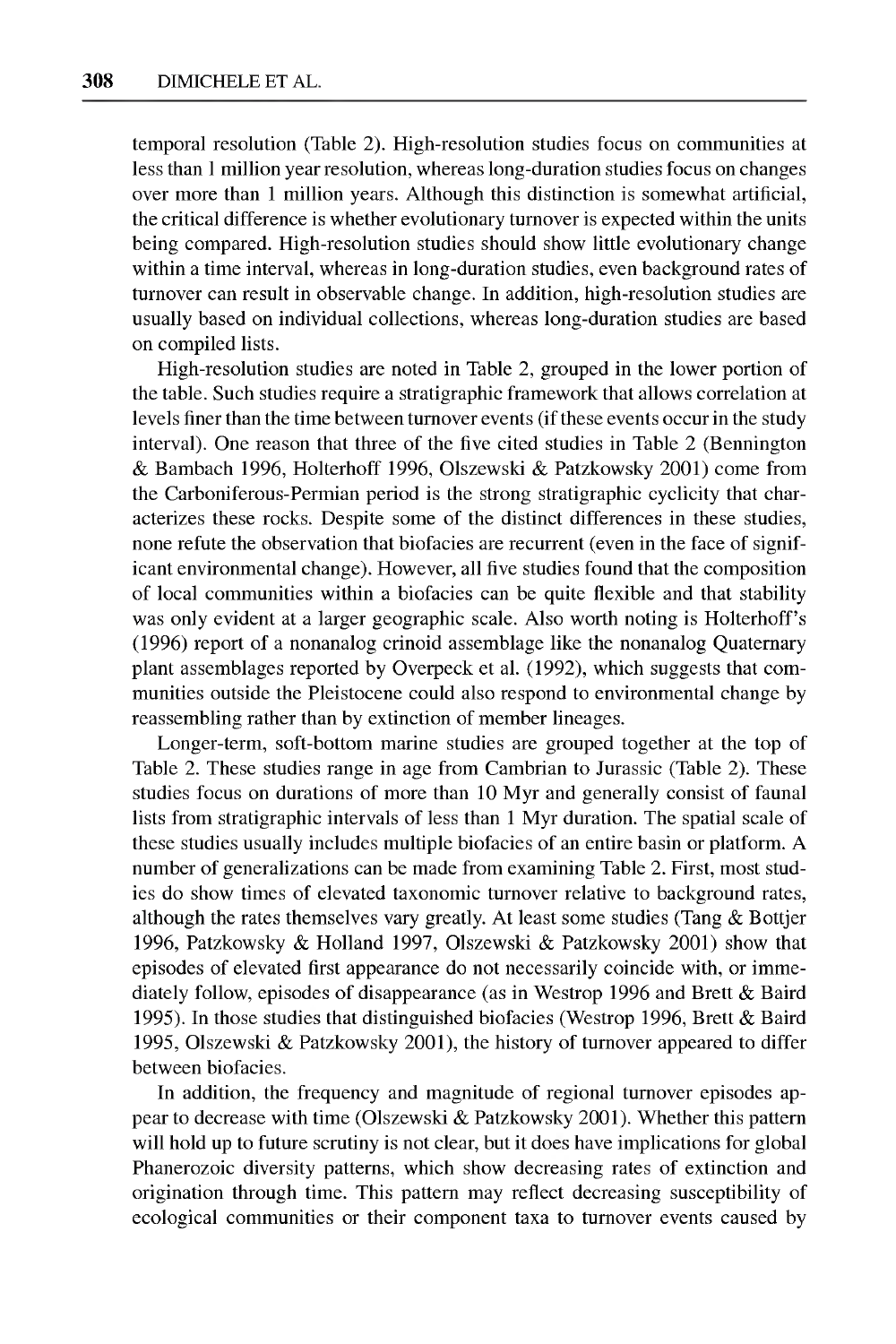environmental perturbations of sufficient magnitude. Whether or not this interpretation is corroborated by future work, it makes the point that the fossil record can provide information on intermediate scales that connect ecological and biogeographic processes to paleontological patterns at Phanerozoic scales (Miller 1998).

#### Quaternary Coral Reef Dynamics

The ecological dynamics of living reef communities observed over yearly to decadal time scales is characterized by fluctuating species composition with changing environmental conditions (Connell 1978, Sale 1988, Tanner et al. 1994, Bak & Nieuwland 1995, Connell et al. 1997). Thus, community structure varies unpredictably over small temporal scales. Similarly, studies at small spatial scales (small areas on single reefs, less than <sup>1</sup> km) have shown convincingly that both fish (Williams 1980, Sale & Douglas 1984, Sale & Steel 1989, Doherty & Wilhams 1988, Sale 1988, Sale et al. 1994) and corals (Tanner et al. 1994, Connell et al. 1997) show a high degree of variability in community structure. Thus, living coral reefs appear to show a large degree of disorder in community composition at small spatial and temporal scales.

In contrast, results from several recent studies of Quaternary reefs all point to remarkable persistence in taxonomic composition and diversity during multiple episodes of global climate change over the past 500 Kyr (Jackson 1992; Hubbard et al. 1994; Stemann & Johnson 1992; Pandolfi 1996, 1999; Aronson & Precht 1997; Greenstein et al. 1998). Pandolfi (1996, 1999) assembled and analyzed data on species distribution patterns from reef coral assemblages, aged between 125 Kyr and 30 Kyr, from three sites along 35 km of the Huon Peninsula in Papua New Guinea. Persistence in species composition was found among assemblages that lived during nine successive, glacially induced, high-sea level stands (Figure 1) (Pandolfi 1996, 1999). Data on species distribution patterns from reef coral assemblages, aged between 220 Kyr and 104 Kyr, from three sites along 25 km of Barbados also showed persistence in species composition among assemblages that lived during four successive, glacially induced, high-sea level stands. These patterns were shown by use of species relativeabundance data, and the rare taxa showed similar trends to the common taxa (Pandolfi 2000).

Aronson & Precht (1997) and Aronson et al. (2002, 2004) documented a change in the dominant coral in Belize and Panama that occurred recently. In the Belize lagoon, *Acropora cervicornis,* dominant for the past 3000 years in cores, was replaced by *Agaricia tenuifolia* in the 1980s as the dominant coral species. Similarly, in the Bocas del Toro lagoon in Panamá, *Porites* spp., dominant for over 3000 years, also has now been replaced as the dominant coral by *Agaricia tenuifolia.*

These consistent species-distribution patterns demonstrate that Pleistocene reef communities comprised more predictable associations of reef coral species, over broad spatial and temporal scales, than those observed by ecologists on living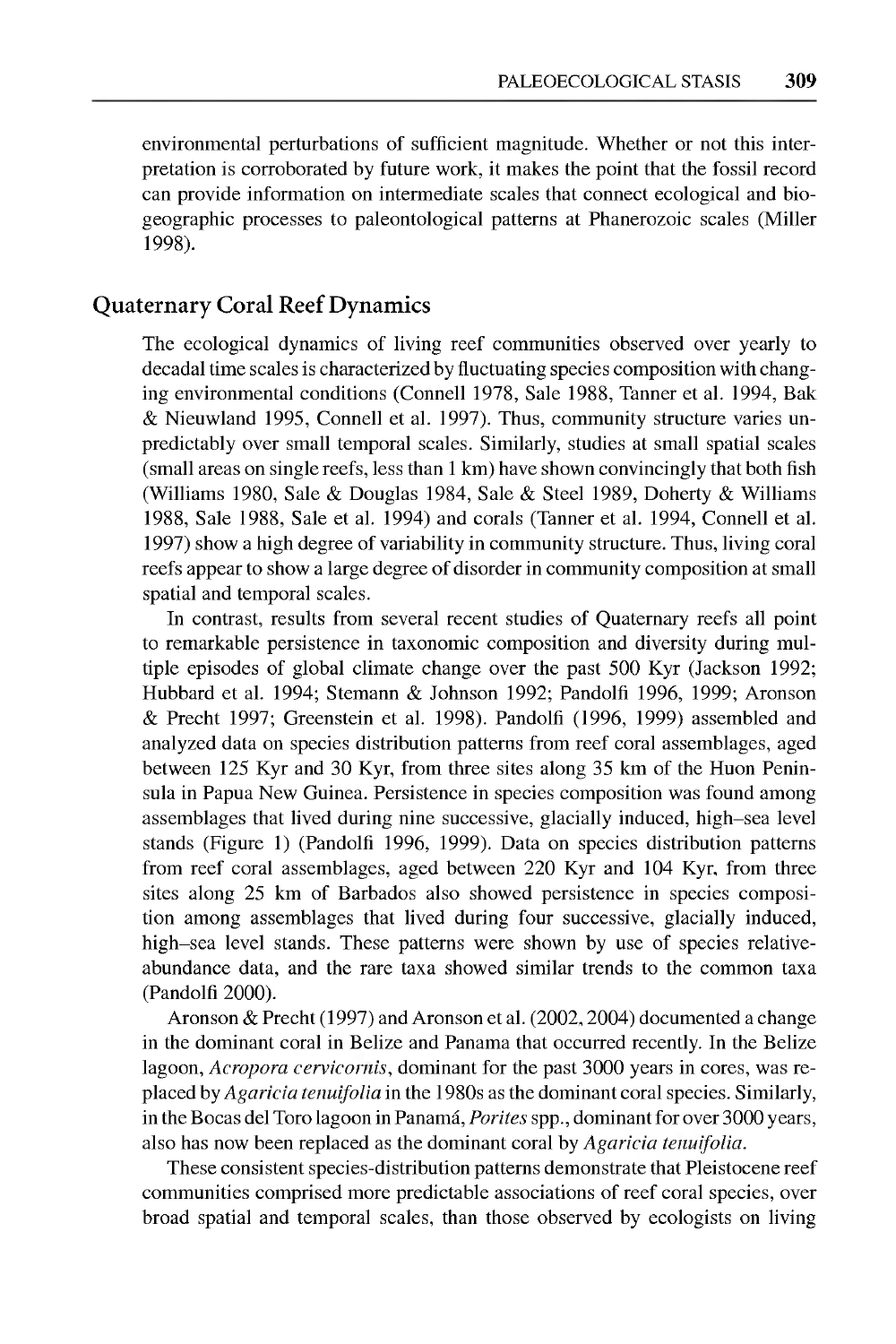reefs at smaller scales. Such broad-scale persistence in community structure is in good agreement with several studies on living reefs offish (Ault & Johnson 1998, Robertson 1996) and corals (Geister 1977) examined at a scale of less than <sup>1</sup> km, as well as with a recent study that documented broad-scale predictability in living adult coral abundance for over 2,000 km of the Great Barrier Reef, Australia (Hughes et al. 1999). Patterns of persistence in space and time are, thus, well documented for coral reef communities.

Two underlying causes for persistence in coral reef community structure have been offered. Hubbell (1997) interpreted Pandolfi's reef coral data from Papua New Guinea in terms of the unified neutral theory (Hubbell 2001). He asserted that patterns of persistence in community structure could come about as easily by a "law of large numbers" as they could by niche differentiation and limited membership, as advocated by Pandolfi (1996,1999). However, his comments were tempered by an impression that Pandolfi had used only the common corals in his analysis, when, in fact, patterns were similar whether the analyses were confined to common species or included rare species. Moreover, data analyzed from Barbados showed that patterns in persistence of common taxa were exactly mimicked in the rare taxa, further evidence that large population size is immaterial to persistence in coral reef communities (Pandolfi 2000). The data from Papua New Guinea and Barbados appear to indicate limitations on membership in reef coral associations in space and time and suggest that these associations are not random assemblies of available species.

#### DISCUSSION

The case studies are derived primarily from the authors' areas of research and provide only a subset of paleontological research that could be brought to bear on the question of community persistence through time. However, they serve to illustrate the following points.

#### Improving the Exchange Between Paleoecology and Ecology

Many aspects of communities can be described from fossil data, such as richness, species abundances, and trophic interactions, at temporal resolutions ranging from  $10<sup>0</sup>$  to  $10<sup>6</sup>$  years. Useful generalizations about the ecological and evolutionary processes that underlie these patterns depend on our ability to compare different studies. A good deal of confusion has been caused by workers who examined patterns at different geographic, temporal, or taxonomic scales and came to apparently contradictory conclusions. Our intention in this review is not to set down "correct" procedures or standard sampling protocols (of necessity, these must reflect the stratigraphie and taphonomic context of the study), but to clarify the information that can and should be stated explicitly in any study, theoretical or empirical, of community evolution in the fossil record. To compare the results of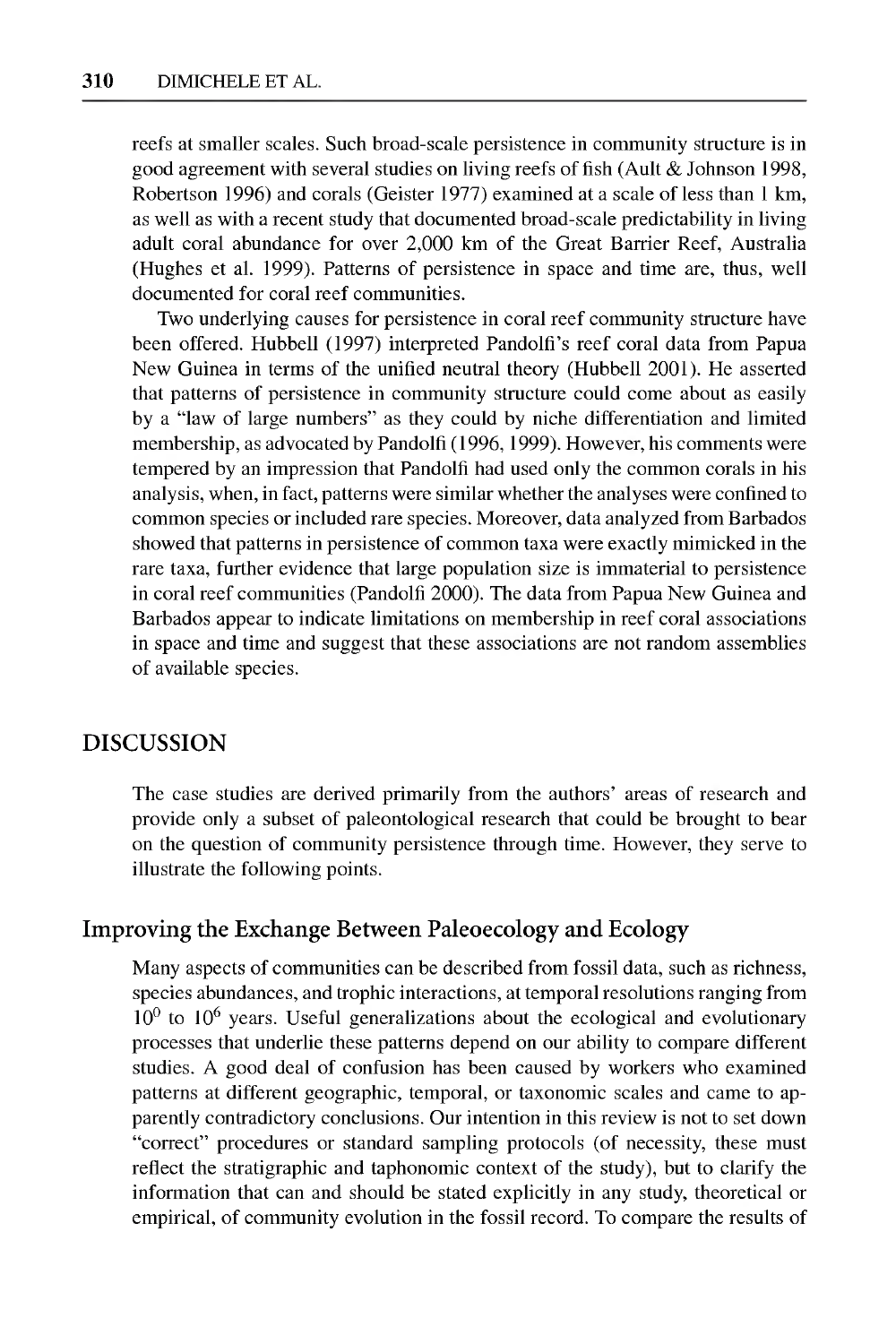different studies, others need to know the spatial and environmental resolution and extent, temporal resolution and duration, and taxonomic and ecomorphic nature of the data. Many of these recommendations already are in use, which reflects broadening recognition of the issues that surround the relationship between the structure of ecological communities and rates of evolution.

First, the spatial resolution and extent of the study should be stated explicitly. How large was the area investigated? In addition, and perhaps more significant, the degree of habitat variability in the area also must be reported. The community of a large, environmentally uniform region may be more comparable to a smaller patch in a more environmentally variable region. When communities of different ages are compared, are the units of comparison individual collections, are they biofacies or paleocommunities that are based on many collections but represent a single habitat, or are they gradients or landscapes that cross multiple habitats? Have habitats been tracked geographically to assess the constancy of species composition through space and time or have they been observed only as recurrent, and temporally separated, sampling intervals within the study area? An additional issue is how biofacies or larger gradients have been identified and whether those of one study are really comparable to those of another study.

Second, the degree of environmental resolution should be considered. Is more than one habitat represented? Are environmental gradients present, and how have such gradients been sampled? What is the range in environmental variability? Is this study conducted within or between habitats?

Third, the temporal resolution and duration of the study should be noted and the degree of time-averaging in individual samples should be included (e.g.. Tables <sup>1</sup> and 2). Even a crude estimate can be helpful in providing perspective on the appropriate scale of inferred ecological processes. Stratigraphie horizons, even in some Paleozoic successions, can be resolved at scales of less than  $10<sup>6</sup>$  years, in some cases even representing in situ communities buried catastrophically. Stratigraphie resolution is critical to distinguish between intervals of slow background change or stasis and short episodes of rapid turnover. What is the duration of the study? Some Quaternary studies may represent  $10^5$  to  $10^6$  years—an interval that is below the resolution of some (not all) deep-time studies. That the results of studies at different scales may have implications for one another is not in dispute, but they cannot be compared directly as if they were equivalent.

Fourth, biological resolution of the study should be determined. Most paleontological studies use taxa—species, genera, or higher groups—as the basic unit of analysis. However, different levels of taxonomic resolution produce very different expectations for patterns of stability through time. Is the study restricted to a single clade, or does it attempt to include all available groups? Alternatively, functional diversity and ecomorphs also can be examined through time and may produce very different patterns than taxonomic analyses.

Fifth, when patterns are reported, basic descriptive data should be included, in addition to derived measures, because such data allows calculation of alternative metrics or statistics as well as assessment of the amount of data available.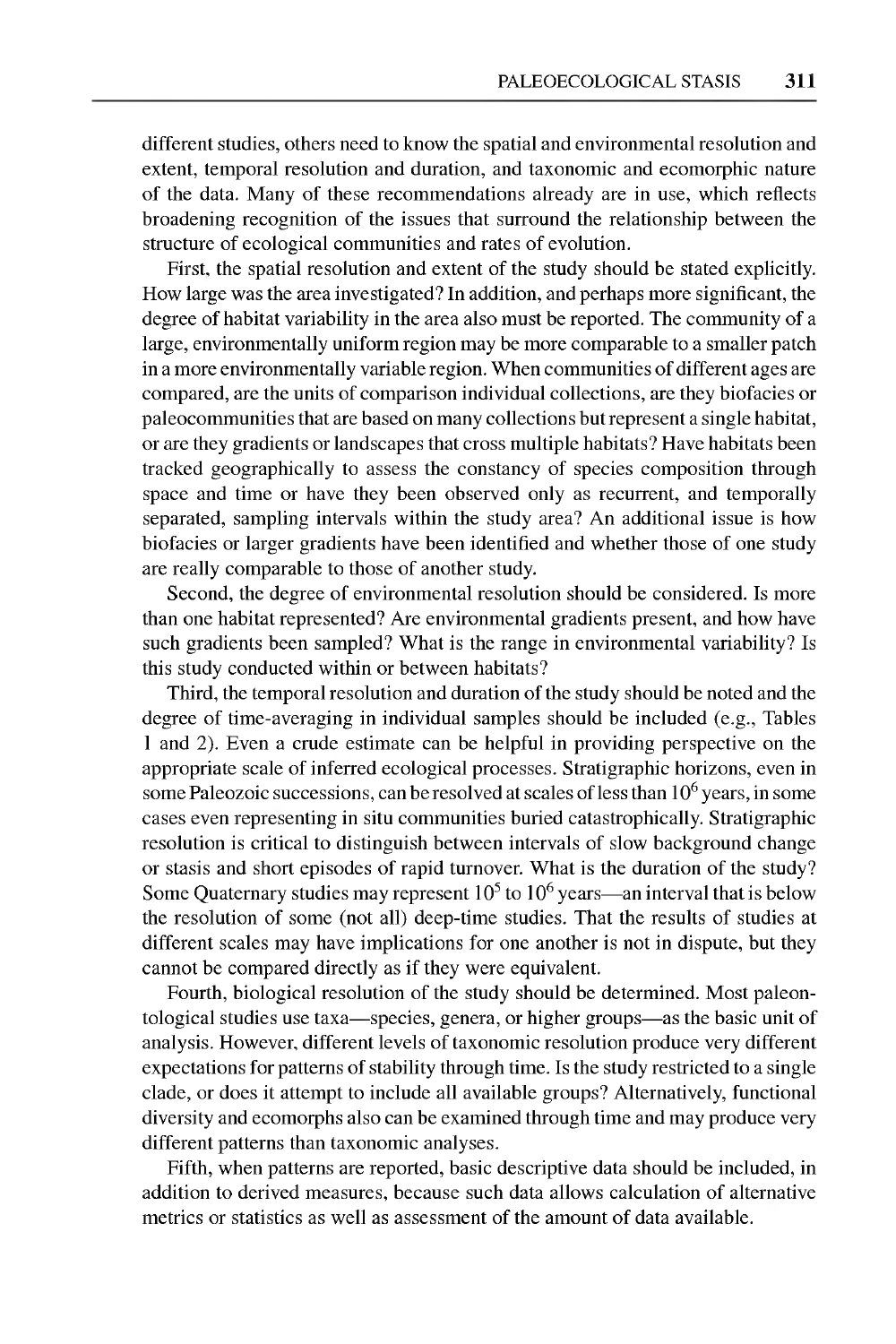#### Environmental Tracking

The concept of environmental tracking by floras and faunas has had a mixed reception in the ecological literature. On the basis of the data reviewed here, biotas do appear to track climates, but such tracking is certainly influenced by geographic and physicochemical barriers. Environmental tracking is important for understanding long-term ecological patterns because it removes certain high-level taphonomic megabiases in the study of the factors that may influence the patterns; thus, the range of extrinsic environmental variables that must be considered as causative factors is reduced.

Embedded within this issue is the question of species individuality. The clear recognition ofQuaternary "nonanalog" floras (Overpeck et al. 1992) begs the question of scale. Miller (1993) argued that environmental tracking was a characteristic of community types rather than specific communities of marine invertebrates. In effect, a "community type" might be considered to be a "biome" in the sense of terrestrial vegetation. Biomes have been shown in both empirical studies (e.g., Ziegler 1990) and modeling studies (e.g., Kutzbach et al. 1998) to approximate climatic boundaries closely and to expand and contract in concert with climatic changes. Species individuality seems most strongly expressed within these biomelevel units (DiMichele et al. 2004).

Limits to biome membership may reflect historical patterns of clade origin and distribution (Valentine 1980). Unexpectedly strong relationships between ecological niche and phylogenetic relatedness of species have been documented for extant plants (Prinzing et al. 2001) and were labeled "phylogenetic niche conservatism." Similar conservatism appears to underlie long-term patterns of withinenvironment, within-clade, species replacement in Permo-Carboniferous tropical ecosystems (Knoll 1984, DiMichele & Phillips 1996a), rather than such mechanisms as "ecological locking." This feature is not just a pattern found in plants. Quaternary fossil insects (Coope 1994), both individual species and communities, show strong conformance to shifting climatic conditions. Small Pleistocene mammals exhibit strong patterns of co-occurrence, with little disassociation in response to climate change (Alroy 1999). Depending on the scale of analysis, some marine invertebrate communities also show strong long-term persistence within limits of océanographie conditions (Jackson 1994; Pandolfi 1996, 2000; Brett & Baird 1995); however, such patterns have not been widely demonstrated for many kinds of marine communities (Jablonski & Sepkoski 1996).

Strong environmental tracking does not require high levels of species interaction. However, some recent studies suggest that interspecific interactions can have strong stabilizing effects. A study of Holocene pollen from eastern North America, for example (Clark & McLachlan 2003), found that species abundances stabilized rapidly after glacial retreat and have remained stable over broad geographic scales, which counters the long-standing view of Holocene forests as randomly assembled and ever-changing species associations. Milchunas et al. (1988) have proposed that feedback in subhumid grassland ecosystems that have a long history of grazing has led to "switching mechanisms" and divergent selection that allow different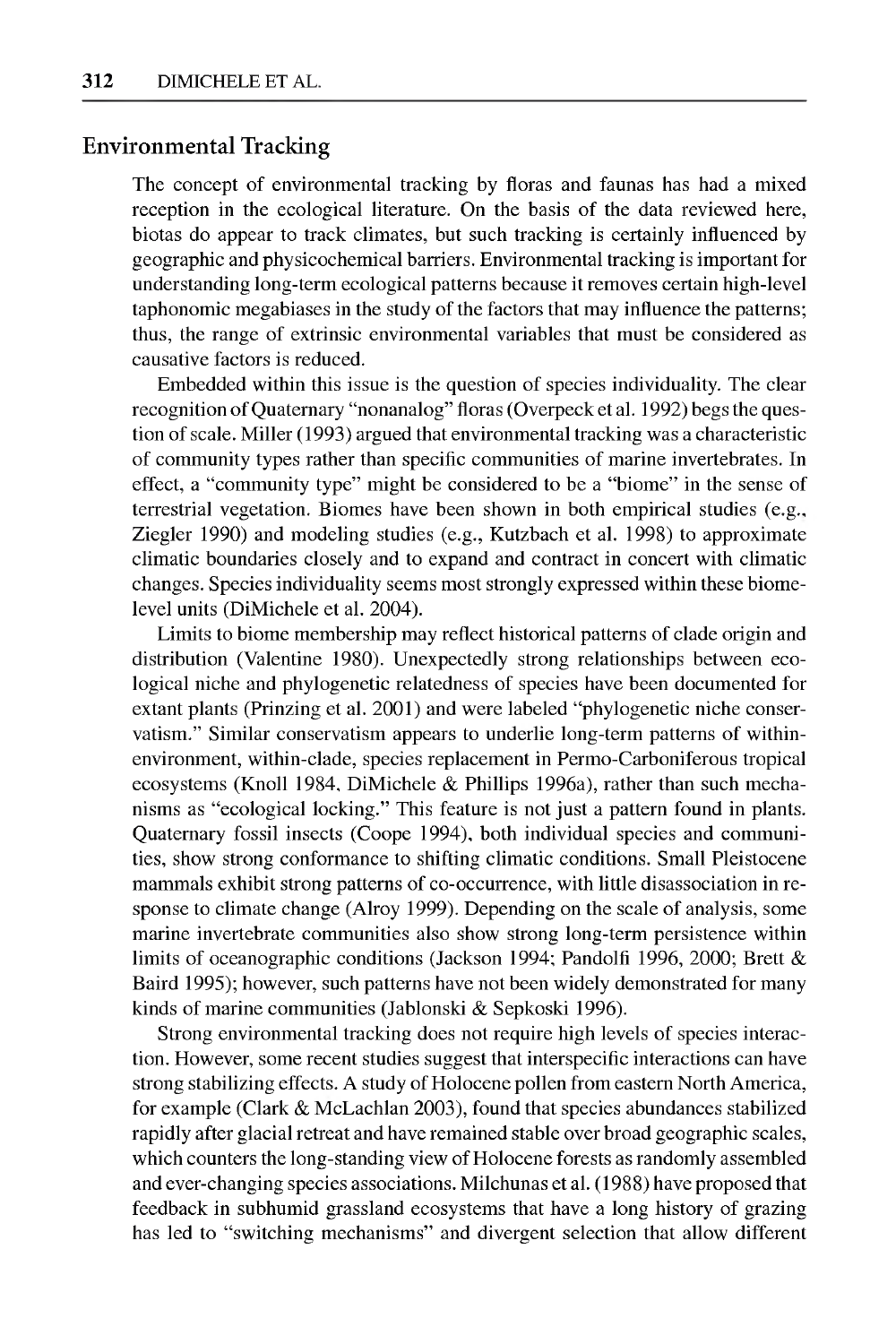species to become dominant under different stress conditions. This pattern contrasts with that in semiarid grasslands, where dominant species become yet more dominant under stress, and convergent selection reigns. The responses to grazing in grasslands with short evolutionary histories involve little feedback and are characterized by individualistic species' responses to grazing pressure. The existence of "switching mechanisms" among different species could lead to a situation in which different dominance patterns occur in an otherwise stable community. Both of these studies conflict with predictions of Hubbell's (2001) "community drift" model, which emphasizes persistent dominance patterns as simply the result of the "law of large numbers," and not a result of interspeciñc interactions.

Nonetheless, environmental boundaries and species conformance with them may be the single most important cause of long-term persistence of taxonomic associations in the fossil record. At least species-by-environment conformance is much more easily examined in the fossil record than are interspeciñc interactions. The key to the matter seems to be spatial scale, related directly to environmental scale. As noted by Zeigler et al. (2003), species distributional patterns may be constrained mainly by atmospheric and oceanic circulation patterns, which have sharp boundaries. Identifying the limits to these boundaries and the nature oftheir change through time is key to understanding the persistence of assemblages of organisms.

#### **CONCLUSIONS**

Above we noted that there are four underlying factors that could contribute to the persistence of species assemblages through long periods of geological time. First was the matter of evolved mutualisms. This factor is without a doubt the most difficult to identify in the fossil record (or in modern communities), but some illuminating research has been conducted on the subject. Studies of reef corals (Pandolfi 1996, 2000) suggest limited membership in certain environments, which points to selectivity, possibly the result of biotic interactions. Similarly, studies of temperate tree patterns (Clark & McLachlan 2003) and grasslands (Milchunas et al. 1988) also suggest mutualisms that may lead to community persistence. Patterns of within-clade ecomorphic replacement in late Paleozoic coal-swamp ecosystems (DiMichele and Phillips 1996a) also hint at the possibility that interspecific interactions may partly control replacement dynamics. Plant-insect associations across sudden and protracted environmental shifts indicate that levels and types of herbivory recoup from regional extinction throughout the fossil record (Wilf et al. 2001, Labandeira & Phillips 2002, Labandeira et al. 2002). Much needs to be done in this area, and most of the work will come from neoecology, with results extrapolated to the fossil record primarily through models.

Second is the issue of environmental control. Nearly all the examples given in this review point strongly to the fact that species are neither randomly nor continuously distributed across the landscape. Boundaries to species distribution clearly exist, and many species have very similar, strongly overlapping ranges and limits. This broad pattern is one that permits the recognition of evolutionary-ecological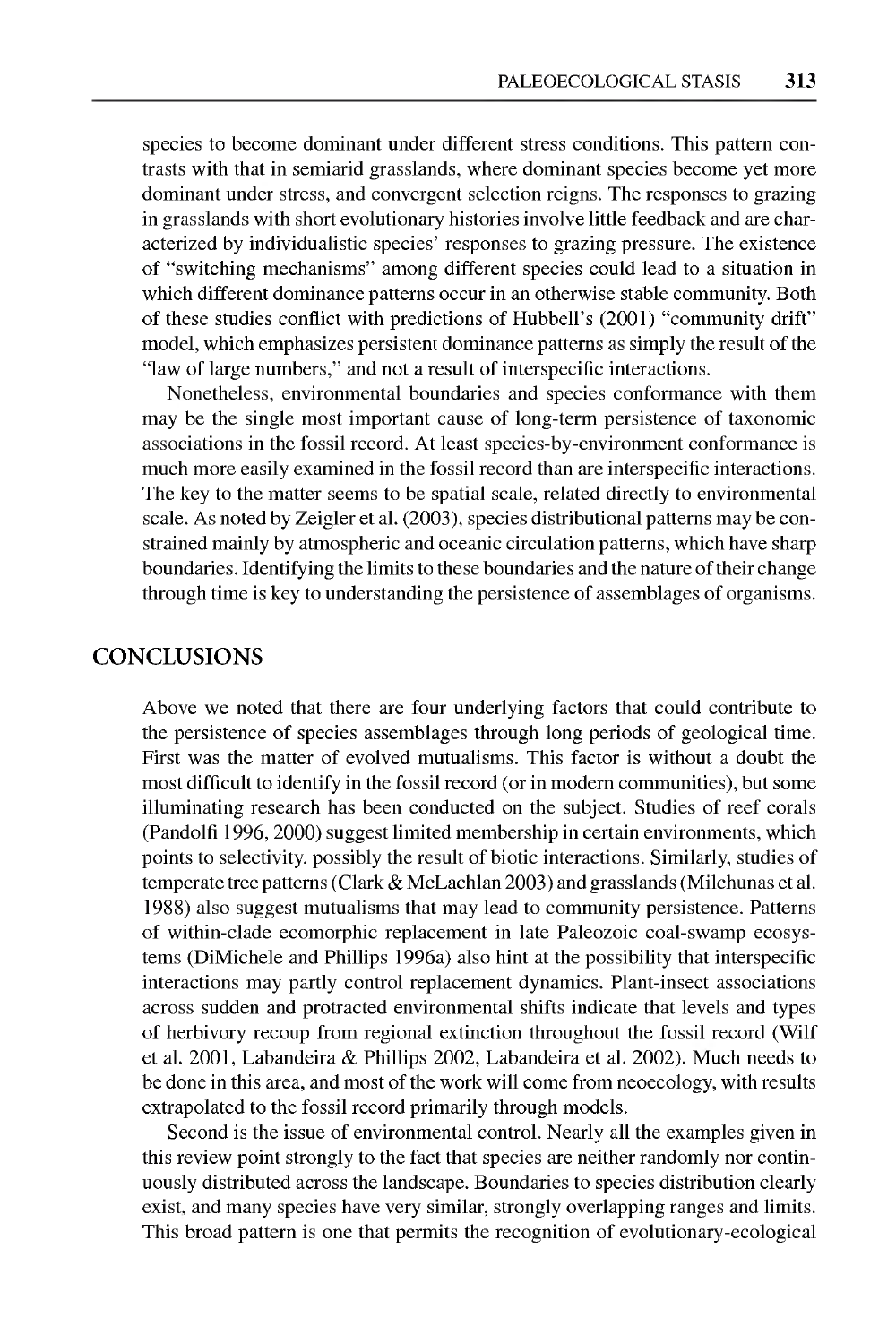units and, at the same time, can limit the utility of local studies for global geological temporal correlation. Thus, this situation may be one in which matters of scale, spatial and temporal, can be most clearly seen as important system constraints.

Third is consideration of the effect of historical contingency, which is manifested in biogeographic patterns. Biogeographic limitations lie a level above those placed on species associations by climatic and other environmental factors. Biogeographic factors control the species pool at a fundamental evolutionary level and underlie many of the studies discussed here, without being made explicit, as indicated by the patterns of geographic restriction.

Fourth, the "law of large numbers" has been offered as a null explanation for persistence (Hubbell 2001). This model generally predicts a rapid decrease in community similarity as spatial distance and periods of time increase. The law of large numbers is invoked only when the predictions of other explanations are not borne out. Studies of coral reefs (Pandolfi 2000) and temperate Holocene forest composition (Clark & McLachlan 2003) have challenged this assertion by showing, respectively, that rare taxa can also show persistence within assemblages and that spatial decay in assemblage similarity is not the rule in some biomes. This "law" still needs to be evaluated when claims of community persistence are made.

In conclusion, the fossil record offers considerable evidence for the persistence of species assemblages at many different spatial and temporal scales. It suggests a hierarchy of ecological organization and that variance is not uniformly distributed throughout that hierarchy. Some levels show greater spatial and temporal persistence of patterns than others. The case studies and discussion presented above point to several possible causes for these patterns and provide a range of possibilities and recommendations that we hope will encourage more uniform approaches and increased exchange between paleoecologists and neoecologists in the future.

#### ACKNOWLEDGMENTS

We appreciate the participation and input of Alistair McGowan and members of the Paleobiology Journal Club during discussion sessions along the way to finalization of this review. This is the Evolution of Terrestrial Ecosystems (ETE) Program Publication No. 121.

#### *The Annual Review ofEcology, Evolution, and Systematics* is online at http://ecolsys.annualreviews.org

#### LITERATURE CITED

- Alemseged Z. 2003. An integrated approach to Algeo TJ, Wilkinson BH. 1987. Periodicity of hominid evolution. *J. Hum. Evol. AA'Afii-* tion. 7. *Geol.* 96:313-22 78 Allen TFH, Hoekstra TW. 1992. *Toward a*
	- taphonomy and faunal change in Shungura mesoscale Phanerozoic sedimentary cycles Formation (Ethiopia) and its implication for and the role of Milankovitch orbital modula-
		-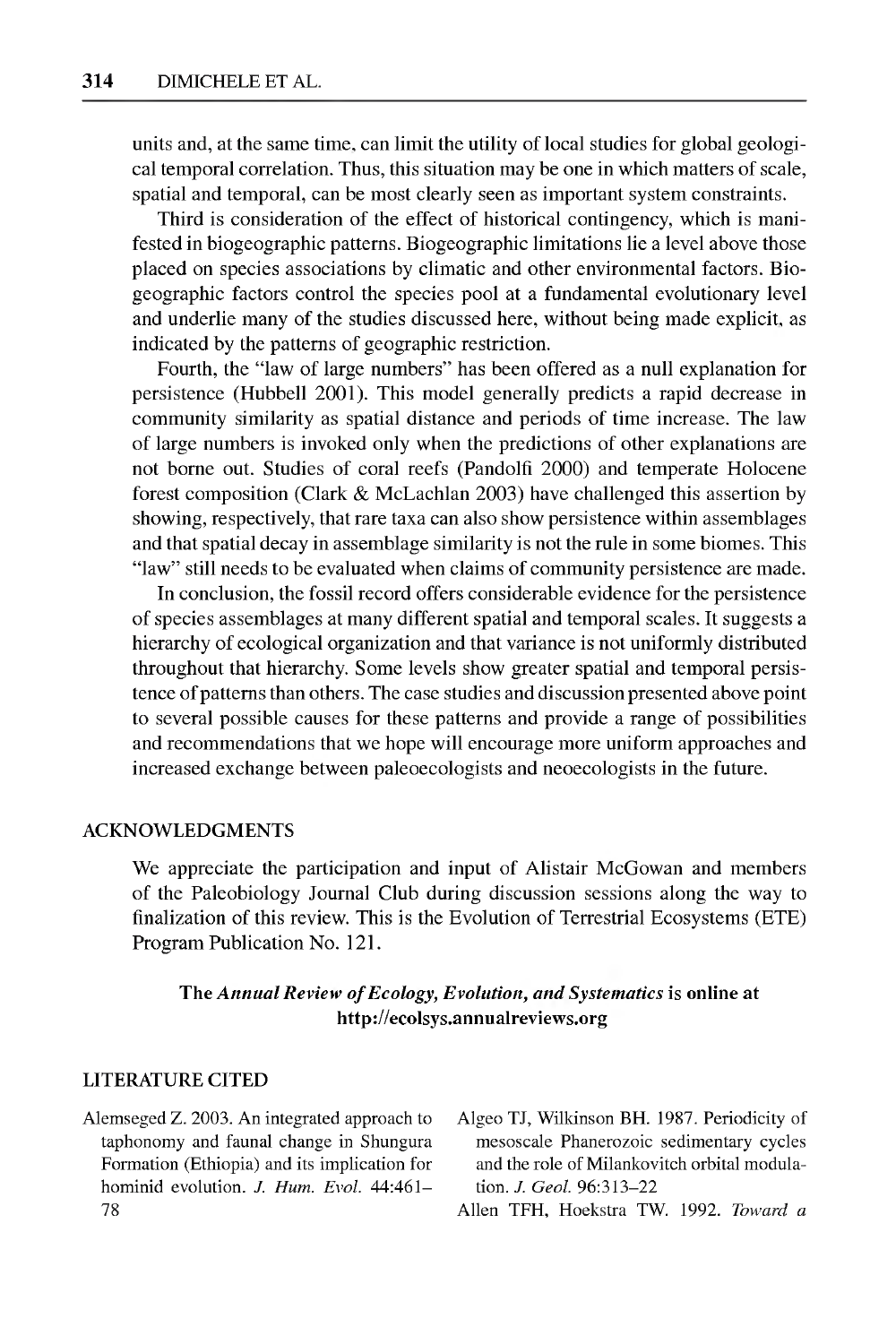*Unified Ecology.* New York: Columbia Univ. Press

- Alroy J. 1996. Constant extinction, constrained diversification, and uncoordinated stasis in North American mammals. *Palaeogeogr. Palaeoclimatol. Palaeoecol.* 127:285-311
- Alroy J. 1999. Putting North America's end-Pleistocene megafaunal extinction in context: large scale analyses of spatial patterns, extinction rates, and size distributions. In *Extinctions in Near Time: Causes, Contexts, and Consequences,* ed. RDE MacPhee, pp. 105-43. New York: Plenum
- Aronson RB, Macintyre IG, Precht WF, Murdoch TJT, Wapnick CM. 2002. The expanding scale of species turnover events on coral reefs in Belize. *Ecol. Monogr.* 72:233-49
- Aronson RB, Macintyre IG, Wapnick CM, O'Neill MW. 2004. Phase shifts, alternative states, and the unprecedented convergence of two reef systems. *Ecol. Monogr.* In press
- Aronson RB, Precht WF. 1997. Stasis, biological disturbance, and community structure of a Holocene coral reef. *Paleobiology* 23:326- 46
- Ault TR, Johnson CR. 1998. Spatially and temporally predictable fish communities on coral reefs. *Ecol. Monogr* 68:25-50
- Bak RPM, Nieuwland G. 1995. Long-term change in coral communities along depth gradients over leeward reefs in the Netherlands Antilles. *Bull. Mar Sei.* 56:609-19
- Bambach RK, Bennington JB. 1996. Do communities evolve? A major question in evolutionary paleoecology. In *Evolutionary Paleobiology,* ed. D Jablonski, DH Erwin, JH Lipps, pp. 123-60. Chicago: Univ. Chicago Press
- Barry JC, Johnson NM, Raza SM, Jacobs LL. 1985. Neogene mammalian faunal change in southern Asia: correlations with climatic, tectonic and eustatic events. *Geology* 13:637-40
- Barry JC, Morgan ME, Flynn LJ, Pilbeam D, Behrensmeyer AK, et al. 2002. Faunal and environmental change in the late Miocene Siwaliks of northern Pakistan. Memoir 3. *Paleobiology* 28:1-72
- Baumiller TK, Gahn FJ. 2002. Fossil record of parasitism on marine invertebrates with special emphasis on the platyceratid-crinoid interaction. In *The Fossil Record of Prédation. Paleontological Society Papers,* ed. M Kowalewski, PH Kelley, 8:195-209. Knoxville, TN: Paleontol. Soc.
- Behrensmeyer AK, Chapman RE. 1993. Models and simulations of taphonomic timeaveraging in terrestrial vertebrate assemblages. In *Taphonomic Approaches to Time Resolution in Fossil Assemblages. Short Courses in PaleontologyNo. 6,* ed. S Kidwell, AK Behrensmeyer, pp. 125-49. Knoxville, TN: Paleontol. Soc.
- Behrensmeyer AK, Damuth JD, DiMichele WA, Potts R, Sues H-D, Wing SL, eds. 1992. *Terrestrial Ecosystems Through Time.* Chicago: Univ. Chicago Press
- Behrensmeyer AK, HookRW. 1992. Paleoenvironmental contexts and taphonomic modes. See Behrensmeyer et al. 1992, pp. 14- 136
- Behrensmeyer AK, Kidwell SM, Gastaldo RA. 2000. Taphonomy and paleobiology. In *Deep Time. Supplement to Paleobiology Volume*, ed. DH Erwin, SL Wing, 26:103-47. Knoxville, TN: Paleontol. Soc.
- Belyea LR, Lancaster J. 1999. Assembly rules within a contingent ecology. *Oikos* 86:402- 16
- Bennington JB, Bambach RK. 1996. Statistical testing for paleocommunity recurrence: Are similar fossil assemblages ever the same? *Palaeogeogr. Palaeoclimatol. Palaeoecol.* 127:107-34
- Bobe R, Behrensmeyer AK, Chapman RE. 2002. Faunal change, environmental variability and late Pliocene hominin evolution. *J. Hum. Evol.* 42:475-97
- Bobe R, Behrensmeyer AK, Eck GG, Leakey LN. 2003. A comparative approach to faunal change in the Hadar and Turkana regions. *Am. J. Phys. Anthropol. Suppl.* 36:69
- Bobe R, Eck GG. 2001. Responses of African bovids to Pliocene climatic change. *Paleobiol. Mem.* 27(Suppl. 2): 1^7
- Bonuso N, Newton CR, Brower JC, Ivany LC.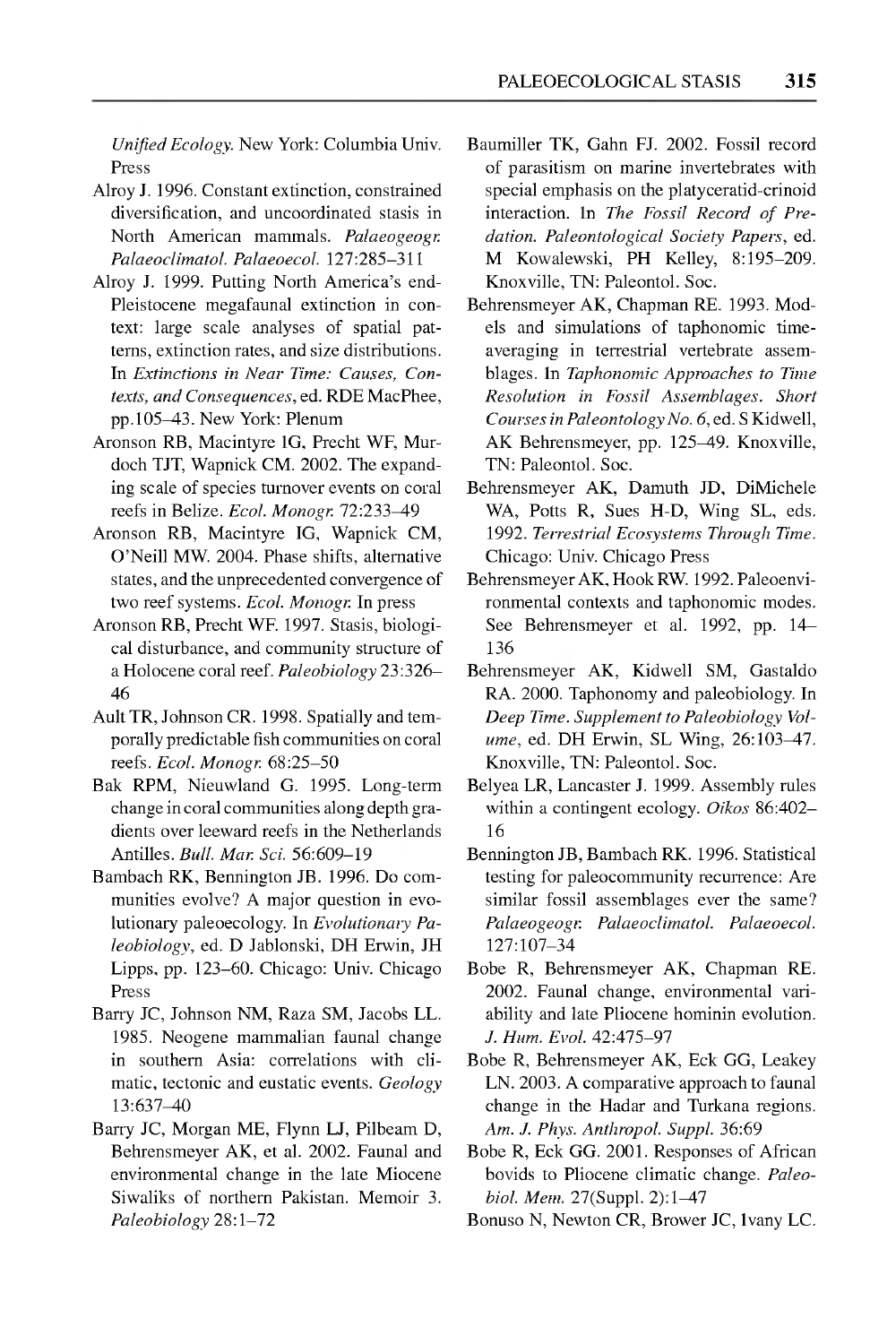2002. Does coordinated stasis yield taxonomic and écologie stability? Middle Devonian Hamilton Group of central New York. Geology 30:1055-58

- BoucotAJ. *1915. Evolution andExtinction Rate Controls.* Amsterdam: Elsevier
- Boucot AJ. 1978. Community evolution and rates of cladogenesis. *Evol. Biol.* 11:545-655
- Boucot AJ. 1983. Does evolution take place in an ecological vacuum? II. *J. Paleontol.* 57:1- 30
- Boucot AJ, Lawson JD, eds. 1999. *Paleocommunities; A Case Study from the Silurian andLowerDevonian.* Cambridge, UK: Cambridge Univ. Press
- Brett CE, Baird GC. 1995. Coordinated stasis and evolutionary ecology of Silurian to Middle Devonian faunas in the Appalachian Basin. In *New Approaches to Speciation in the Fossil Record,* ed. DH Erwin, RL Anstey, pp. 285-315. New York: Columbia Univ. Press
- Brett CE, Ivany LC, Schopf KM. 1996. Coordinated stasis: an overview. *Palaeogeogn Palaeoclimatol. Palaeoecol.* 127:1-20
- Broutin J, Doubinger J, Farhanel G, Freytet F, Kerp H, et al. 1990. Le renouvellement des flores au passage Carbonifère Permien: approaches stratigraphique, biologique, sédimentologique. C. *R. Acad. Sei. Paris* 311 : 1563-69
- Brown FH. 1994. Development of Pliocene and Pleistocene chronology of the Turkana Basin, East Africa, and its relation to other sites. In *Integrative Paths to the Past,* ed. RS Corruccini, RL Ciochon, pp. 285-312. Englewood Cliffs, NJ: Prentice-Hall
- Buzas MA, Culver SJ. 1994. Species pool and dynamics of marine paleocommunities. Science 264:1439-41
- Chave J. 2004. Neutral theory and community ecology. *Ecol. Lett.* 7:241-53
- Clark JS, McLachlan JS. 2003. Stability of forest biodiversity. *Nature* 423:635-38
- Clements FR. 1916. *Plant Succession: AnAnalysis of the Development of Vegetation*. Washington, DC: Carnegie Inst.
- Coley PD, Barone JA. 1996. Herbivory and

plant defenses in tropical forests. *Annu. Rev. Ecol. Syst* 27:305-35

- Connell JH. 1978. Diversity in tropical rain forests and coral reefs. *Science* 199:1302-10
- Connell JH, Hughes TP, Wallace CC. 1997. A 30-year study of coral abundance, recruitment, and disturbance at several scales in space and time. *Ecol. Monogr* 67:461-88
- Coope GR. 1994. The response of insect faunas to glacial-interglacial climatic fluctuations. *Philos. Trans. R. Soc. London Ser B* 344:19- 26
- Cottingham KL, Brown BL, Lennon JT 2001. Biodiversity may regulate the temporal variability of ecological systems. *Ecol. Lett.* 4: 72-85
- Cridland AA, Morris JE. 1963. *Taeniopteris, Walchia,* and *Dichophyllum* in the Pennsylvanian System of Kansas. *Univ. Kans. Sei. Bull. 44:11-9,2*
- Damuth JD. 1992. Taxon-free characterization of animal communities. See Behrensmeyer et al. 1992, pp. 183-203
- Davis MB. 1986. Climatic instability, time lags, and community disequilibrium. In *Community Ecology,* ed. J Diamond, TJ Case, pp. 269-84. New York: Harper & Row
- de Heinzelin J. 1983. *The Omo Group.* Tervuren: Musée R. l'Afrique Central
- deMenocal PB. 1995. Plio-Pleistocene African climate. *Science* 270:53-59
- deMenocal PB, Bloemendal J. 1995. Plio-Pleistocene climatic variability in subtropical Africa and the paleoenvironment of hominid evolution: a combined data-model approach. In *Paleoclimate and Evolution with Emphasis on Human Origins,* ed. ES Vrba, GH Denton, TC Partridge, LH Burckle, pp. 262-88. New Haven: Yale Univ. Press
- Dettman DL, Kohn MJ, Quade J, Ryerson FJ, Ojha TP, Hamidullah S. 2000. Seasonal stable isotope evidence for a strong Asian monsoon throughout the past 10.7 Ma. *Geology* 29:31-34
- DeWoody YD, Swihart RK, Craig BA, Goheen JR. 2003. Diversity and stability in communities structured by asymmetric resource allocation. Am. Nat. 162:514-27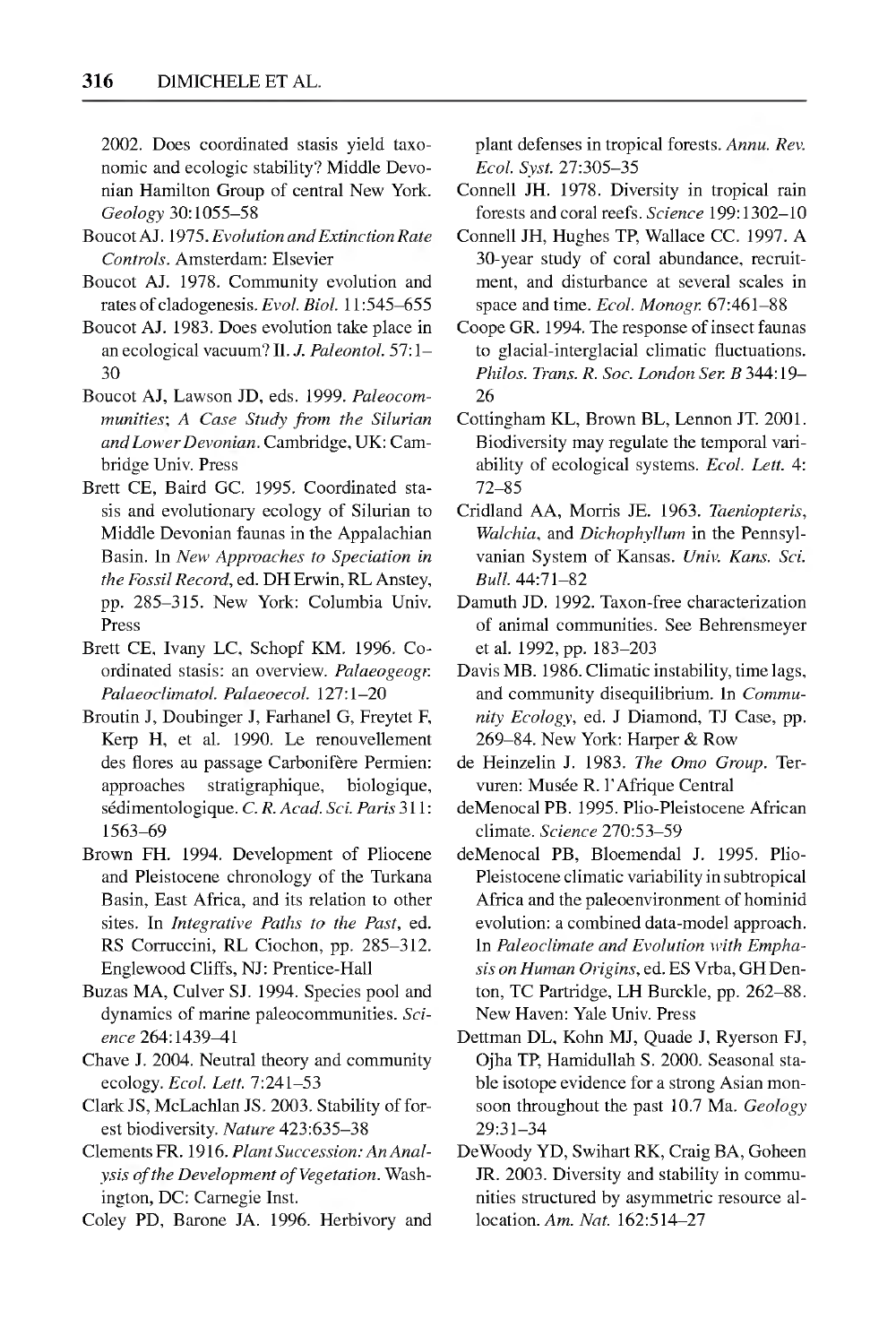- DiMichele WA. 1994. Ecological patterns in time and space. *Paleobiology* 20:89-92
- DiMichele WA, Aronson RB. 1992. The Pennsylvanian-Permian vegetational transition: a terrestrial analogue to the onshoreoffshore hypothesis. *Evolution* 46:807-24
- DiMichele WA, Gastaldo RA, Pfefferkorn HW. 2004. Biodiversity partitioning in the Late Carboniferous and Early Permian and its implications for ecosystem assembly. In *Biodiversity,* ed. N Jablonski. San Francisco: Calif. Acad. Sei. In press
- DiMichele WA, Mamay SH, Chaney DS, Hook RW, Nelson WJ. 2001a. An Early Permian flora with Late Permian and Mesozoic affinities from north-central Texas. *J. Paleontol.* 75:449-60
- DiMichele WA, Pfefferkorn HW, Phillips TL. 1996. Persistence of Late Carboniferous tropical vegetation during glacially driven climatic and sea-level fluctuations. *Palaeogeogr. Palaeoclimatol. Palaeoecol.* 125:105- 28
- DiMichele WA, Phillips TL. 1996a. Clades, ecological amplitudes, and ecomorphs: phylogenetic effects and the persistence of primitive plant communities in the Pennsylvanianage tropics. *Palaeogeogr. Palaeoclimatol. Palaeoecol.* 127:83-106
- DiMichele WA, Phillips TL. 1996b. Climate change, plant extinctions, and vegetational recovery during the Middle-Late Pennsylvanian transition: the case of tropical peatforming environments in North America, In *Biotic Recovery from Mass Extinctions. Geol. Soc. London Spec. Publ.*, ed. ML Hart, 102:201-21. London: Geol. Soc.
- DiMichele WA, Phillips TL, Nelson WJ. 2002. Place vs. time and vegetational persistence: a comparison of four tropical paleomires from the Illinois Basin at the height of the Pennsylvanian ice age. *Int. J. Coal Geol.* 50:43-72
- DiMichele WA, Stein WE, Bateman RM. 2001a. Ecological sorting during the Paleozoic radiation of vascular plant classes. In *Evolutionary Paleoecology,* ed. WD Alimón, DJ Bottjer, pp. 285-35. New York: Columbia Univ. Press
- Doherty PJ, Williams D McB. 1988. The replenishment of coral reef fish populations. *Oceanogr. Mar. Biol. Annu. Rev.* 32:487-551
- Falcon-Lang HJ. 2003. Response of Late Carboniferous tropical vegetation to transgressive-regressive rhythms at Joggins, Nova Scotia. *J. Geol. Soc. London* 160:643^8
- Feibel CS, Brown FH, McDougall I. 1989. Stratigraphic context of fossil hominids from the Omo Group deposits: northern Turkana Basin, Kenya and Ethiopia. *Am. J. Phys. Anthropol.* 78:595-622
- Foote M. 2000. Origination and extinction components of taxonomic diversity: general patterns. *Paleobiology* 26(Suppl.):74-102
- Frakes LA, Francis JE, Syktus JI. 1992. *Climate Modes ofthe Phanerozoic.* Cambridge, UK: Cambridge Univ. Press
- Gastaldo RA, DiMichele WA, Pfefferkorn HW. 1996. Out of the icehouse into the greenhouse: a late Paleozoic analogue for modern global vegetational change. *GSA Today* 6:1- 7
- Geister J. 1977. The influence of wave exposure on the ecological zonation of Caribbean coral reefs. *Proc. 3rd Int. Coral Reef Symp.* 1:23-29
- Gleason HA. 1926. The individualistic concept of the plant association. *Bull. Torrey Bot. Club* 53:7-26
- Golley FB. 1993. *A History of the Ecosystem Concept in Ecology.* New Haven: Yale Univ. Press
- Gotelli NJ, Graves GR. 1996. *Null Models in Ecology.* Washington, DC: Smithson. Inst. Press
- Graham RW. 1997. The spatial response of mammals to Quaternary climate changes. In *Past and Future Rapid Environmental Changes: The Spatial and Evolutionary Responses of Terrestrial Biota. NATO ASI Ser 1: Global Environmental Change,* ed. B Huntley, W Cramer, AV Morgan, HC Prentice, AM Solomon, 47:153-62. New York: Springer-Verlag
- Greenstein BJ, Curran HA, Pandolfi JM. 1998. Shifting ecological baselines and the demise *oîAcropora cervicornis* in the western North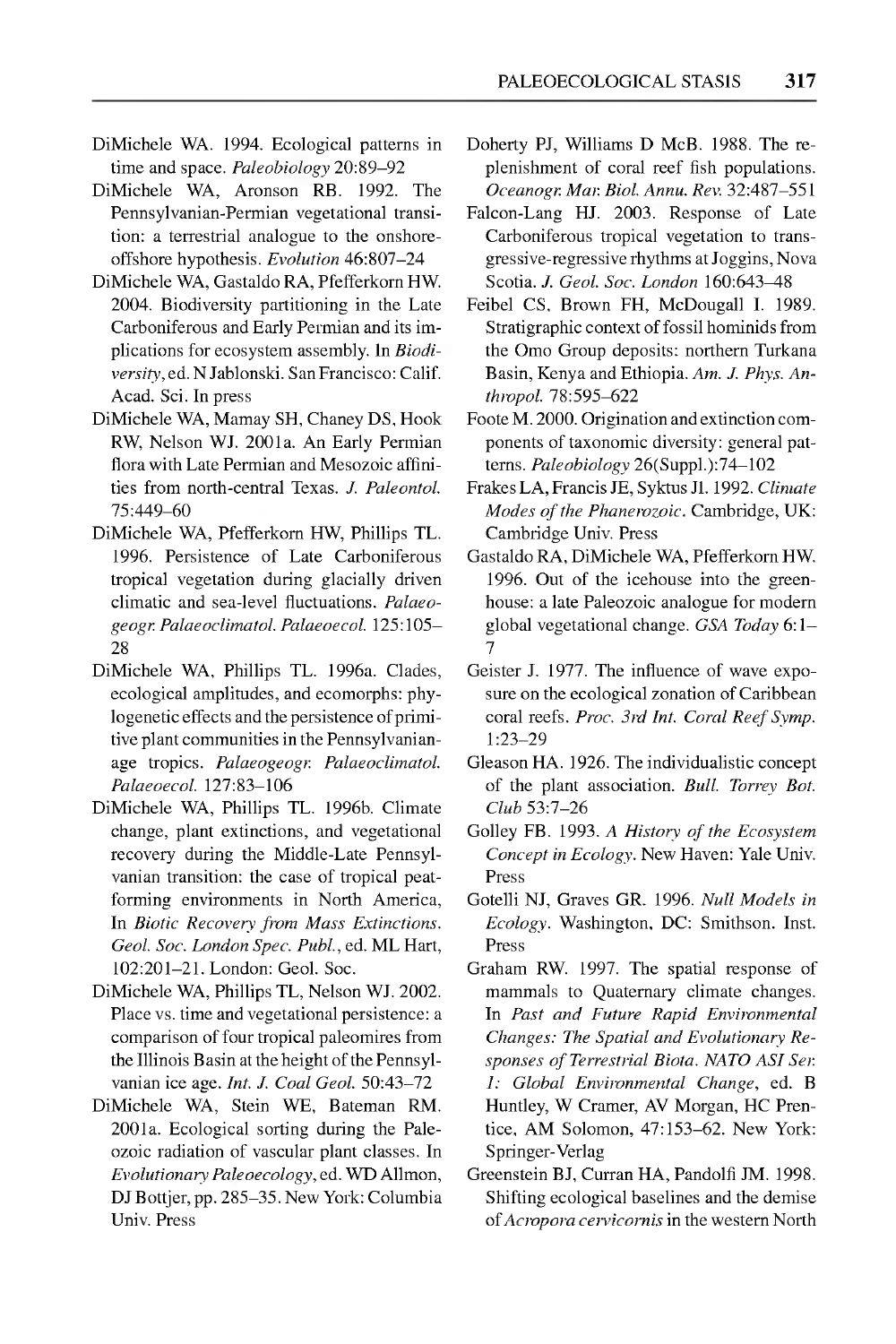Atlantic and Caribbean province: a Pleistocene perspective. *Coral Reefs* 17:249-61

- Gunderson LH, Pritchard L, Holling CS, Folke C, Peterson GD. 2002. A summary and synthesis of resilience in large-scale systems. In *Resilience and the Behavior of Large-scale Systems,* ed. LH Gunderson, L Prichard Jr., pp. 249-66. Washington, DC: Island
- Hoffman A. 1979. Community paleoecology as an epiphenomenal science. *Paleobiology* 5:357-79
- Holland SM. 2003. Confidence limits on fossil ranges that account for facies changes. *Paleobiology* 29:468-79
- Holling CS. 1973. Resilience and stability of ecological systems. *Annu. Rev. Ecol. Syst.* 4: 1-23
- Holterhoff PR 1996. Crinoid biofacies in Upper Carboniferous cyclothems, midcontinent North America; faunal tracking and the role of regional processes in biofacies recurrence. *Palaeogeogr Palaeoclimatol. Palaeoecol.* 127:47-81
- Hubbard DK, Gladfelter EH, Blythell JC. 1994. Comparison of biological and geological perspectives of coral-reef community structure at Buck Island, U.S. Virgin Islands. In *Proc. Colloq. GlobalAspects ofCoral Reefs: Health, Hazards, and History, 1993,* ed. RN Ginsburg. Miami, FL: Rosenstiel Sch. Mar. Atmos. Sei., Univ. Miami Press
- Hubbell SP. 1997. A unified theory of biogeography and relative species abundance and its application to tropical rain forests and coral reefs. *Proc. 8th Int. Coral Reef Symp.* 1:33- 42
- Hubbell SP 2001. *The Unified Neutral Theory ofBiodiversity andBiogeography.* Princeton, NJ: Princeton Univ. Press
- Hughes TP, Baird AH, Dinsdale EA, Moltschaniwskyj N, Pratchett MS, et al. 1999. Patterns of recruitment and abundance of corals along the Great Barrier Reef. *Nature* 397:59-63
- Jablonski D, SepkoskiJJJr. 1996. Paleobiology, community ecology, and scales of ecological pattern. *Ecology* 77:1367-78
- Jackson JA, Bates RL, eds. 1997. *Glossary of*

*Geology.* Alexandria, VA: Am. Geol. Inst. 4th ed.

- Jackson JBC. 1992. Pleistocene perspectives on coral reef community structure. *Am. Zool.* 32:719-31
- Jackson JBC. 1994. Community unity? *Science* 264:1412-13
- Janis CM, Damuth J, Theodor JM. 2000. Miocene ungulates and terrestrial primary productivity: Where have all the browsers gone? *Proc. Nati. Acad. Sei. USA* 97:7899- 904
- Janis CM, Scott KM, Jacobs LL, eds. 1998. *Evolution of Tertiary Mammals of North* Amenca.Volume 1: *Terrestrial Carnivores, Ungulates, and Ungulatelike Mammals.* Cambridge, UK: Cambridge Univ. Press
- Johnson RG. 1960. Models and methods for analysis of the mode of formation on fossil assemblages. *Geol. Soc. Am. Bull.* 71:1075- 86
- Kelley PH, Hansen TA. 2001. The role of ecological interactions in the evolution of naticid gastropods and their molluscan prey. In *Evolutionary Paleoecology,* ed. WD AUmon, DJ Bottjer, pp. 149-70. New York: Columbia Univ. Press
- Kidwell SM. 2002. Time-averaged molluscan death assemblages: palimpsests of richness, snapshots of abundance. *Geology* 30:803-6
- Kidwell SM, Holland SM. 2002. The quality of the fossil record: implications for evolutionary analyses. *Annu. Rev. Ecol. Syst.* 33:561- 88
- Knoll AH. 1984. Patterns of extinction in the fossil record of vascular plants. In *Extinctions,* ed. M Nitecki, pp. 21-65. Chicago: Univ. Chicago Press
- Kutzbach J, Gallimore R, Harrison S, Behling P, Selin R, Laarif F. 1998. Climate and biome simulations for the past 21,000 years. *Q. Sei. Rev* 17:473-506
- Labandeira CC. 1998. Early history of arthropod and vascular plant associations. *Annu. Rev. Earth Planet. Sei.* 26:329-77
- Labandeira CC. 2002. The history of associations between plants and animals. In *Plant-Animal Interactions,* ed. C Herrera, O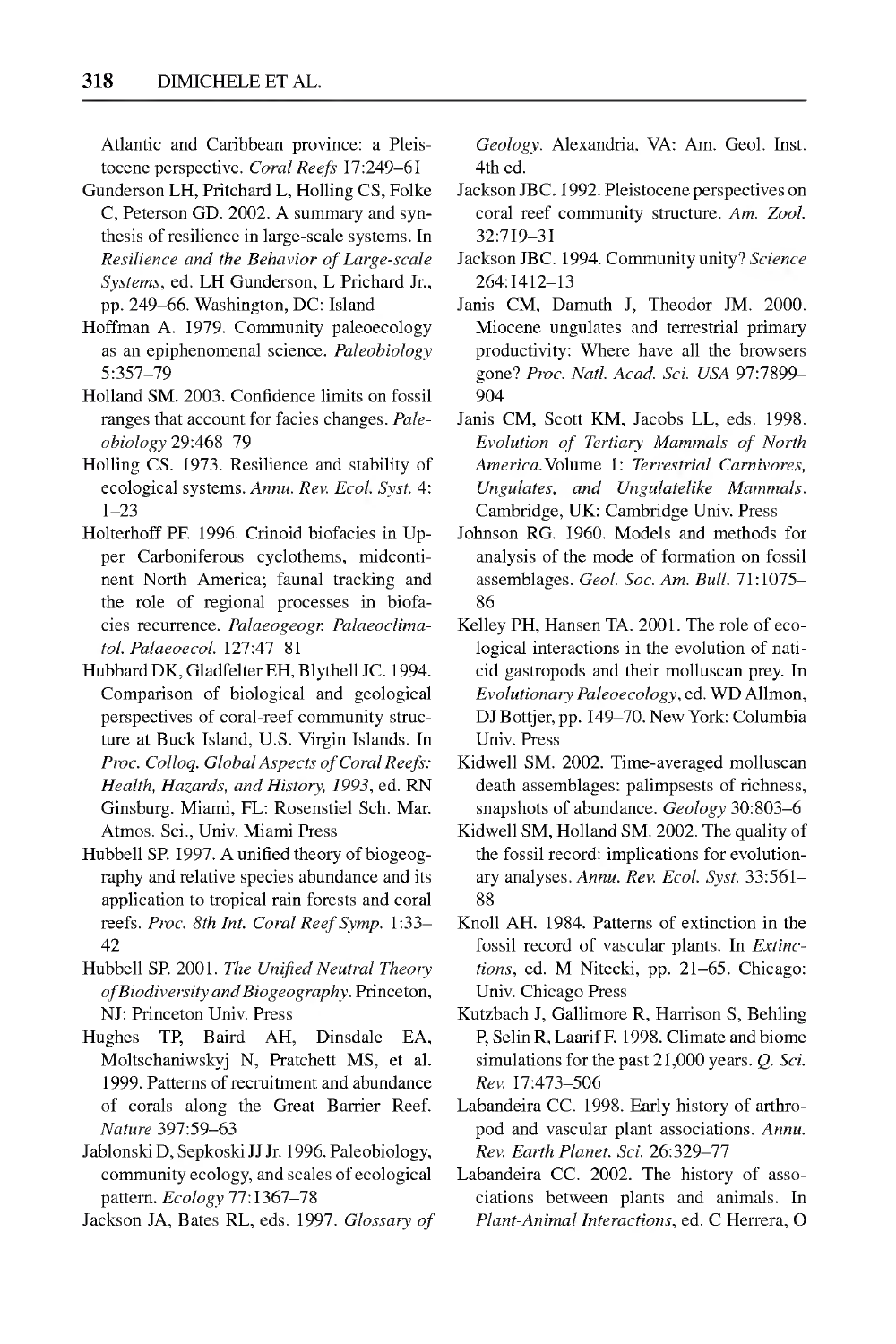Pellmyr, pp. 26-74, 248-61. Oxford: Blackwell Sei.

- Labandeira CC, Johnson KR, Wilf P. 2002. Impaet of the terminal Cretaceous event on plant-insect associations. *Proc. Nati. Acad. Sei. USA* 99:2061-66
- Labandeira CC, Phillips TL. 2002. Stem borings and petiole galls from Pennsylvanian tree ferns of Illinois, USA: implications for the origin of the borer and galler functionalfeeding groups and holometabolous insects. *Palaeontographica A* 264:1-84
- Lockwood JL, Powell RD, Nott MP, Pimm SL. 1997. Assembling ecological communitiesin time and space. *Oikos* 80:549-53
- Ludvigsen R, Westrop SR. 1983. Trilobite biofacies of the Cambrian-Ordovician boundary interval in northern North America. *Alcheringa* 7:301-19
- Lyons PC, Darrah WC. 1989. Earliest conifers in North America: Upland and/or paleoclimate indicators? *Palaios* 4:480-86
- Mamay SH, Mapes G. 1992. Early Virgilian plant megafossils from the Kinney Brick Company quarry, Manzanita Mountains, New Mexico. *N. M. Bur. Mines Min. Res. Bull.* 138:61-85
- Marshall CD. 1997. Confidence intervals on stratigraphie ranges with nonrandom distributions of fossil horizons. *Paleobiology* 23: 165-73
- Martini IP, ed. 1997. *Late Glacial and Postglacial Environmental Changes: Quaternary, Carboniferous, Permian, and Proterozoic.* New York: Oxford Univ. Press
- Maurer BA. 1999. *Untangling Ecological Complexity.* Chicago: Univ. Chicago Press
- May RM. 1974. *Stability and Complexity in Model Ecosystems.* Princeton, NJ: Princeton Univ. Press
- McIntosh RP. 1995. H.A. Gleason's 'individualistic concept' and theory of animal communities: a continuing controversy. *Biol. Rev.* 70:317-57
- McKee JK. 2001. Faunal turnover rates and mammalian biodiversity of the late Pliocene and Pleistocene of eastern Africa. *Paleobiology 21-.500-11*
- Meyen SV. 1982. The Carboniferous and Permian floras of Angaraland (a synthesis). *Biol. Mem.* 7:1-110
- Milchunas DG, Lauenroth WK, Sala OE. 1988. A generalized model of the effects of grazing by large herbivores on grassland community structure. *Am. Nat.* 132:87-106
- Miller AI. 1998. Biotic transitions in global marine diversity. *Science* 281:1157-60
- Miller W III. 1993. Models of recurrent fossil assemblages. *Lethaia* 26:182-83
- Miller W III. 1996. Ecology of coordinated stasis. *Palaeogeogr Palaeoclimatol. Palaeoecol.* 127:177-90
- Morris PJ, Ivany LC, Schopf KM, Brett CE. 1995. The challenge of paleoecological stasis: reassessing sources of evolutionary stability. *Proc. Nati. Acad. Sei. USA* 92:11269- 73
- Olson EC. 1952. The evolution of a Permian vertebrate chronofauna. *Evolution* 6:181-96
- Olson EC. 1958. Faunal of the Vale and Choza: 14. Summary, review, and integration of the geology and the faunas. *Fieldiana Geol.* 10:397-448
- Olson EC. 1980. Taphonomy: its history and role in community evolution. In *Fossils in the Making,* ed. AK Behrensmeyer, AP Hill, pp. 5-19. Chicago: Univ. Chicago Press
- Olson EC. 1985. Vertebrate paleoecology: a current perspective. *Palaeogeogr Palaeoclimatol. Palaeoecol.* 50:83-106
- Olszewski TD, Erwin DH. 2004. Dynamic response of Permian brachiopod communities to long-term environmental change. *Nature* 428:738-41
- Olszewski TD, Patzkowsky ME. 2001. Evaluating taxonomic turnover; Pennsylvanian-Permian brachiopods and bivalves of the North American Midcontinent. *Paleobiology* 27:646-68
- Overpeck JT, Webb RS, Webb T III. 1992. Mapping eastern North American vegetation change of the last 18 Ka: No-analogs and the future. *Geology* 20:1071-74
- Overpeck JT, Webb T III, Prentice IC. 1985. Quantitative interpretation of fossil pollen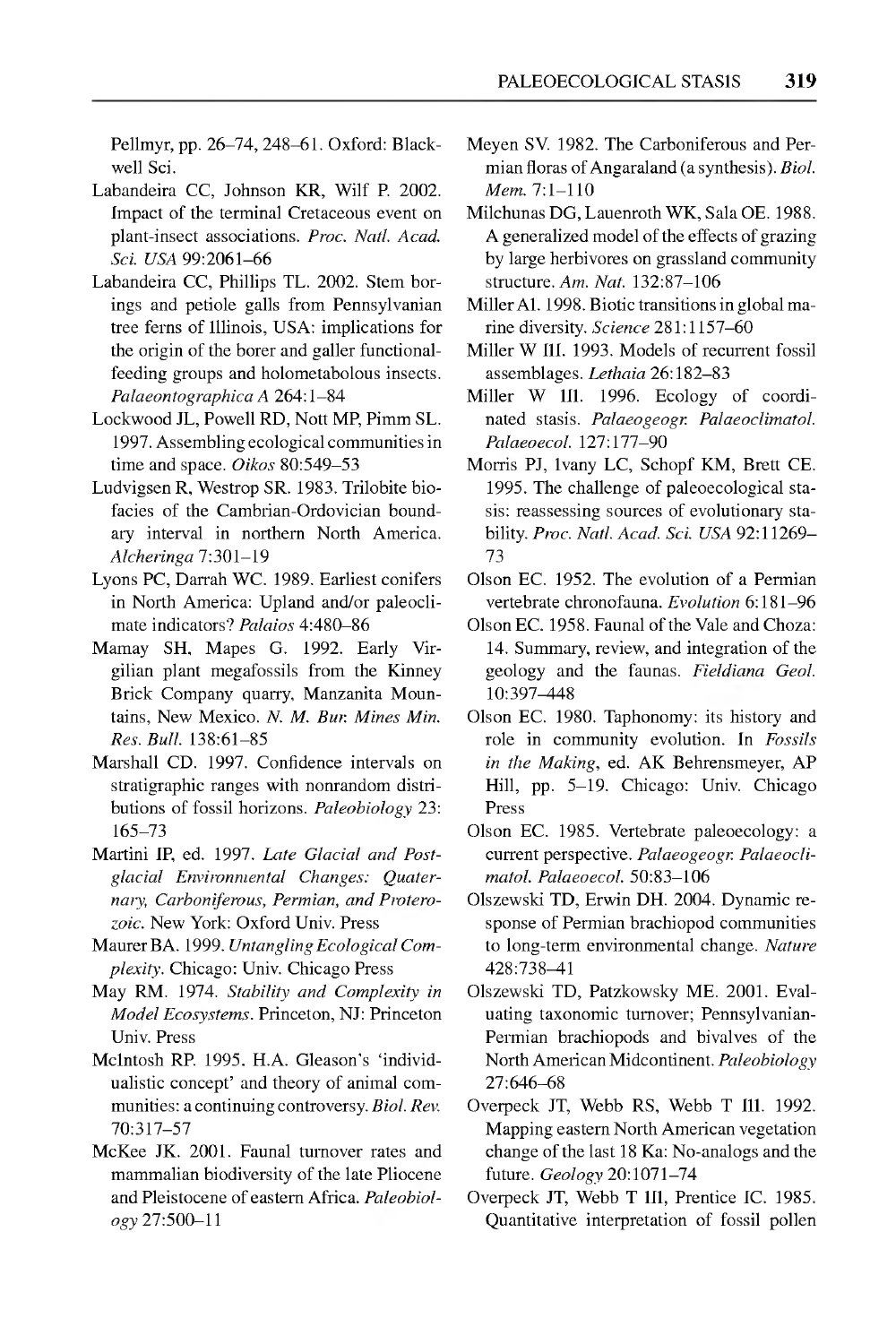spectra: dissimilarity coefficients and the method of modern analogs. *Q. Res.* 23:87- 108

- Pandolfi JM. 1996. Limited membership in Pleistocene reef coral assemblages from the Huon Peninsula, Papua New Guinea: constancy during global change. *Paleobiology* 22:152-76
- Pandolfi JM. 1999. Response of Pleistocene coral reefs to environmental change over long temporal scales. *Am. Zool.* 39:113-30
- Pandolfi JM. 2000. *Persistence in Caribbean coral communities over broad spatial and temporal scales.* Presented at 9th Int. Coral Reef Congr., Bali, October 23-27, 2000
- Pandolfi JM, Jackson JBC. 1997. The maintenance of diversity on coral reefs: examples from the fossil record. *Proc. 8th Int. Coral ReefSymp.* 1:397^04
- Patzkowsky ME, Holland SM. 1997. Patterns of turnover in Middle and Upper Ordovician brachiopods ofthe eastern United States: a test of coordinated stasis. *Paleobiology* 23:420^3
- Patzkowsky ME, Holland SM. 1999. Biofacies replacement in a sequence stratigraphie framework: Middle and Upper Ordovician of the Nashville Dome, Tennessee, USA. *Palaios* 14:310-23
- Peppers RA. 1996. Palynological correlation of major Pennsylvanian (Middle and Upper Carboniferous) chronostratigraphic boundaries in the Illinois and other coal basins. *Geol. Soc. Am. Mem.* 188:1-111
- Peters RH. 1993. A Critique for *Ecology*. Cambridge, UK: Cambridge Univ. Press
- Pfefferkorn HW, Thomson MC. 1982. Changes in dominance patterns in Upper Carboniferous plant-fossil assemblages. *Geology* 10: 641-44
- Pfefferkorn HW, Gastaldo RA, DiMichele WA. 2000. Ecological stability during the late Paleozoic cold interval. In *Phanerozoic Terrestrial Ecosystems. Paleontological Society Papers,* ed. RA Gastaldo, WA DiMichele, 6:63-78. Knoxville, TN: Paleontol. Soc.
- Phillips TL, Peppers RA. 1984. Changing patterns of Pennsylvanian coal swamp vegeta-

tion and implications of climate control on coal occurrence. *Int. J. Coal Geol.* 3:205- 55

- Phillips TL, Peppers RA, DiMichele WA. 1985. Stratigraphie and interregional changes in Pennsylvanian coal-swamp vegetation: environmental inferences. *Int. J. Coal Geol.* 5: 43-109
- Pimm SL. 1984. The complexity and stability of ecosystems. *Nature* 307:321-26
- Pimm SL. 1991. *The Balance of Nature? Ecological Issues in the Conservation ofSpecies and Communities.* Chicago: Univ. Chicago Press
- Prinzing A, Durka W, Klotz S, Brandi R. 2001. The niche of higher plants: evidence for phylogenetic conservatism. *Proc. R. Soc. London Ser B* 268:2383-89
- Robertson DR. 1996. Interspecific competition controls abundance and habitat use of territorial Caribbean damselfishes. *Ecology* 77:885-99
- Rothwell GW, Mapes G. 1988. Vegetation of a Paleozoic conifer community. In *Regional Geology and Paleontology of Upper Paleozoic Hamilton Quarry Area in Southeastern Kansas. Guidebook 6,* ed. G Mapes, RH Mapes, pp. 213-23. Lawrence: Kansas Geol. Survey
- Sale PF. 1988. What coral reefs can teach us about ecology. *Proc. 6th Int. Coral Reef Symp.* 1:19-31
- Sale PF, Douglas WA. 1984. Temporal variability in the community structure of fish on coral patch reefs and the relation of community structure to reef structure. *Ecology* 65:409- 22
- Sale PF, Guy JA, Steel WJ. 1994. Ecological structure of assemblages of coral reef fishes on isolated patch reefs. *Oecologia* 98:83-99
- Sale PF, Steel WJ. 1989. Temporal variability in patterns of association among fish species on coral patch reefs. *Marine Ecol. Prog. Ser* 51:35-47
- Scott AC. 1978. Sedimentological and ecological control of Westphalian B plant assemblages from West Yorkshire. *Proc. Yorkshire* Geo/.5oc. 41:461-508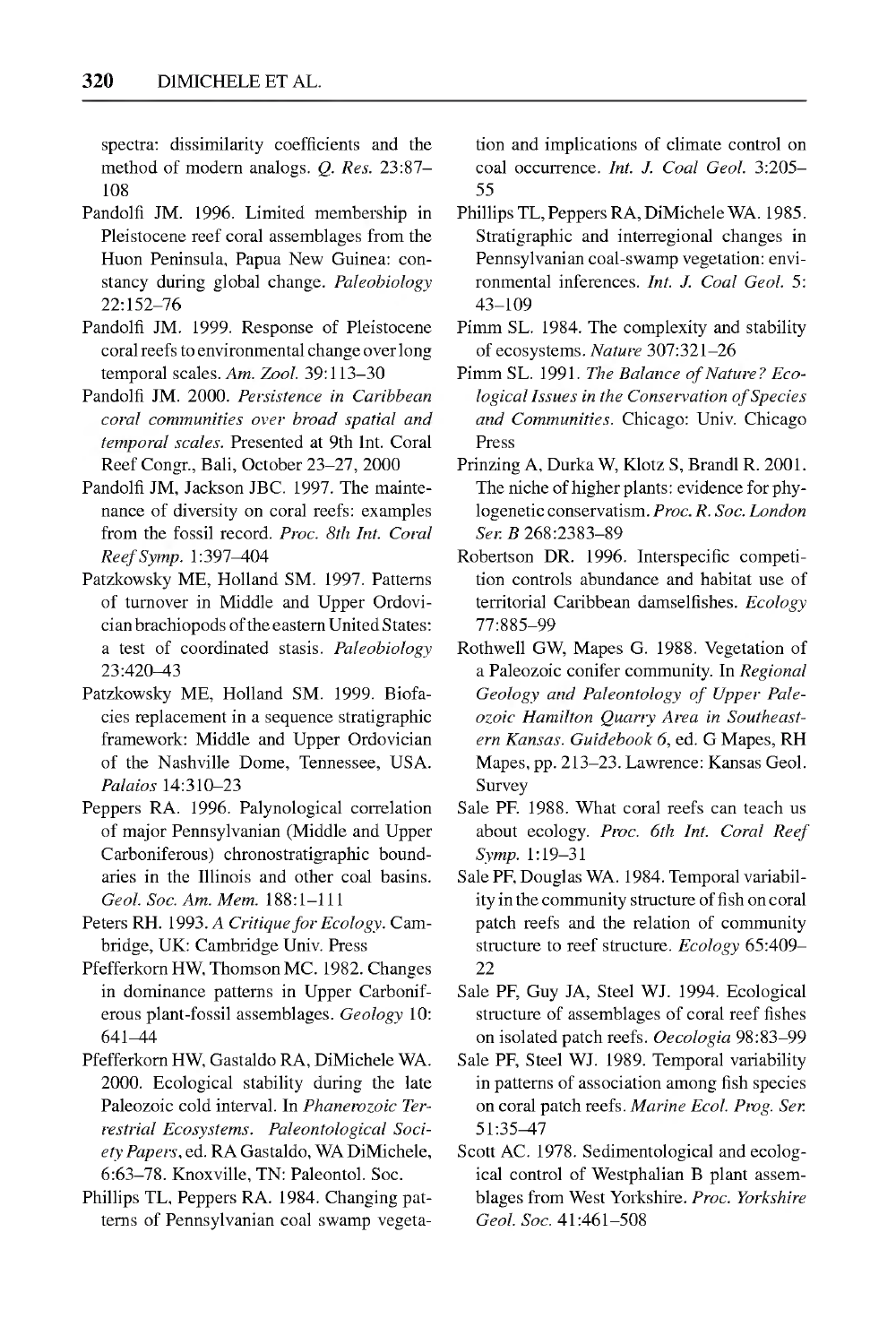- Sheehan PM. 1996. A new look at ecological evolutionary units (EEUs). *Palaeogeogr. Palaeoclimatol. Palaeoecol.* 127:21-31
- SimberloffD, Dayan T. 1991. The guild concept and the structure of ecological communities. *Annu. Rev. Ecol. Syst.* 22:115^3
- Smith TM, Shugart HH, Woodward PI, eds. 1997. Plant Functional Types-Their Rele*vance to Ecosystem Properties and Global Change.* Cambridge, UK: Cambridge Univ. Press
- Stemann TA, Johnson KG. 1992. Coral assemblages, biofacies, and ecological zones in the mid-Holocene reef deposits of the Enriquillo Valley, Dominican Republic. *Lethaia* 25:231-41
- Tang CM, Bottjer DJ. 1996. Long-term faunal stasis without evolutionary coordination: Jurassic benthic marine paleocommunities, Western Interior, United States. *Geology* 24:815-18
- Tanner JE, Hughes TP, Connell JH. 1994. Species coexistence, keystone species, and succession: a sensitivity analysis. *Ecology* 75:2204-19
- Tilman D. 1999. The ecological consequences of biodiversity: a search for general principles. *Ecology* 80:1455-74
- Tokeshi M. 1993. Species abundance patterns and community structure. *Adv. Ecol. Res.* 24: 111-86
- Ulanowicz RE. 1997. *Ecology, The Ascendent Perspective.* New York: Columbia Univ. Press
- Valentine JW. 1980. Determinants of diversity in highertaxonomic categories. *Paleobiology* 6:444-50
- Van Valkenburgh B. 1995. Tracking ecology over geological time: evolution within guilds of vertebrates. *Trends Ecol. Evol.* 10:71-76
- Vrba ES. 1993. Turnover-pulses, the Red Queen, and related topics. *Am. J. Sei.* 293: 418-52
- Vrba ES. 1995. The fossil record of African antelopes (Mammalia: Bovidae) in relation to human evolution and paleoclimate. In *Paleoclimate and Evolution with Emphasis on Human Origins,* ed. ES Vrba, GH Dentón,

TC Partridge, LH Burckle, pp. 385-424. New Haven: Yale Univ. Press

- Walker BH. 1997. Functional types in nonequilibrium systems. In *Plant Functional Types,* ed. TM Smith, HH Shugart, PI Woodward, pp. 91-103. Cambridge: Cambridge Univ. Press
- Watkins R, Berry WBN, Boucot AJ. 1973. Why 'communities'? *Geology* 1:5-8
- Webb T 1I1. 1987. The appearance and disappearance of major vegetational assemblages: long-term vegetational dynamics in eastern North America. *Vegetation* 69:177- 87
- Weiher E, Keddy P. 2001. Assembly rules as general constraints on community composition. *In EcologicalAssembly Rules. Perspectives, Advances, Retreats,* ed. E Weiher, P Keddy, pp. 251-71. Cambridge, UK: Cambridge Univ. Press
- Westrop SR. 1996. Temporal persistence and stability of Cambrian biofacies: Sunwaptan (Upper Cambrian) trilobites of North America. *Palaeogeogr Palaeoclimatol. Palaeoecol.* 127:33^6
- Westrop SR, Cuggy MB. 1999. Comparative paleoecology of Cambrian trilobite extinctions. *J. Paleontol.* 73:337-54
- Wilf P, Labandeira CC, Johnson KR, Coley PD, Cutter AD. 2001. Insect herbivory, plant defense, and early Cenozoic climate change. *Proc. Nati. Acad. Sei. USA* 98:6221-26
- Willard DA, Phillips TL, Lesnikowska AD, DiMichele WA. 2004. The Calhoun Coal and the persistent organization of Late Pennsylvanian coal-swamp vegetation. *Int. J. Coal Geol.* In press
- Williams D. McB. 1980. Dynamics of the pomacentrid community on small patch reefs in One Tree Lagoon (Great Barrier Reef). *Bull. Mar Sei.* 30:159-70
- Wing SL, DiMichele WA. 1992. Ecological characterization of fossil plants. See Behrensmeyer et al. 1992, pp. 139-80
- Wing SL, DiMichele WA. 1995. Conflict between local and global changes in plant diversity through geological time. *Palaios* 10: 551-64